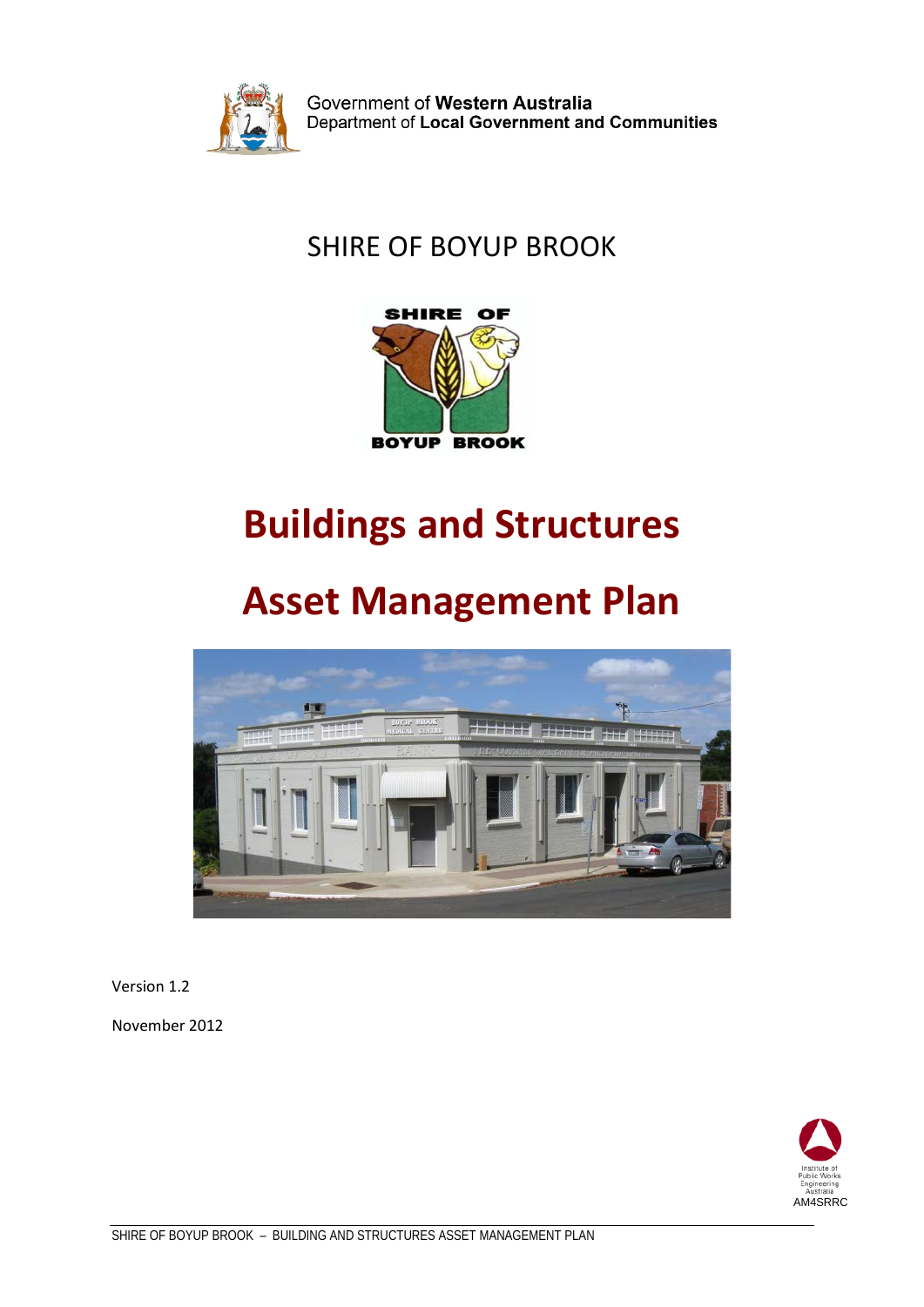| <b>Document Control</b> |           | <b>Asset Management for Small, Rural or Remote Communities</b> |               |                 |          |
|-------------------------|-----------|----------------------------------------------------------------|---------------|-----------------|----------|
|                         |           | Document ID: Boyup Brook Building Asset Management Plan        |               |                 |          |
| <b>Rev No</b>           | Date      | <b>Revision Details</b>                                        | <b>Author</b> | <b>Reviewer</b> | Approver |
| 1.0                     | 29/3/2012 | Initial compilation                                            | DL.           |                 |          |
| 1.1                     | 20/8/2012 | Remodel projections based on new data                          | DL.           |                 |          |
| 1.2                     | 8/11/2012 | Refine modelling and update data                               | DL.           |                 |          |
|                         |           |                                                                |               |                 |          |
|                         |           |                                                                |               |                 |          |

This Asset Management Plan was prepared by Dominic Carbone & Associates, and DL Consulting.

**DCA DOMINIC CARBONE AND ASSOCIATES SUITE 7, 64 CANNING HIGHWAY VICTORIA PARK, WA 6100** *PHONE:* **(08) 9472 0184** *MOBILE:* **0448 120 652** *EMAIL:* **d.carbone@bigpond.com**



**16 Granada Loop Seville Grove WA 6112** *Phone* **– (08) 9399 8840** *Mobile* **– 0430 553 675** *Email* **– darren@dlconsulting.biz**

**Development of this plan has been supported by funding from the Department of Local Government and Communities**.



Government of Western Australia Department of Local Government and Communities

**Asset Management for Small, Rural or Remote Communities Practice Note**

The Institute of Public Works Engineering Australia.

[www.ipwea.org.au/AM4SRRC](http://www.ipwea.org.au/AM4SRRC)

© Copyright 2011 – All rights reserved.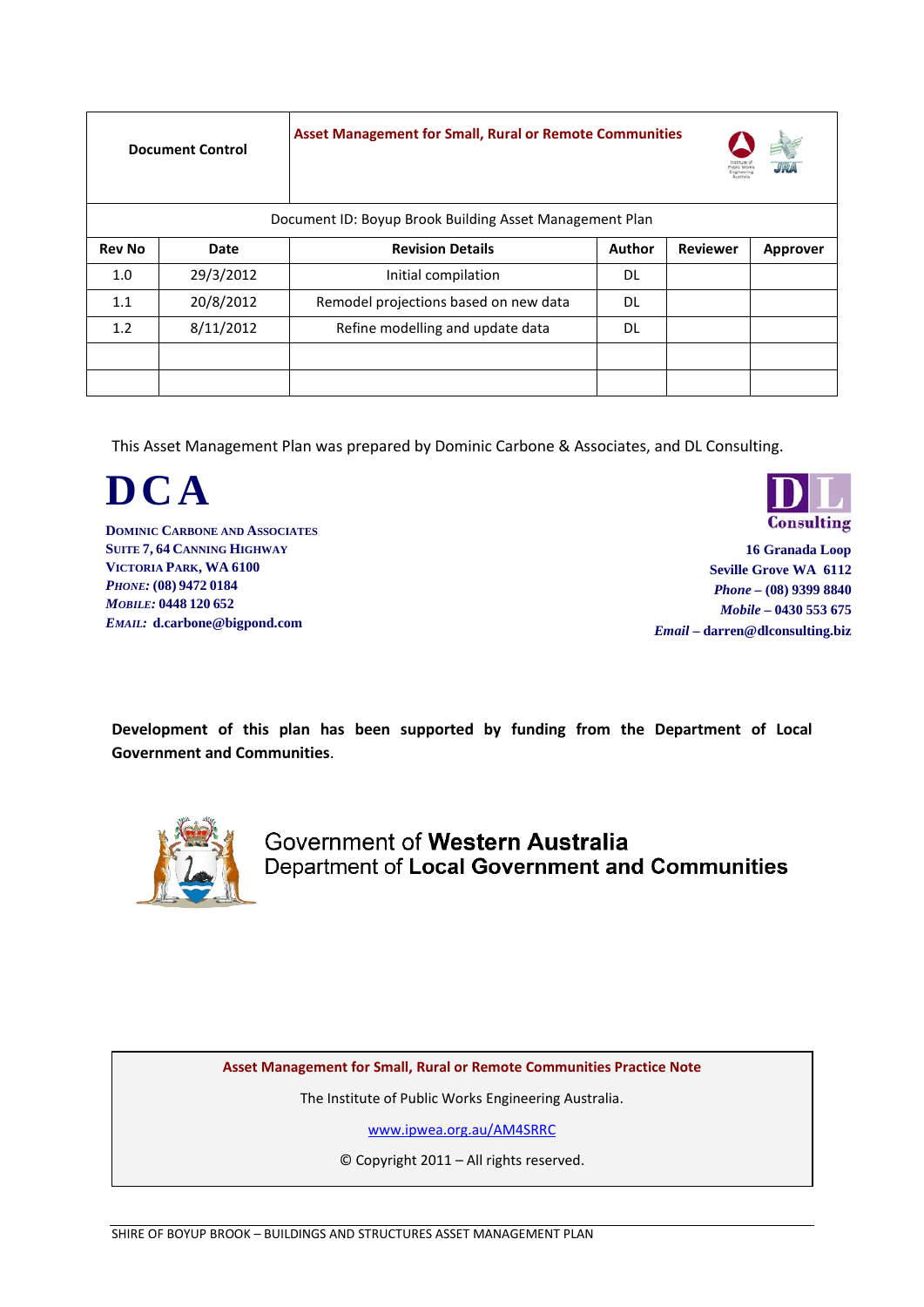# **TABLE OF CONTENTS**

| 2.         |  |
|------------|--|
|            |  |
|            |  |
| 2.1<br>2.2 |  |
| 2.3        |  |
|            |  |
| 2.4        |  |
| 2.5        |  |
|            |  |
| 3.1        |  |
| 3.2<br>3.3 |  |
| 3.4        |  |
| 4.         |  |
| 4.1        |  |
| 4.2        |  |
| 4.3        |  |
| 4.4        |  |
| 5.         |  |
| 5.1        |  |
| 5.2        |  |
| 5.3        |  |
| 5.4        |  |
| 5.5        |  |
| 5.6        |  |
| 6.         |  |
| 6.1        |  |
| 6.2        |  |
| 6.3        |  |
| 6.4        |  |
| 7.         |  |
| 7.1        |  |
| 7.2        |  |
| 7.3        |  |
| 7.4        |  |
| 8.         |  |
| 8.1        |  |
| 8.2        |  |
| 8.3        |  |
|            |  |
|            |  |
|            |  |
|            |  |
|            |  |
|            |  |
|            |  |
|            |  |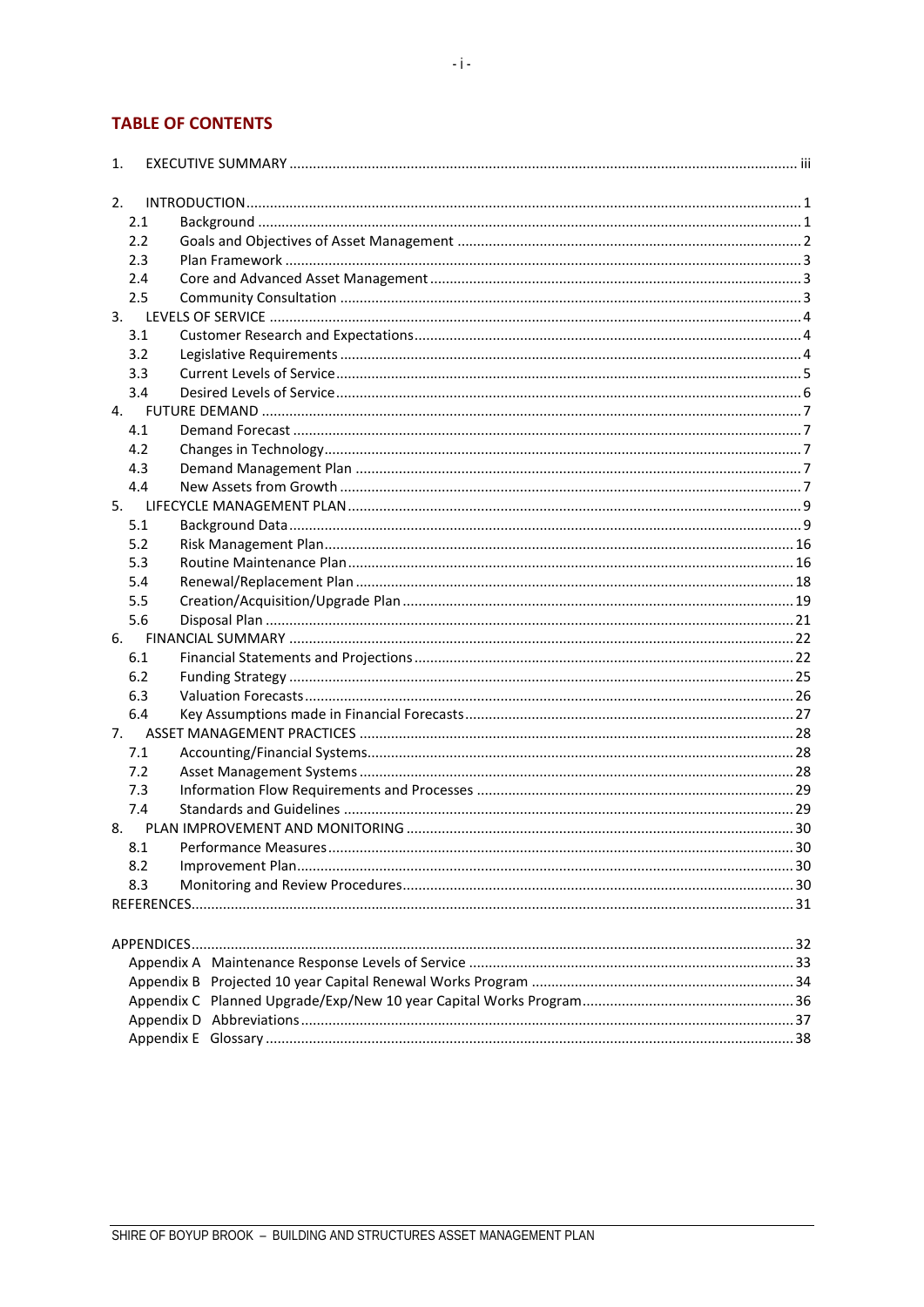This page is left intentionally blank.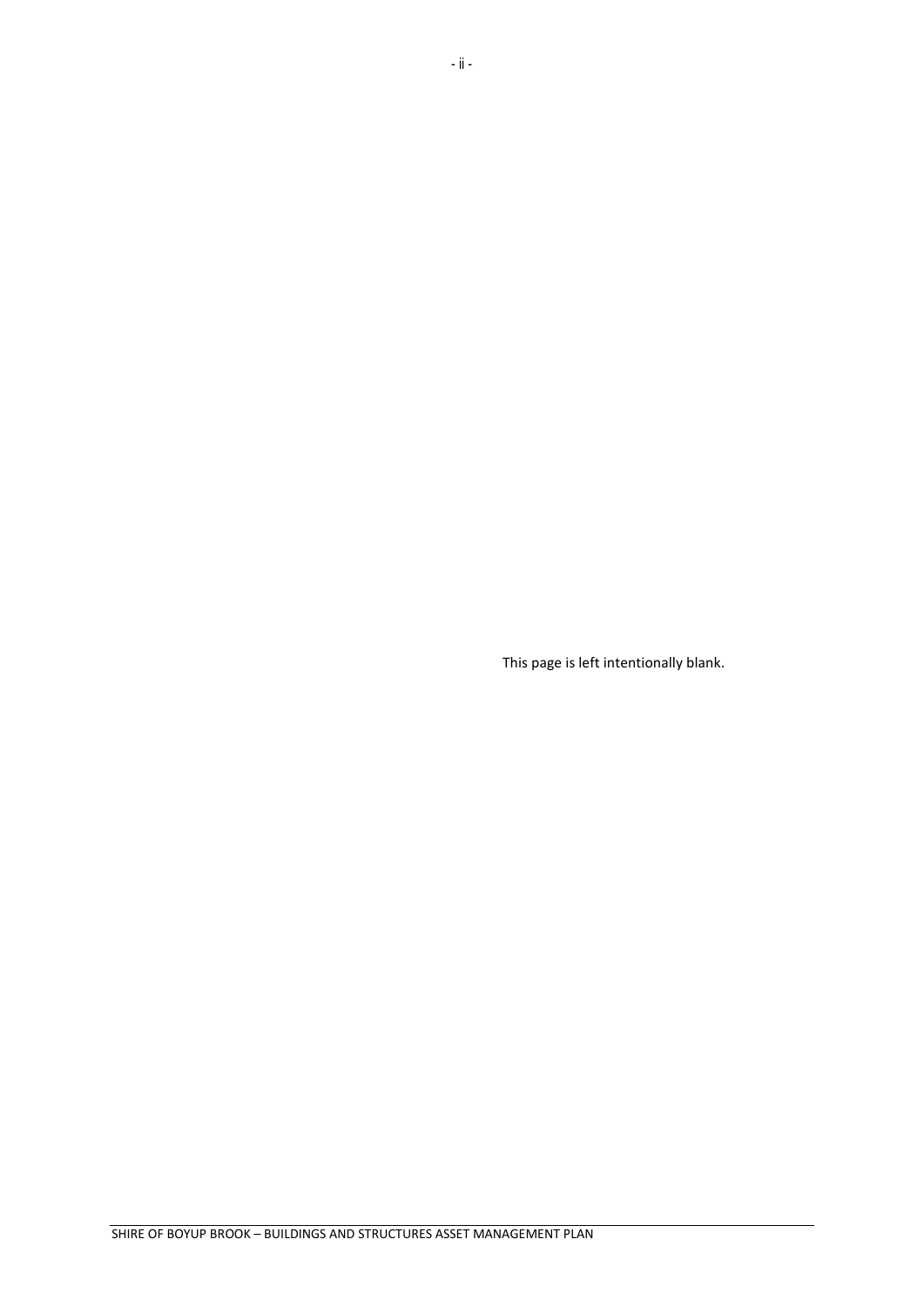## <span id="page-4-0"></span>**1. EXECUTIVE SUMMARY**

## **Context**

The Shire of Boyup Brook is located on the raised inland Darling Plateau. The main population and administrative centre is the town of Boyup Brook, which has a population of around 500, and is situated on the upper reaches of the Blackwood River, approximately 270 kilometres (by road) south/southeast of Perth.

The Shire is predominantly rural in nature and consists of a transition area ranging from smaller holdings near the western boundary to large broad acre farms to the east. However, there is a current trend toward more intensive agricultural pursuits, including viticulture, aquaculture, vegetable production, olive production and tree farming.

The Shire of Boyup Brook occupies an area of 283,800 hectares and has within its boundaries several smaller localities, such as Wilga, Mayanup, Dinninup, Chowerup, Tonebridge, McAlinden and Kulikup.

The objective of this Building and Structures Asset Management Plan is to outline all the tasks and resources required to manage and maintain Council's building and structures portfolio to an agreed standard. This Asset Management Plan provides a detailed overview of the ongoing management of the building and facilities assets.

This plan acts as a tool to support the ability of Council to deliver well targeted, responsive and value for money maintenance and operational services for customers and the community as a whole.

#### **The Building and Structures Service**

The Building and Structures Asset network comprises:

- 5 Amenities Buildings.
- 7 Civic &Corporate Buildings.
- 7 Residential Buildings.
- 6 Community Buildings.
- 6 Recreation Buildings.
- 3 Heritage Buildings.
- 1 Waste Building
- 37 Other Structures.

These infrastructure assets have a replacement value of \$19,239,500.

# **What does it Cost?**

The projected cost to provide the services covered by this Asset Management Plan includes operations, maintenance, renewal and upgrade of existing assets over the 10 year planning period is \$6,245,000 or \$624,000 per year.

Council's estimated available funding for this period is \$5,581,000 or \$558,000 per year. This is a funding shortfall of \$66,000 per year, which is 89% of the cost to provide the service. Projected and budgeted expenditure are shown in the graph below.



Councils' present funding levels are insufficient to continue to provide existing services at current levels in the medium term.

# **What we will do**

This first cut core Asset Management Plan has been compiled based on the projects identified by the Council and staff. The Council plans to provide Building and Structures asset services for the following:

- Operation and maintenance of Buildings and Structures to meet service levels set by Council in annual budgets.
- Identify highest priority renewals and incorporate them into the 10 Year Long Term Financial Plan.

## **What we cannot do**

The Asset Management Plan modelling has identified that we cannot fund all renewals required over the next 10 years. The following have not been funded -

- 1. Renewal of the Arts and Crafts Centre;
- 2. Renewal of the Waste Transfer Facility;
- 3. Renewal of 4 x Bitumen Tennis Courts at the Recreation Reserve;
- 4. Renewal of the Concrete Skate Park;
- 5. Renewal of the Shade Shelters at the Aquatic Centre;
- 6. Renewal of the lighting at the Aquatic Centre;
- 7. Renewal of the lighting at the Recreation Reserve; and
- 8. Renewal of the reticulation at the Recreation Reserve.

# **Managing the Risks**

There are risks associated with providing the service and not being able to complete all identified activities and projects. We have identified major risks as:

- **Fire**
- Drowning/Accident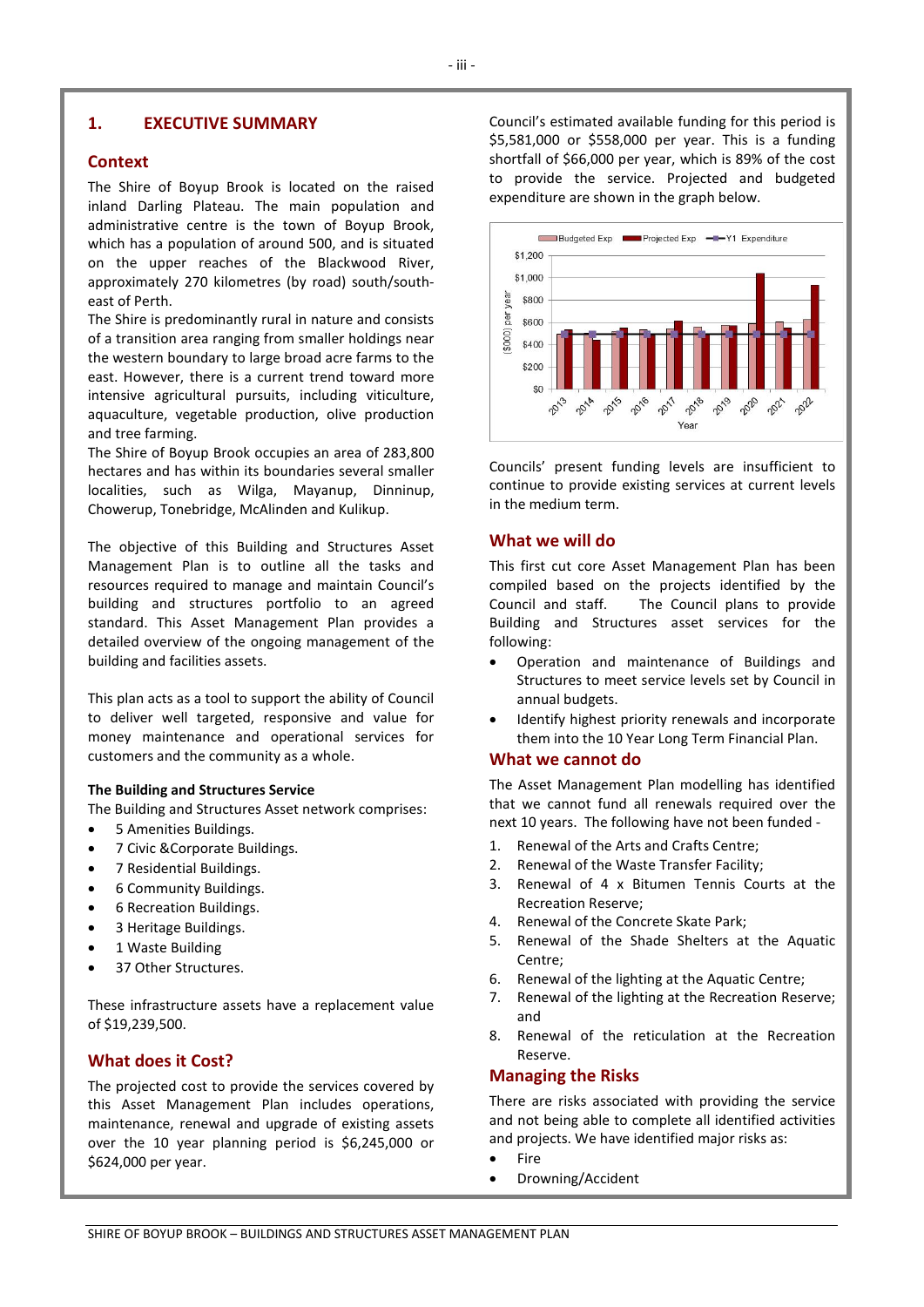- Fire and/or death
- Downgrading of services due to a lack of funding
- Lack of maintaining inspection and maintenance systems.

We will endeavour to manage these risks within available funding by:

- Maintaining adequate fire systems.
- Installation of warning signage and ensuring facilities are adequately staffed, where appropriate.
- Installation of hard wired smoke detectors.
- Establishing criteria to determine renewal and new/upgrade priorities.
- Ensure appropriate resources are allocated to maintain systems.

# **The Next Steps**

The actions resulting from this asset management plan are:

- Assess first year costs against actual.
- Prepare ranking system for renewals.
- Review maintenance practices and align with service level requirements.
- Ongoing rolling program of data collection.
- Community consultation on service level provision.

# **Questions you may have**

#### **What is this plan about?**

This asset management plan covers the Buildings and Structures infrastructure assets that serve the Shire of Boyup Brook's needs. These assets include public conveniences, civic and corporate buildings, community buildings, recreation buildings, waste facilities, airfield facilities, heritage buildings and other structures throughout the Council area that enable people to gain access to localised services.

#### **What is an Asset Management Plan?**

Asset management planning is a comprehensive process to ensure delivery of services from infrastructure is provided in a financially sustainable manner.

An asset management plan details information about infrastructure assets including actions required to provide an agreed level of service in the most cost effective manner. The Plan defines the services to be provided, how the services are provided and what funds are required to provide the services.

#### **Why is there a funding shortfall?**

Most of the Council's buildings and structures asset network was constructed from government grants often provided and accepted without consideration of

ongoing operations, maintenance and replacement needs. Many of these assets are approaching the later years of their life and require replacement, services from the assets are decreasing and maintenance costs are increasing. Councils' present funding levels are insufficient to continue to provide existing services at current levels in the medium term.

## **What options do we have?**

Resolving the funding shortfall involves several steps:

- 1. Improving asset knowledge so that data accurately records the asset inventory, how assets are performing and when assets are not able to provide the required service levels;
- 2. Improving our efficiency in operating, maintaining, replacing existing and constructing new assets to optimise life cycle costs;
- 3. Identifying and managing risks associated with providing services from infrastructure;
- 4. Making tradeoffs between service levels and costs to ensure that the community receives the best return from infrastructure;
- 5. Identifying assets surplus to needs for disposal to make saving in future operations and maintenance costs;
- 6. Consulting with the community to ensure that buildings and structures services and costs meet community needs and are affordable;
- 7. Developing partnership with other bodies, where available to provide services;
- 8. Seeking additional funding from governments and other bodies to better reflect a 'whole of government' funding approach to infrastructure services.

#### **What happens if we don't manage the shortfall?**

It is likely that council will have to reduce service levels in some areas, unless new sources of revenue are found. For Buildings and Structures assets the service level reduction may include rationalisation and decommissioning of building and structures that are under-utilised.

#### **What can we do?**

Council can develop options and priorities for future Buildings and Structures asset services with costs of providing the services, consult with the community to plan future services to match the community services needs with ability to pay for services and maximise benefit to the community for costs to the community.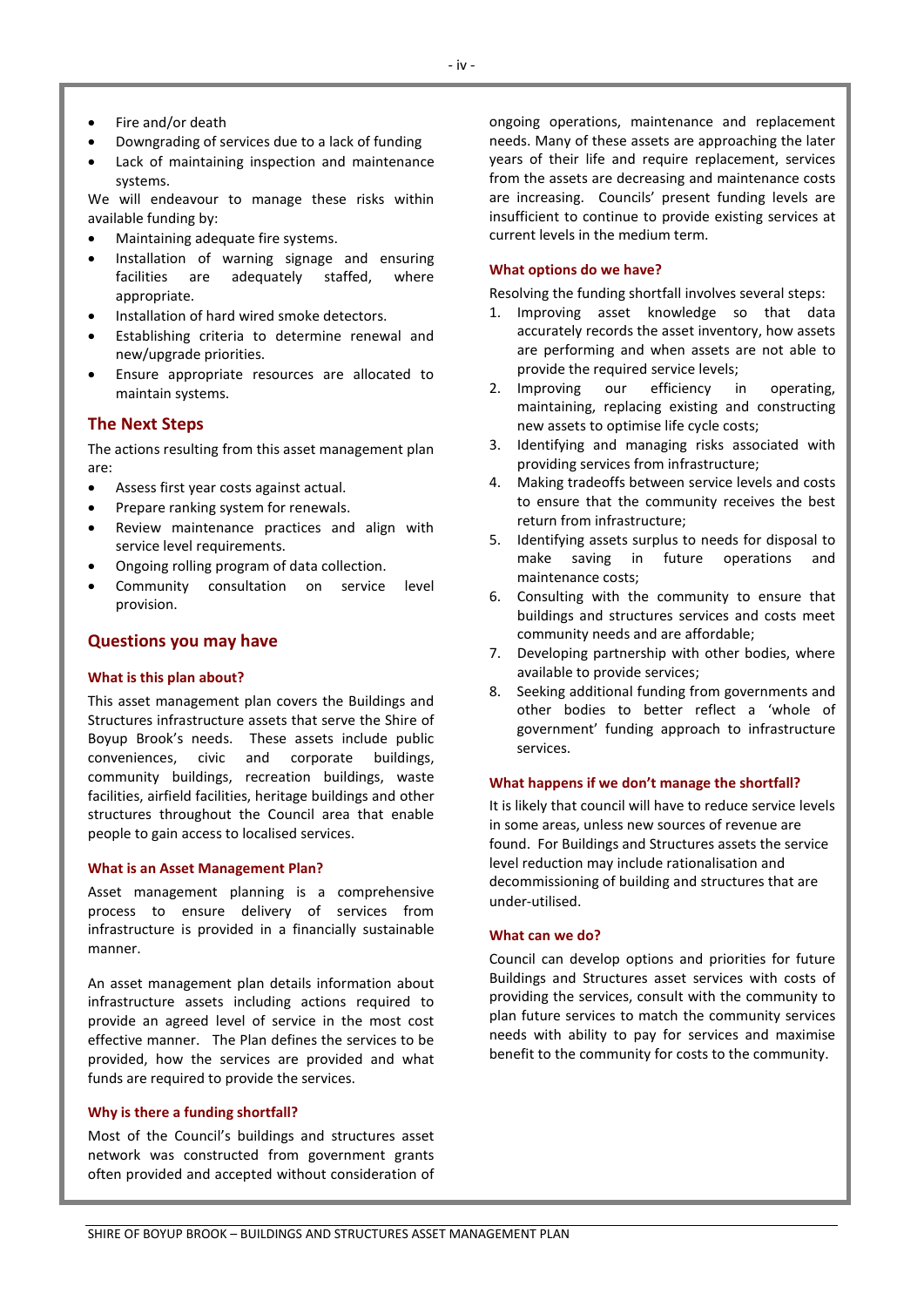# <span id="page-6-0"></span>**2. INTRODUCTION**

# <span id="page-6-1"></span>**2.1 Background**

This Building & Structures asset management plan has been developed to demonstrate responsive management of building assets (and services provided from these assets), compliance with regulatory requirements, and to communicate funding required to provide the required levels of service.

This building asset management plan is to be read with Council's Asset Management Policy, Asset Management Strategy and the following associated planning documents:

- Plan for the Future
- Forward Capital Works Plan
- Five Year Financial Plan
- Annual Budget
- Risk Management Policy
- Department of Local Government Asset Management Framework and Guidelines

The Buildings and Structures assets shown in Council's asset register and covered by this asset management plan are shown in Table 2.1.

## *Table 2.1: Assets covered by this Plan*

| <b>Asset category</b>         | <b>Number</b> | <b>Replacement Value</b> |
|-------------------------------|---------------|--------------------------|
| <b>Amenities Buildings</b>    | 5             | \$296,500                |
| Civic and Corporate Buildings |               | \$2,254,500              |
| <b>Residential Buildings</b>  |               | \$6,095,000              |
| <b>Community Buildings</b>    | 6             | \$1,304,000              |
| <b>Recreation Buildings</b>   | 6             | \$1,735,500              |
| <b>Heritage Buildings</b>     | 3             | \$4,690,000              |
| <b>Waste Buildings</b>        |               | \$65,000                 |
| <b>Other Structures</b>       | 37            | \$2,799,000              |
| <b>TOTAL</b>                  | 72            | \$19,239,500             |

**Note –** A number of buildings or parts of buildings, particularly those associated with sporting clubs are subject to lease arrangements with varying levels of commitment to maintenance. They are included in the relevant building asset category to enable a contingent liability to be allocated in the case of the Shire of Boyup Brook resuming full control of the building should the organisation cease to exist.

Key stakeholders in the preparation and implementation of this Building Asset Management Plan can be divided into internal and external stakeholders.

#### **Internal stakeholders include:**

## **External stakeholders include:**

Shire of Boyup Brook Community **Building users** Building users Shire of Boyup Brook building tenants Building users Visitors to the Shire of Boyup Brook Building users Local Government Insurance Services Minimisation of risk Fire and Emergency Services Authority Fire and Emergency Services

The Shire of Boyup Brook Council Community representation and administration Chief Executive Council representation and administration, Identification and definition of level of service requirements Operations Team Design parameters, standards, operation and administration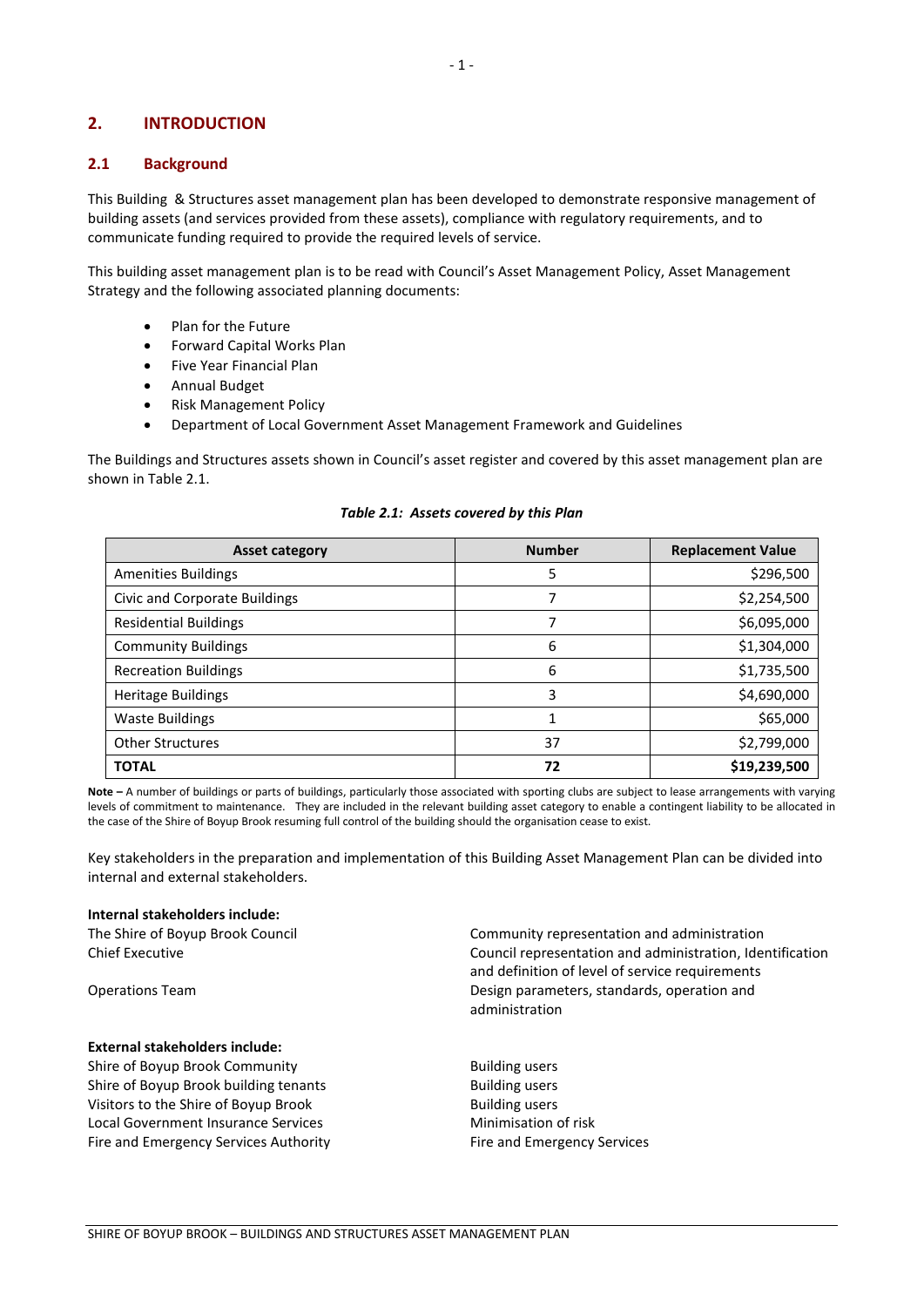# <span id="page-7-0"></span>**2.2 Goals and Objectives of Asset Management**

The Council exists to provide services to its community. Some of these services are provided by infrastructure assets. Council has acquired infrastructure assets by 'purchase', by contract, construction by council staff and by donation of assets constructed by developers and others to meet increased levels of service.

Council's goal in managing infrastructure assets is to meet the required level of service in the most cost effective manner for present and future consumers. The key elements of infrastructure asset management are:

- Taking a life cycle approach,
- Developing cost-effective management strategies for the long term,
- Providing a defined level of service and monitoring performance,
- Understanding and meeting the demands of growth through demand management and infrastructure investment,
- Managing risks associated with asset failures,
- Sustainable use of physical resources,
- Continuous improvement in asset management practices.<sup>[1](#page-7-1)</sup>

The goal of this asset management plan is to:

- Document the services/service levels to be provided and the costs of providing the service,
- Communicate the consequences for service levels and risk, where desired funding is not available, and
- Provide information to assist decision makers in trading off service levels, costs and risks to provide services in a financially sustainable manner.

This asset management plan is prepared under the direction of Council's vision, mission, goals and objectives.

Council's vision is:

# *"A local government that acknowledges our heritage, whilst embracing the changing needs and expression of the past and future expectations of our community"*

#### Council's mission is:

# *"To serve the residents of the Boyup Brook district through the provision of effective and efficient services and good governance that will enhance the community's quality of life"*

Council is responsible for the provision of buildings and other associated structures including community halls, sporting pavilions, administration centres and other community facilities. Asset management provides for the necessary preventative maintenance to ensure the functionality and performance of its building infrastructure.

The objectives of owning Buildings and Other Structures assets are at two levels:

Level 1 - Corporate Objectives:

- Manage and develop the Shires built infrastructure for long-term sustainability, residential amenity and public safety.
- **Ensure all assets are identified.**
- Provide improved management of asset-related information.
- Ensure service standards are developed for assets and delivery methods provide best value for the community.

 $\overline{a}$ 

<span id="page-7-1"></span><sup>1</sup> IPWEA, 2006, *IIMM* Sec 1.1.3, p 1.3.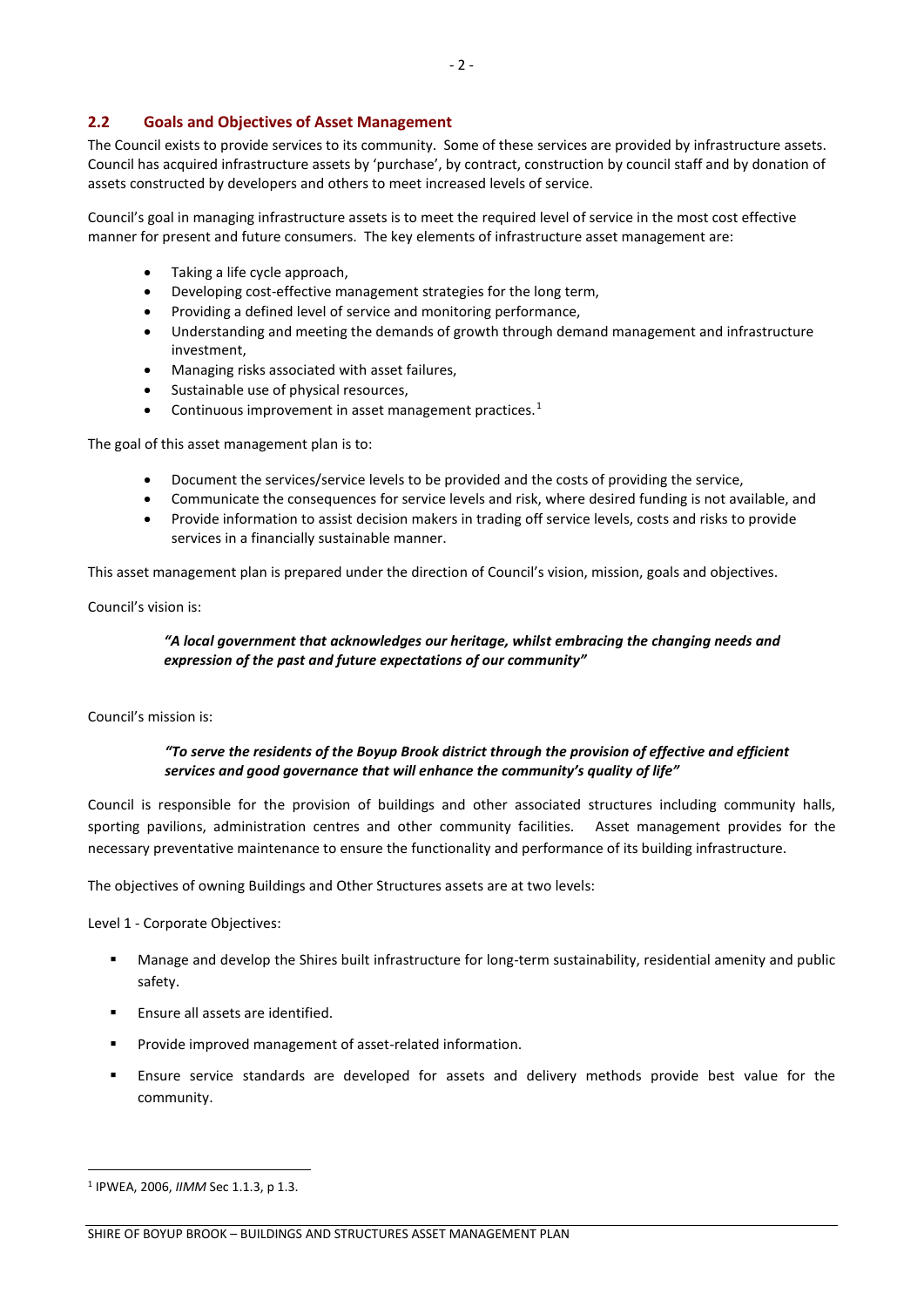Level 2 – Asset Class Specific

- Ensure the Council's Buildings and Structures assets are sustainably managed, maintained, and account for life cycle cost.
- Ensure Buildings and Structures are kept clean, presentable and fit for purpose.

# <span id="page-8-0"></span>**2.3 Plan Framework**

Key elements of the plan are

- Levels of service specifies the services and levels of service to be provided by council.
- **Future demand how this will impact on future service delivery and how this is to be met.**
- Life cycle management how the organisation will manage its existing and future assets to provide the required services
- Financial summary what funds are required to provide the required services.
- **Asset management practices**
- Monitoring how the plan will be monitored to ensure it is meeting the organisation's objectives.
- Asset management improvement plan

# <span id="page-8-1"></span>**2.4 Core and Advanced Asset Management**

This asset management plan is prepared as a first cut 'core' asset management plan in accordance with the International Infrastructure Management Manual<sup>[2](#page-8-4)</sup> and the Asset Management Framework and Guidelines<sup>[3](#page-8-5)</sup>. . It is prepared to meet minimum legislative and organisational requirements for sustainable service delivery and long term financial planning and reporting. Core asset management is a 'top down' approach where analysis is applied at the 'system' or 'network' level.

# <span id="page-8-2"></span>**2.5 Community Consultation**

The Asset Management Framework and Guidelines require local governments to consult with the community on their service requirements, expectations and satisfaction levels as part of the community's ongoing engagement in relation to asset management.

The local government is required to report annually on its asset management; with the community providing feedback on the local government's asset management performance.

This 'core' asset management plan has been prepared to facilitate community consultation initially through feedback on publicly available draft asset management plans prior to adoption by Council. Future revisions of the asset management plan will incorporate community consultation on existing and future service needs, service levels and costs of providing the service.

<span id="page-8-3"></span>This will assist Council and the community in matching the level of service needed by the community, service risks and consequences with the community's ability to pay for the service.

 $\overline{a}$ 

<span id="page-8-4"></span><sup>2</sup> IPWEA, 2006.

<span id="page-8-5"></span><sup>&</sup>lt;sup>3</sup> Department of Local Government (WA), 2011.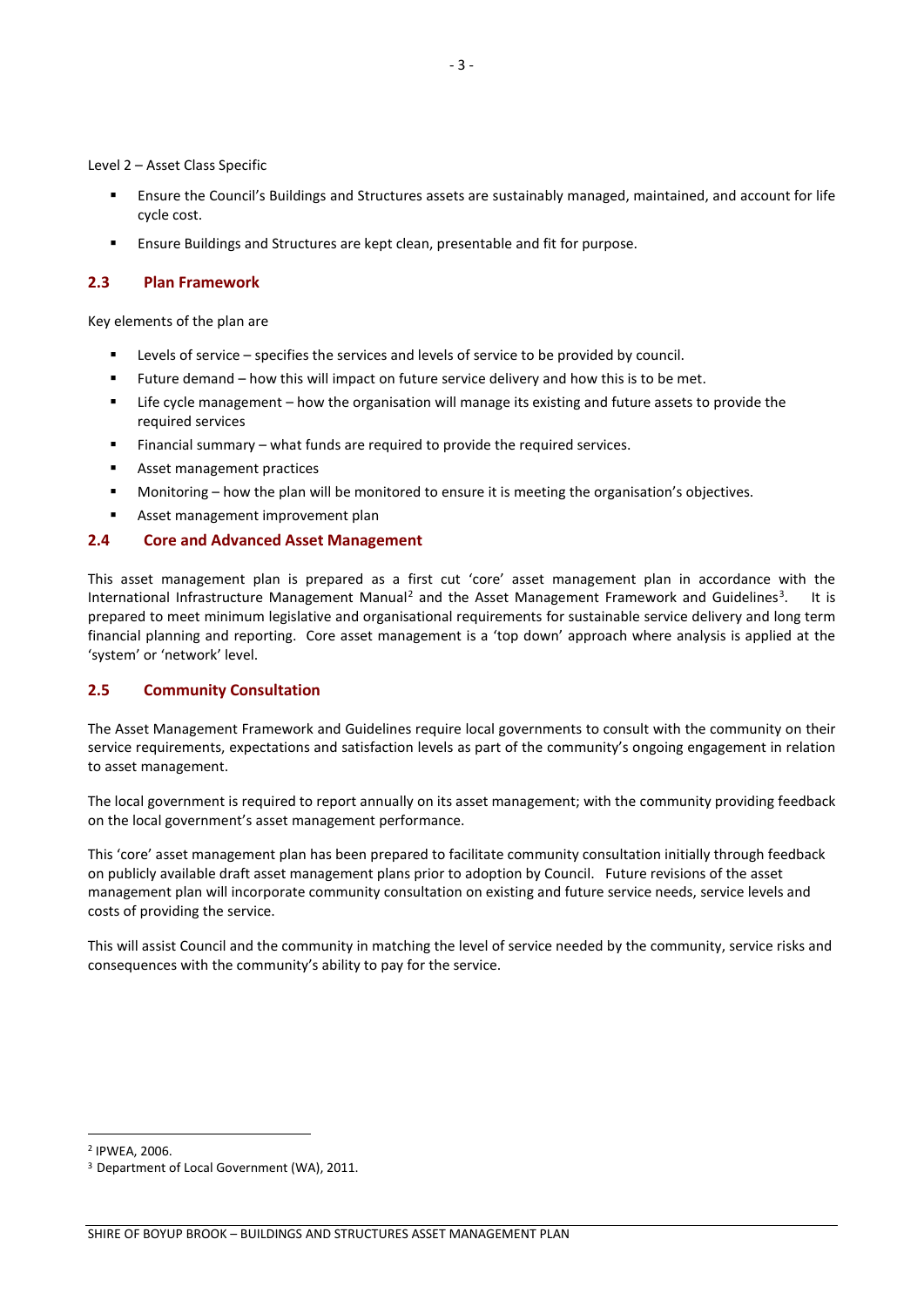# **3. LEVELS OF SERVICE**

# <span id="page-9-0"></span>**3.1 Customer Research and Expectations**

Council has not carried out any research on customer expectations. This will be investigated for future updates of the asset management plan.

# <span id="page-9-1"></span>**3.2 Legislative Requirements**

Council has to meet many legislative requirements including Australian and State legislation and State regulations. Relevant legislation is shown in Table 3.2.

<span id="page-9-2"></span>

| Legislation                                                                   | Requirement                                                                                                                                                                                                                                                                                                                                                                                        |
|-------------------------------------------------------------------------------|----------------------------------------------------------------------------------------------------------------------------------------------------------------------------------------------------------------------------------------------------------------------------------------------------------------------------------------------------------------------------------------------------|
| Local Government Act                                                          | Sets out role, purpose, responsibilities and powers of local governments<br>including the preparation of a long term financial plan supported by asset<br>management plans for sustainable service delivery.                                                                                                                                                                                       |
| Aboriginal Heritage Act 1972                                                  | Preservation of the community places and objects used by traditional<br>owners.                                                                                                                                                                                                                                                                                                                    |
| Aboriginal Heritage Regulations 1974                                          | Preservation of the community places and objects used by traditional<br>owners.                                                                                                                                                                                                                                                                                                                    |
| Building Code of Australia 2005                                               | Construction and building standards for all buildings in Australia.                                                                                                                                                                                                                                                                                                                                |
| Dangerous Goods Safety Act 2004                                               | Relates to the safe storage, handling and transport of certain dangerous<br>goods                                                                                                                                                                                                                                                                                                                  |
| Disability Services Act 1993                                                  | An Act for the establishment of the Disability Services Commission and the<br>Ministerial Advisory Council on Disability, for the progress of principles<br>applicable to people with disabilities, for the funding and provision of<br>services to such people that meet certain objectives, for the resolution of<br>complaints by such people and for related purposes.                         |
| Disability Services Regulations 2004                                          | Current amendments to Disability Services Act (1993)                                                                                                                                                                                                                                                                                                                                               |
| Dividing Fences Act 1961                                                      | Local government exemption from 50/50 contribution for dividing fences<br>abutting public open space.                                                                                                                                                                                                                                                                                              |
| Environment<br>Protection<br>and<br><b>Biodiversity Conservation Act 1999</b> | Provides for the development of a Commonwealth Heritage List, which<br>comprises natural, Indigenous and historic heritage places which are either<br>entirely within a Commonwealth area, or outside the Australian jurisdiction<br>and owned or leased by the Commonwealth or a Commonwealth<br>Authority; and which the Minister is satisfied have one or more<br>Commonwealth Heritage values. |
| Health Act 1911                                                               | Sets down the legislative requirements in relation to health standards for<br>public buildings, including ablution facilities, and the handling and disposal<br>of hazardous materials including asbestos.                                                                                                                                                                                         |
| Health (Public Buildings) Regulations<br>1992                                 | The regulations are intended to address operational matters or those<br>where the BCA is considered inadequate for the protection of public health<br>or safety in and about a public building.                                                                                                                                                                                                    |
| Heritage Act of WA 1990                                                       | Requires all local governments to compile and regularly review an<br>inventory of local places, which are significant or may become significant<br>heritage properties.                                                                                                                                                                                                                            |
| Occupational Health and Safety Act<br>1984 and associated regulations         | Administered in part by local governments to promote and improve<br>standards for occupational health, safety and welfare and to coordinate<br>administration of the laws relating to occupational safety and health for<br>incidental and other purposes.                                                                                                                                         |

*Table 3.2: Legislative Requirements*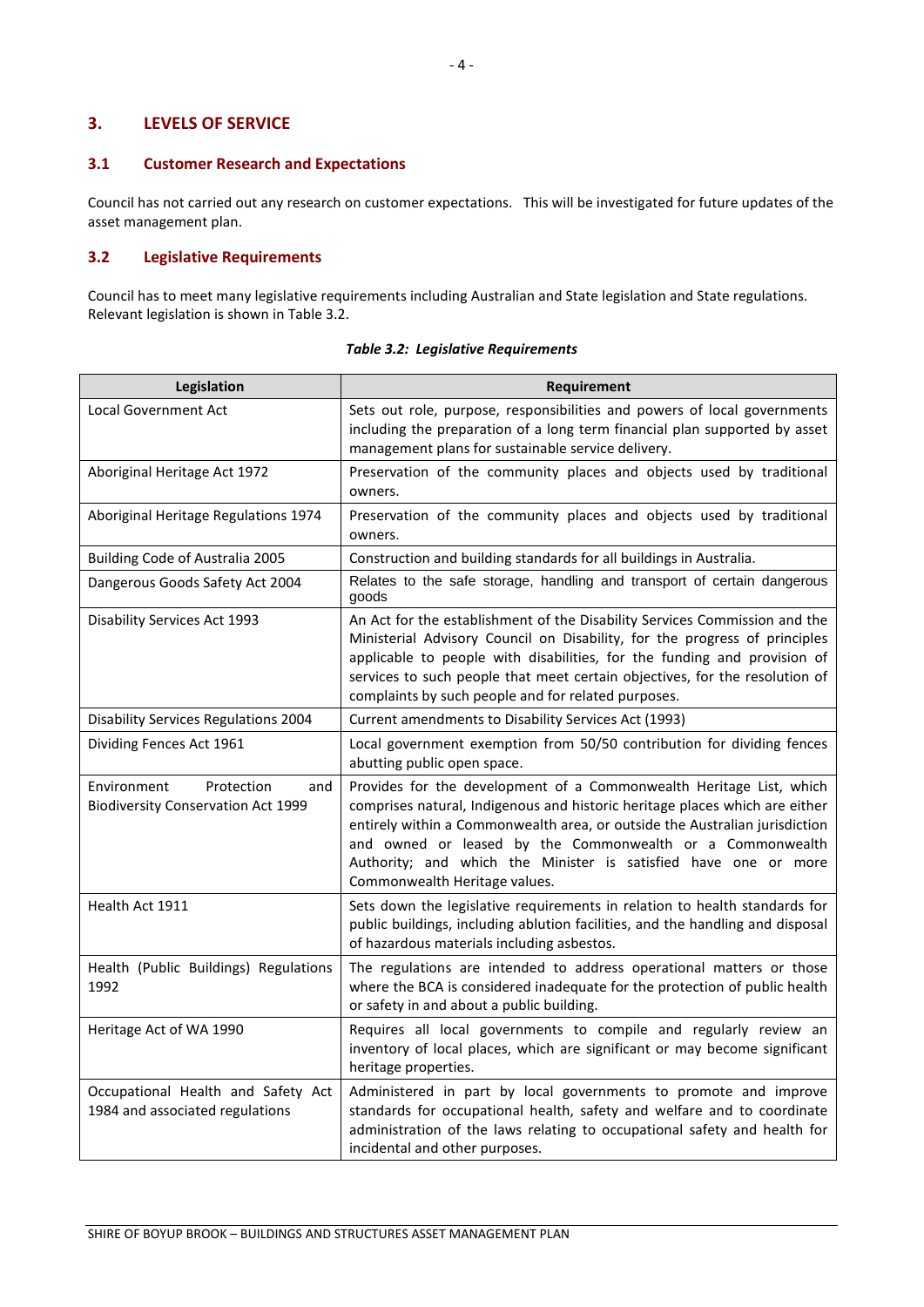# **3.3 Current Levels of Service**

Council has defined service levels in two terms.

**Community Levels of Service** relate to the service outcomes that the community wants in terms of safety, quality, quantity, reliability, responsiveness, cost effectiveness and legislative compliance.

Community levels of service measures used in the asset management plan are:

| Quality         | How good is the service?   |
|-----------------|----------------------------|
| <b>Function</b> | Does it meet users' needs? |
| Safety          | Is the service safe?       |

**Technical Levels of Service** - Supporting the community service levels are operational or technical measures of performance. These technical measures relate to the allocation of resources to service activities that the council undertakes to best achieve the desired community outcomes.

Technical service measures are linked to annual budgets covering:

- Operations the regular activities to provide services such as opening hours, cleansing frequency, mowing frequency, etc.
- Maintenance the activities necessary to retain an assets as near as practicable to its original condition (eg road patching, unsealed road grading, building and structure repairs),
- Renewal the activities that return the service capability of an asset up to that which it had originally (eg frequency and cost of road resurfacing and pavement reconstruction, pipeline replacement and building component replacement),
- Upgrade the activities to provide an higher level of service (eg widening a road, sealing an unsealed road, replacing a pipeline with a larger size) or a new service that did not exist previously (eg a new library).

Council's current service levels are detailed in Table 3.3.

| <b>Key</b><br>Performance<br><b>Measure</b> | <b>Level of Service</b><br><b>Objective</b>                                                                 | Performance<br><b>Measure Process</b>                      | <b>Desired Level of Service</b> | <b>Current Level of Service</b>                                                                                                                                |
|---------------------------------------------|-------------------------------------------------------------------------------------------------------------|------------------------------------------------------------|---------------------------------|----------------------------------------------------------------------------------------------------------------------------------------------------------------|
|                                             | <b>COMMUNITY LEVELS OF SERVICE</b>                                                                          |                                                            |                                 |                                                                                                                                                                |
| Quality                                     | Ensure that buildings<br>٠<br>and other structures<br>are clean, attractive<br>to users and damage<br>free. | No. of complaints<br>from users per<br>annum.              | ■ To be determined              | " Not currently measured.<br>An annual survey of<br>residents is conducted<br>but no level of service<br>has been adopted.                                     |
| Function                                    | ■ Ensure that buildings<br>meet user<br>requirements.                                                       | No of complaints<br>٠<br>from users per<br>annum.          | ■ To be determined              | ■ Not currently<br>measured. There is<br>ongoing consultation<br>with users of facilities<br>but no level of service<br>has been adopted.                      |
| Safety                                      | Provide safe,<br>٠<br>suitable buildings<br>free of hazards.                                                | $\blacksquare$ No of<br>injury/incident<br>reports logged. | ■ To be determined              | ■ Not currently<br>measured. The<br>Occupation Safety and<br><b>Health Committee</b><br>monitors safety issues<br>but no level of service<br>has been adopted. |

# *Table 3.3: Current Service Levels*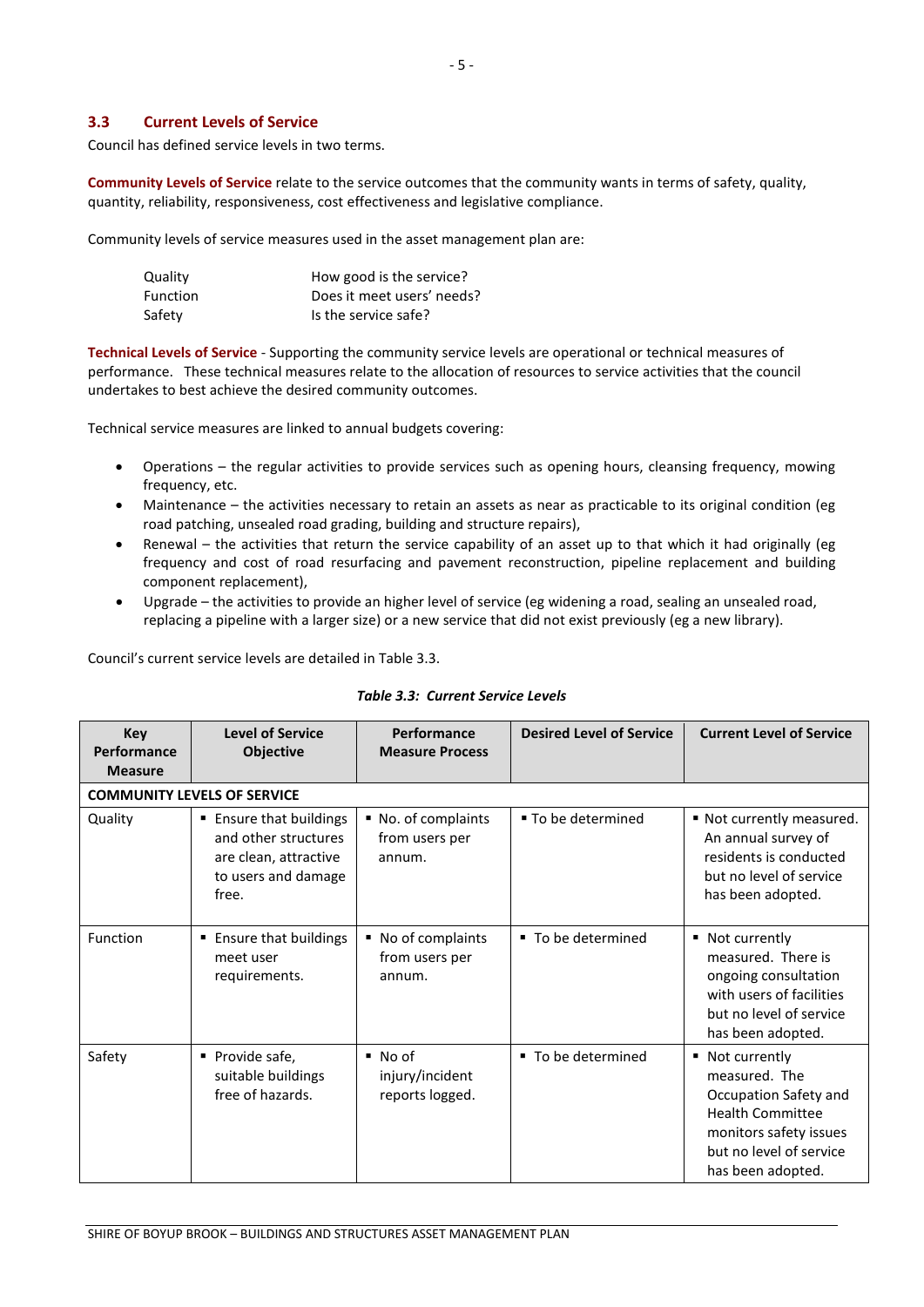| <b>Key</b><br>Performance<br><b>Measure</b> | <b>Level of Service</b><br>Objective                                                                                                | Performance<br><b>Measure Process</b>                                                                                                                            | <b>Desired Level of Service</b>                                                                                                                                | <b>Current Level of Service</b>                                                                                       |
|---------------------------------------------|-------------------------------------------------------------------------------------------------------------------------------------|------------------------------------------------------------------------------------------------------------------------------------------------------------------|----------------------------------------------------------------------------------------------------------------------------------------------------------------|-----------------------------------------------------------------------------------------------------------------------|
| <b>TECHNICAL LEVELS OF SERVICE</b>          |                                                                                                                                     |                                                                                                                                                                  |                                                                                                                                                                |                                                                                                                       |
| Operations                                  | <b>Ensure buildings are</b><br>kept clean and have<br>good sanitation.                                                              | • Cleaning<br>frequency.                                                                                                                                         | Class $1 -$ Daily<br>Class 2 - Twice per week<br>Class 3 - Weekly<br>Class 4 - As required<br>Class $5 - As required$                                          | Class $1 -$ Daily<br>Class 2 - Twice per week<br>Class 3 - Weekly<br>Class 4 - As required<br>Class $5 - As required$ |
|                                             | <b>Building facilities</b><br>meet users needs                                                                                      | ■ Annual condition &<br>defects inspection                                                                                                                       | To be determined                                                                                                                                               | Not currently measured                                                                                                |
|                                             |                                                                                                                                     | ■ Budget                                                                                                                                                         | \$275,900                                                                                                                                                      | \$236,000                                                                                                             |
|                                             | <b>Buildings are</b><br>suitable for purpose.                                                                                       | Reactive service<br>requests<br>completed within<br>timeframes                                                                                                   | • Defects made safe<br>within 3 working days.<br>Repairs are completed<br>within 30 working<br>days.                                                           | • Not currently<br>measured.                                                                                          |
| Maintenance                                 |                                                                                                                                     | · Planned<br>maintenance<br>activities<br>completed to<br>schedule                                                                                               | All planned<br>maintenance activities<br>are completed to<br>schedule.                                                                                         | • Not currently measured                                                                                              |
|                                             |                                                                                                                                     | ■ Budget                                                                                                                                                         | \$275,900                                                                                                                                                      | \$188,000                                                                                                             |
| Renewal                                     | <b>Ensure building</b><br>٠<br>components are<br>replaced when due<br>so that building<br>continues to be fit<br>for purpose.       | ■ No of renewals<br>identified in<br>Renewal Plan<br>completed per<br>annum.                                                                                     | ■ 100% of renewals<br>identified in First<br>generation Renewal<br>Plan completed per<br>annum.                                                                | • Not currently<br>measured.                                                                                          |
|                                             | <b>Building facilities</b><br>meet users needs                                                                                      | ■ Condition of<br>buildings                                                                                                                                      | ■ <5% with a condition<br>rating of 4 or 5                                                                                                                     | ■ 1.4% with a condition<br>rating of 4 or 5                                                                           |
|                                             |                                                                                                                                     | ■ Budget                                                                                                                                                         | \$127,600                                                                                                                                                      | \$72,000                                                                                                              |
| Upgrades/New                                | <b>Ensure building</b><br>components are<br>upgraded to meet<br>all relevant<br>legislation, new<br>standards, and<br>modern needs. | No of non-<br>compliance items<br>with legislation<br>per 6 monthly<br>inspection.<br>No of upgrades<br>identified in<br>Upgrade Plan<br>completed per<br>annum. | 100% legislative<br>compliance per<br>annum.<br>80% of upgrades<br>$\blacksquare$<br>identified in First<br>generation Upgrade<br>plan completed per<br>annum. | Not currently<br>measured.                                                                                            |
|                                             |                                                                                                                                     | ٠<br><b>Budget</b>                                                                                                                                               | • Not identified                                                                                                                                               | No forward forecasts<br>currently available                                                                           |

# <span id="page-11-0"></span>**3.4 Desired Levels of Service**

<span id="page-11-1"></span>At present, indications of desired levels of service are obtained from various sources including residents' feedback to Councillors and staff, service requests and correspondence. Council has yet to quantify desired levels of service. This will be done as part of Councils' future community consultation process and incorporated into future revisions of this asset management plan.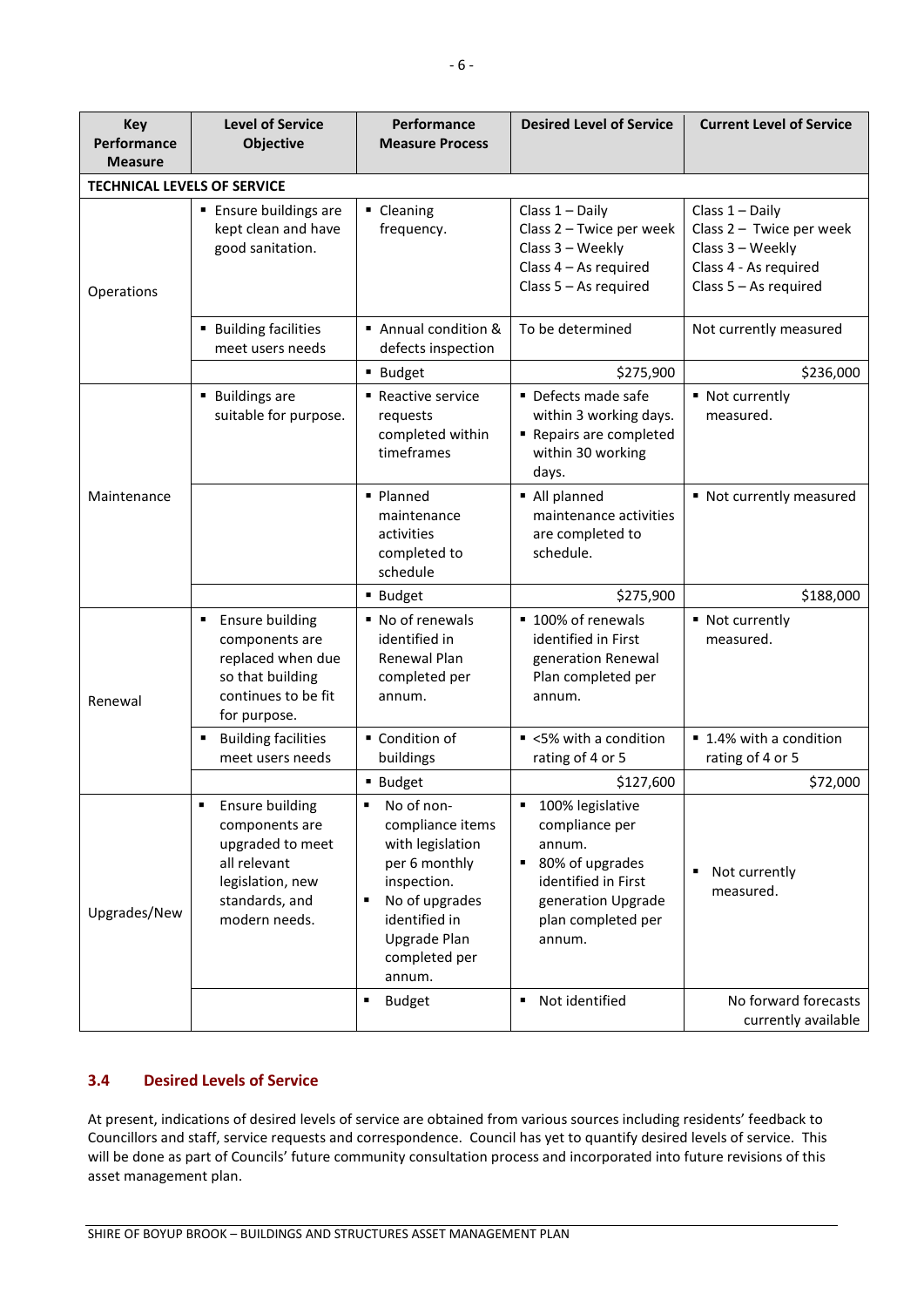# **4. FUTURE DEMAND**

# <span id="page-12-0"></span>**4.1 Demand Forecast**

Factors affecting demand include population change, changes in demographics, seasonal factors, vehicle ownership, consumer preferences and expectations, economic factors, agricultural practices, environmental awareness, etc.

There are no State Service Delivery Plans that may affect Councils future service delivery for this Asset Class.

Demand factor trends and impacts on service delivery are summarised in Table 4.1.

| <b>Demand factor</b> | <b>Present position</b>                                          | <b>Projection</b>                                                   | Impact on services                                                                                                              |
|----------------------|------------------------------------------------------------------|---------------------------------------------------------------------|---------------------------------------------------------------------------------------------------------------------------------|
| Population           | The population as at 30<br>٠<br>June 2010 was 1,558 <sup>4</sup> | $1,900^5$ by 2020<br>(Band<br>to 22%<br>equates<br>C),<br>increase. | demand<br>Increased<br>Е<br>on<br>community<br>and<br>recreation facilities.<br>Increased demand<br>for<br>п<br>aging services. |
| Demographics         | 12% in 20-34 age range;<br>٠<br>21% over 65                      | 19% in 20-34 age range<br>٠<br>by 2020.<br>26% over 65 by 2020<br>٠ | demand<br>Increased<br>for<br>п<br>aged housing and seniors<br>centre.                                                          |

# *Table 4.1: Demand Factors, Projections and Impact on Services*

# <span id="page-12-1"></span>**4.2 Changes in Technology**

It is considered that technology changes will have little effect on the delivery of services covered by this plan. Those changes related to climate change, energy consumption, water use and reuse are subject to ongoing consideration. Significant impacts resulting from technology changes will be qualified in future revisions of this Building Asset Management Plan.

# <span id="page-12-2"></span>**4.3 Demand Management Plan**

Demand for new services will be managed through a combination of managing existing assets, upgrading of existing assets, leasing of facilities, shared service arrangements, providing new assets to meet demand, and demand management. Demand management practices include alternate service delivery solutions, insuring against risks and managing failures.

Alternate service delivery solutions focus on providing the required service without the need for the council to own the assets. Examples of alternate service delivery solutions include providing services from existing infrastructure such as aquatic centres and libraries that may be in another council area or public toilets provided in commercial premises.

Opportunities identified to date for demand management are shown in Table 4.3. Further opportunities will be developed in future revisions of this asset management plan.

<span id="page-12-3"></span>

| <b>Service Activity</b> | <b>Demand Management Plan</b> |                                                       |                                                                                           |  |  |  |     |             |  |          |
|-------------------------|-------------------------------|-------------------------------------------------------|-------------------------------------------------------------------------------------------|--|--|--|-----|-------------|--|----------|
| <b>Buildings</b>        |                               | Encourage sharing of facilities to avoid duplication. |                                                                                           |  |  |  |     |             |  |          |
| <b>Buildings Review</b> |                               |                                                       | Review current building stocks, use levels<br>utilisation/performance of existing assets. |  |  |  | and | patterns to |  | optimise |

<sup>4</sup> Source: ABS 2011 Census.

 $\overline{a}$ 

<span id="page-12-5"></span><span id="page-12-4"></span><sup>5</sup> Source: "WA Tomorrow Report", 2012 – WA Planning Commission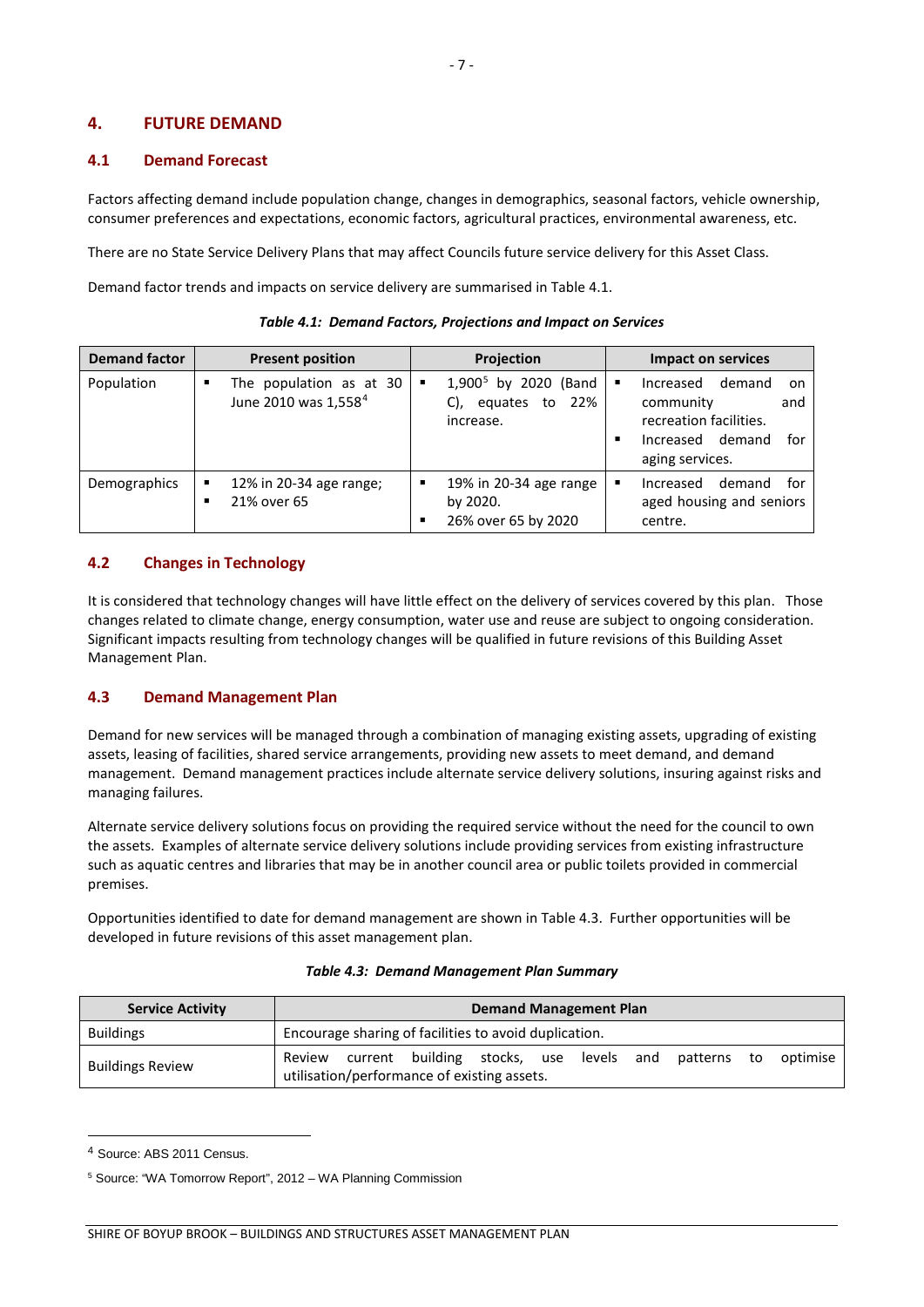# **4.4 New Assets for Growth**

There are no new building assets required to meet growth.



*Figure 1: New Assets from growth*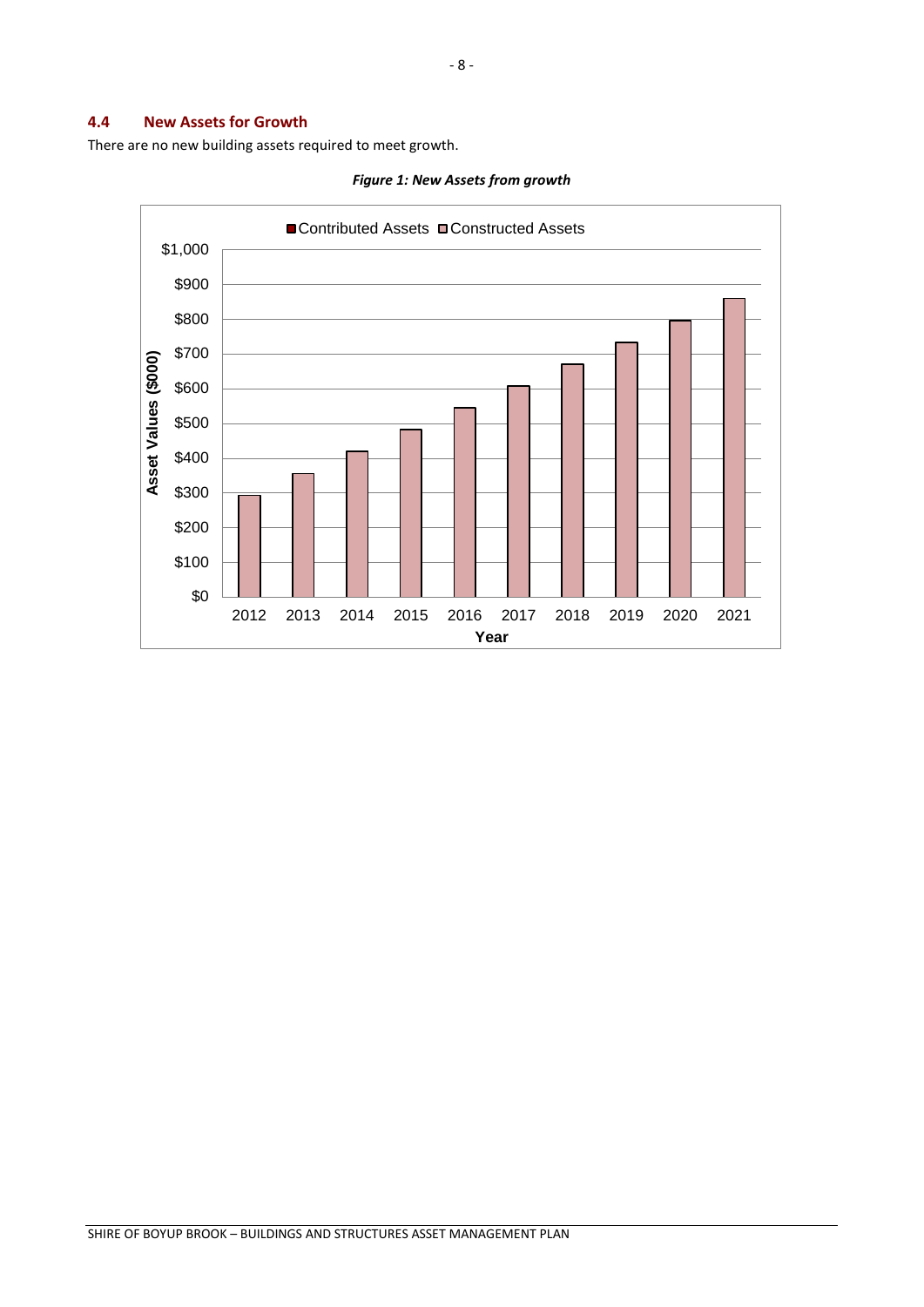# <span id="page-14-0"></span>**5. LIFECYCLE MANAGEMENT PLAN**

The lifecycle management plan details how Council plans to manage and operate the assets at the agreed levels of service (defined in Section 3) while optimising life cycle costs.

# <span id="page-14-1"></span>**5.1 Background Data**

## 5.1.1 Physical parameters

The buildings and structures assets covered by this asset management plan are shown in Table 5.1.

| <b>Building Asset Category</b>                                                                   | <b>Number</b> |
|--------------------------------------------------------------------------------------------------|---------------|
| <b>Amenity Buildings</b>                                                                         | 5             |
| Civic & Corporate Buildings (Civic Centre, Works Depot Operations<br>Centre)                     | 7             |
| Residential Buildings (Staff and Aged)                                                           | 7             |
| Community Buildings (Community Halls, Libraries, Health, Family<br>and Education Centres)        | 6             |
| Recreation Buildings and Infrastructure (Clubrooms, Recreation<br>Centres, Swimming Pools)       | 6             |
| Heritage Buildings (those buildings listed on the National, State or<br>local heritage register) | 3             |
| Waste Buildings (Refuse Site and Transfer Stations)                                              | 1             |
| Other Structures (Transmission aerials, tourism structures, etc)                                 | 37            |
| ΤΟΤΑL                                                                                            | 72            |

## **Table 5.1**

A brief description of the different asset groups that make up the building and structures assets are provided below:

Amenity Buildings –

- One ablution building located at Tourist Centre, Abel Street, Boyup Brook with a condition rating of Fair.
- One Gents ablution building located at Recreation Reserve, Beatty Street, Boyup Brook, with a condition rating of Fair.
- One Women's ablution building located at Recreation Reserve, Beatty Street, Boyup Brook, with a condition rating of Fair.
- One ablution building located at Lions Park, Bridge Street, Boyup Brook, with a condition rating of Fair.
- One ablution building located at hockey ground, Beatty Street, Boyup Brook with a condition rating of Fair-Minus.

## Civic & Corporate Buildings -

- One administration centre and library located at Abel Street, Boyup Brook, with a condition rating of Fair.
- One depot administration building located at Connelly Street, Boyup Brook, with a condition rating of Fair.
- One old depot office located at Connelly Street, Boyup Brook, with a condition rating of Fair.
- One Road Signage Shed located at Connelly Street, Boyup Brook, with a condition rating of Fair.
- One depot office and workshop located at Connelly Street, Boyup Brook, with a condition rating of Fair.
- One four-bay open shed located at Connelly Street, Boyup Brook, with a condition rating of Fair.
- One four-bay open shed located at Connelly Street, Boyup Brook, with a condition rating of Fair.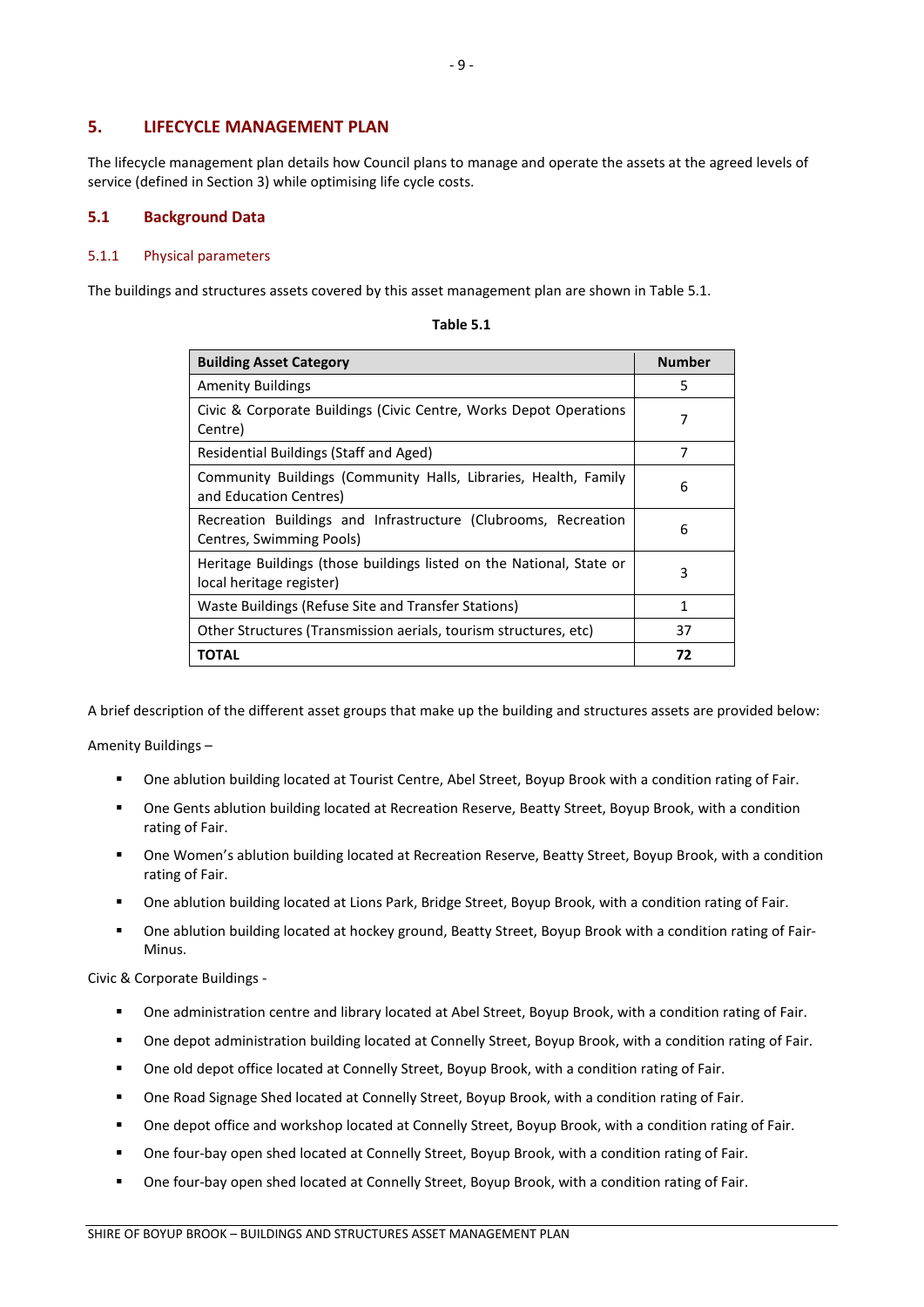Residential Buildings-

- One residential dwelling located at 6 Nix Street, Boyup Brook, with a condition rating of Fair.
- One residential duplex dwelling located at 24A and 24B Proctor Street, Boyup Brook, with a condition rating of Fair.
- One residential duplex dwelling located at 16A and 16B Forrest Street, Boyup Brook, with a condition rating of Fair.
- One residential dwelling located at 5 Rogers Avenue, Boyup Brook, with a condition rating of Fair.
- One residential dwelling located at 1 Rogers Avenue Street, Boyup Brook, with a condition rating of Fair.
- One residential dwelling located at 7 Knapp Street, Boyup Brook, with a condition rating of Fair-Plus.
- One Citizens Lodge, consisting of 17 ensuited bedrooms, 2 lounge rooms, respite room, kitchen and dining room located, at Bridge Street, Boyup Brook, with a condition rating of Fair.

Community Buildings -

- One Infant Health/Playgroup Centre located at Abel Street, Boyup Brook, with a condition rating of Fair.
- One Arts and Crafts Centre located at 52 Jayes Road, Boyup Brook, with a condition rating of Fair.
- One Telecentre building located at 89 Abel Street, Boyup Brook, with a condition rating of Fair.
- One fire and rescue shed located at Abel Street, Boyup Brook, with a condition rating of Fair.
- One hangar at airport, located at Boyup Brook-Mayanup Road, Boyup Brook, with a condition rating of Fair.
- One community hall located at 1158 McAlinden Road, McAlinden, with a condition rating of Fair.

Recreation Buildings -

- One pavilion and changerooms at Recreation Reserve, located at Beatty Street, Boyup Brook, with a condition rating of Fair.
- One machinery shed at Recreation Reserve, located at Beatty Street, Boyup Brook, with a condition rating of Fair.
- One tennis club and pavilion at Recreation Reserve, located at Beatty Street, Boyup Brook, with a condition rating of Fair.
- One aquatic centre at Recreation Reserve, located at Beatty Street, Boyup Brook, with a condition rating of Fair-Plus.
- One pool pump house shed at Recreation Reserve, located at Beatty Street, Boyup Brook, with a condition rating of Fair.
- One hockey storage shed at Recreation Reserve, located at Beatty Street, Boyup Brook, with a condition rating of Fair-Plus.

Heritage Buildings & Structures

- One town hall, youth centre and toilets, located at Abel Street, Boyup Brook, with a condition rating of Fair.
- One tourist centre, located at Abel Street, Boyup Brook, with a condition rating of Fair.
- One medical centre, located at 78 Abel Street, Boyup Brook, with a condition rating of Fair-Plus.

Waste Buildings-

 One waste transfer station and recycling facility located at Dinninup Road, Boyup Brook, with a condition rating of Fair.

Other Structures-

Gazebos located at Federation Square, Jayes Road, Boyup Brook, with a condition rating of Fair.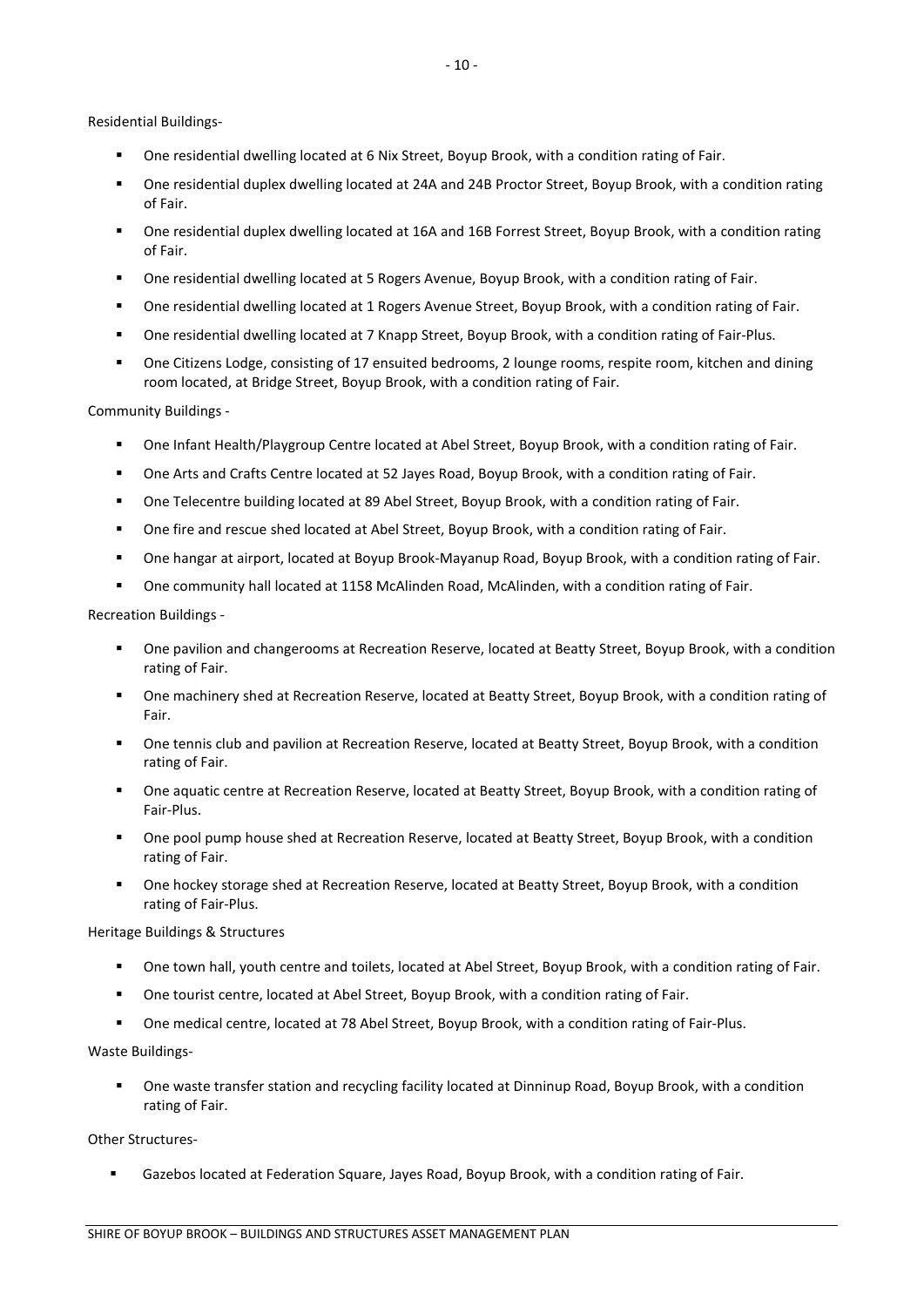- Barbecue shelter located at Federation Square, Jayes Road, Boyup Brook, with a condition rating of Fair.
- Barbecues located at Federation Square, Jayes Road, Boyup Brook, with a condition rating of Fair.
- Picnic tables located at Federation Square, Jayes Road, Boyup Brook, with a condition rating of Fair.
- Playground shade shelters located at Federation Square, Jayes Road, Boyup Brook, with a condition rating of Fair-Plus.
- Concrete skate park located at Federation Square, Jayes Road, Boyup Brook, with a condition rating of Fair.
- Lighting for skate park located at Federation Square, Jayes Road, Boyup Brook, with a condition rating of Fair.
- Timber framed patio and brick paving located at Aquatic Centre, Jayes Road, Boyup Brook, with a condition rating of Fair.
- Brick paved area and 2 barbecues located at Aquatic Centre, Jayes Road, Boyup Brook, with a condition rating of Fair.
- Five shade shelters located at Aquatic Centre, Jayes Road, Boyup Brook, with a condition rating of Fair.
- Perimeter and internal fencing located at Aquatic Centre, Jayes Road, Boyup Brook, with a condition rating of Fair.
- Lighting located at Aquatic Centre, Jayes Road, Boyup Brook, with a condition rating of Fair.
- 6 lane pool and associated dive/leisure pool located at Aquatic Centre, Jayes Road, Boyup Brook, with a condition rating of Fair.
- Wading pool and shelter located at Aquatic Centre, Jayes Road, Boyup Brook, with a condition rating of Fair.
- Diving board located at Aquatic Centre, Jayes Road, Boyup Brook, with a condition rating of Fair.
- Storage shed located at Recreation Reserve, Beatty Street, Boyup Brook, with a condition rating of Fair.
- 8 Basketball backboards located at Recreation Reserve, Beatty Street, Boyup Brook, with a condition rating of Fair.
- Basketball lighting located at Recreation Reserve, Beatty Street, Boyup Brook, with a condition rating of Fair.
- Fencing located at Recreation Reserve, Beatty Street, Boyup Brook, with a condition rating of Fair-Plus.
- Four bitumen tennis courts located at Recreation Reserve, Beatty Street, Boyup Brook, with a condition rating of Fair.
- Brick entry statement and perimeter fencing located at Recreation Reserve, Beatty Street, Boyup Brook, with a condition rating of Fair.
- 2 sets of AFL goal posts located at Recreation Reserve, Beatty Street, Boyup Brook, with a condition rating of Fair.
- Bore and pump located at Recreation Reserve, Beatty Street, Boyup Brook, with a condition rating of Fair.
- Lighting structures located at Recreation Reserve, Beatty Street, Boyup Brook, with a condition rating of Fair.
- Water storage tank located at Recreation Reserve, Beatty Street, Boyup Brook, with a condition rating of Fair.
- Storage sheds located at Recreation Reserve, Beatty Street, Boyup Brook, with a condition rating of Fair.
- Cricket pitch located at Recreation Reserve, Beatty Street, Boyup Brook, with a condition rating of Fair.
- Cricket practice nets located at Recreation Reserve, Beatty Street, Boyup Brook, with a condition rating of Fair.
- Reticulation located at Recreation Reserve, Beatty Street, Boyup Brook, with a condition rating of Fair.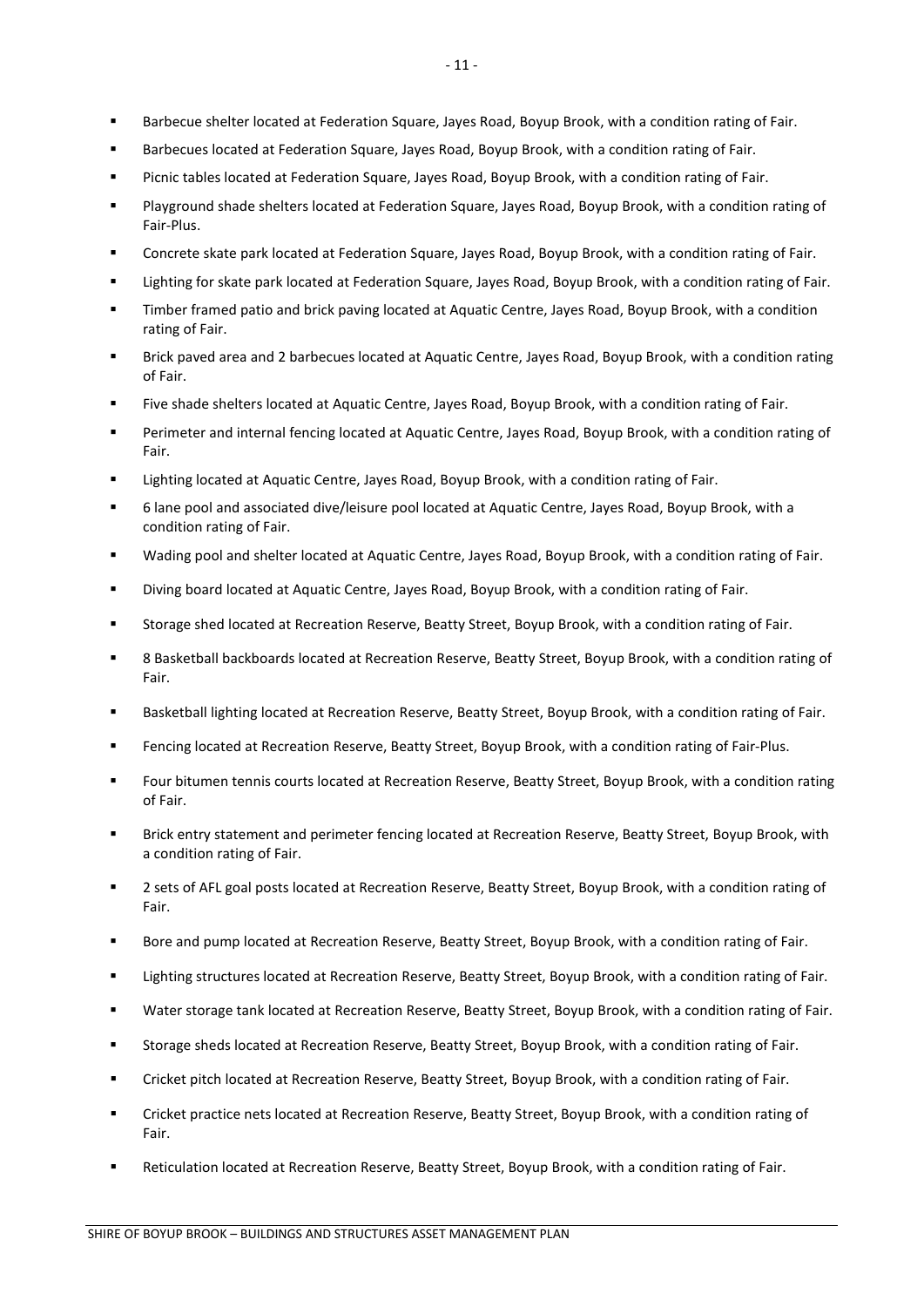- Storage shed located at Tennis Club, Beatty Street, Boyup Brook, with a condition rating of Fair.
- Perimeter security fencing at Shire Depot, Connolly Street, Boyup Brook, with a condition rating of Fair.
- Waste oil store facility at Shire Depot, Connolly Street, Boyup Brook, with a condition rating of Fair.
- Storage shed located at Shire Depot, Connolly Street, Boyup Brook, with a condition rating of Fair.
- Dom security chain mesh fencing located at Shire Depot, Connolly Street, Boyup Brook, with a condition rating of Fair.
- Gazebo located at Cemetery, Dinninup Road, Boyup Brook, with a condition rating of Fair-Plus.
- Remembrance wall located at Cemetery, Dinninup Road, Boyup Brook, with a condition rating of Fair-Plus.
- Gazebo located at Rest Area, Mayanup-Tonebridge Road, Tonebridge, with a condition rating of Fair.

The age profile of the assets included in this Buildings and Structures Asset Management Plan is shown in Figure 2.



#### *Figure 2: Asset Age Profile*

- **Note:** The asset age profile has been determined from the information provided by AVP Valuers in relation to the condition assessment of each building and structure incorporated in the Plan. AVP in their report quantified the following-
	- (1) Estimated Economic Working Life (EEWL); and
	- (2) Estimated Remaining Life Years (ERLY).

The above figures were utilised to determine the age profile of each asset, based on the estimated last renewal date for each asset as follows-

 $2012 - (EEWL-ERLY) = Age of Asset.$ 

#### 5.1.2 Asset capacity and performance

Council's services are generally provided to meet design standards where these are available.

For the purposes of identifying deficiencies per location, the table below has taken into account asset condition ratings of 'Fair-Minus' (4) and 'Poor'(5) – see Table 5.1.3 for condition rating definitions.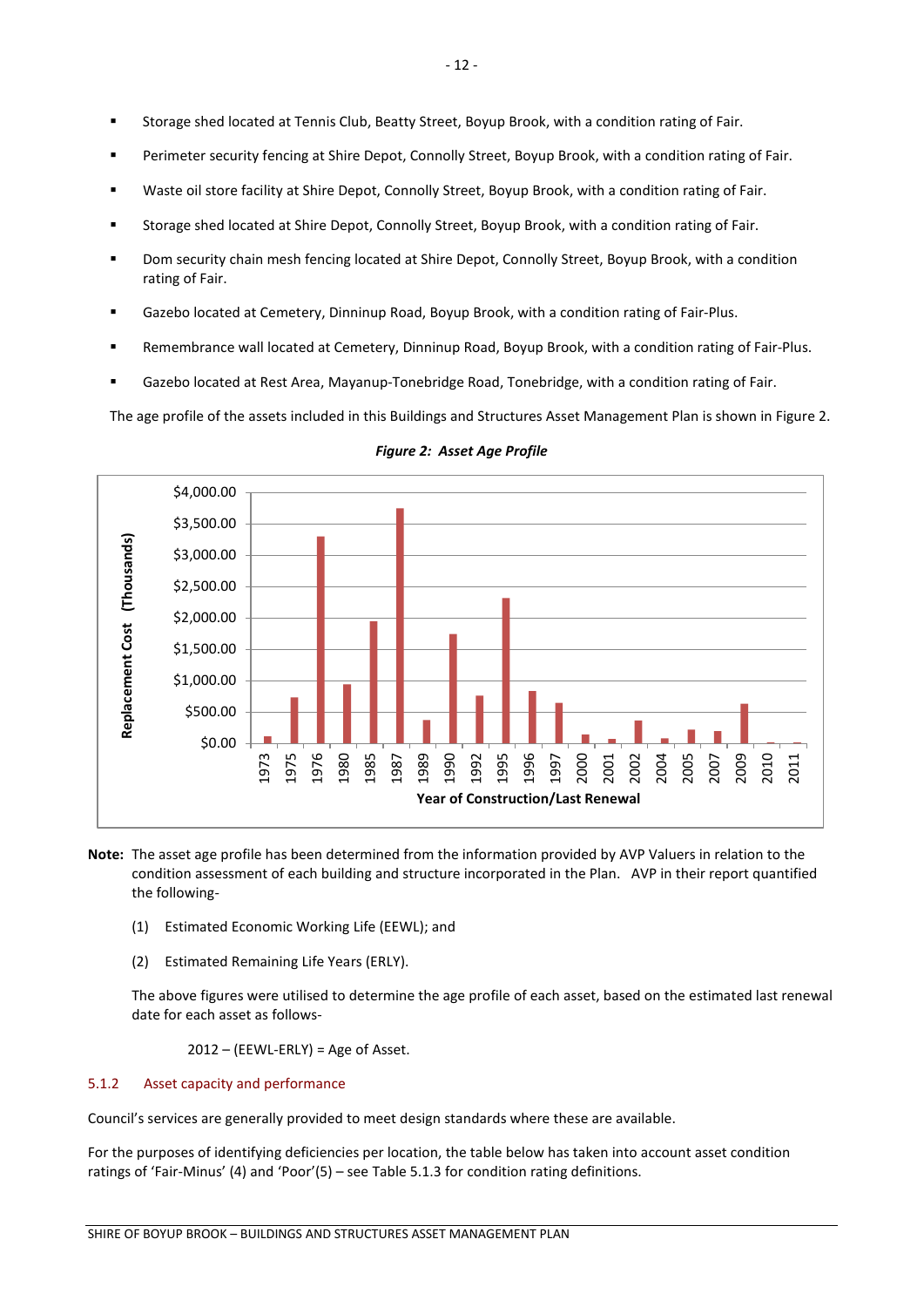# *Table 5.1.2: Known Service Performance Deficiencies*

| Location                     | <b>Condition Rating</b> | <b>Service Deficiency</b>                                                                                       |
|------------------------------|-------------------------|-----------------------------------------------------------------------------------------------------------------|
| <b>Hockey Ground Toilets</b> |                         | There are deficiencies with the external walls, building services<br>and wall finishes in Fair-Minus condition. |

**Source -** The information in the above table was sourced from the condition report provided by AVP Valuers in May 2012.

It is intended that further inspections will be completed of the above buildings and structures in order to ascertain whether they will be retained. Where a decision to retain is made, specific works to be undertaken will be identified, costs estimates will then be determined and urgency of repairs or renewals will made.

# 5.1.3 Asset condition

 $\overline{a}$ 

Condition is measured using a  $1 - 5$  rating system<sup>[6](#page-18-0)</sup> as detailed in Table 5.1.3.

## *Table 5.1.3: Condition Rating Description*

| <b>Condition Rating</b> | <b>Description</b>                                                                                                                           |
|-------------------------|----------------------------------------------------------------------------------------------------------------------------------------------|
|                         | Good: Building is new or has been extensively re-modelled and modernised. 85%-100% remaining<br>of Estimated Economic Working Life.          |
|                         | Fair-Plus: Building has been well maintained and has possibly been refurbished.<br>70%-84%<br>remaining of Estimated Economic Working Life.  |
| 3                       | Fair: Building has been regularly maintained throughout. 20%-69% remaining of Estimated<br>Economic Working Life.                            |
| 4                       | Fair-Minus: Building in need of overall maintenance – no obvious structural defects. 0%-19%<br>remaining of Estimated Economic Working life. |
|                         | Poor: Building in disrepair or uninhabitable with possible structural problems – No remaining life.                                          |

The condition profile of assets included within this AM Plan is shown in Figures 3 and 3A.

# 80 70 60 **Vo of Buildings No of Buildings** 50 40 30 20 10  $\Omega$ 3 1 2 5 4 Good Fair-Plus Fair Fair-Minus Poor **Condition Rating**

# *Figure 3: Asset Condition Profile*

<span id="page-18-0"></span><sup>6</sup> IIMM 2006, Appendix B, p B:1-3 ('cyclic' modified to 'planned', 'average' changed to 'fair'')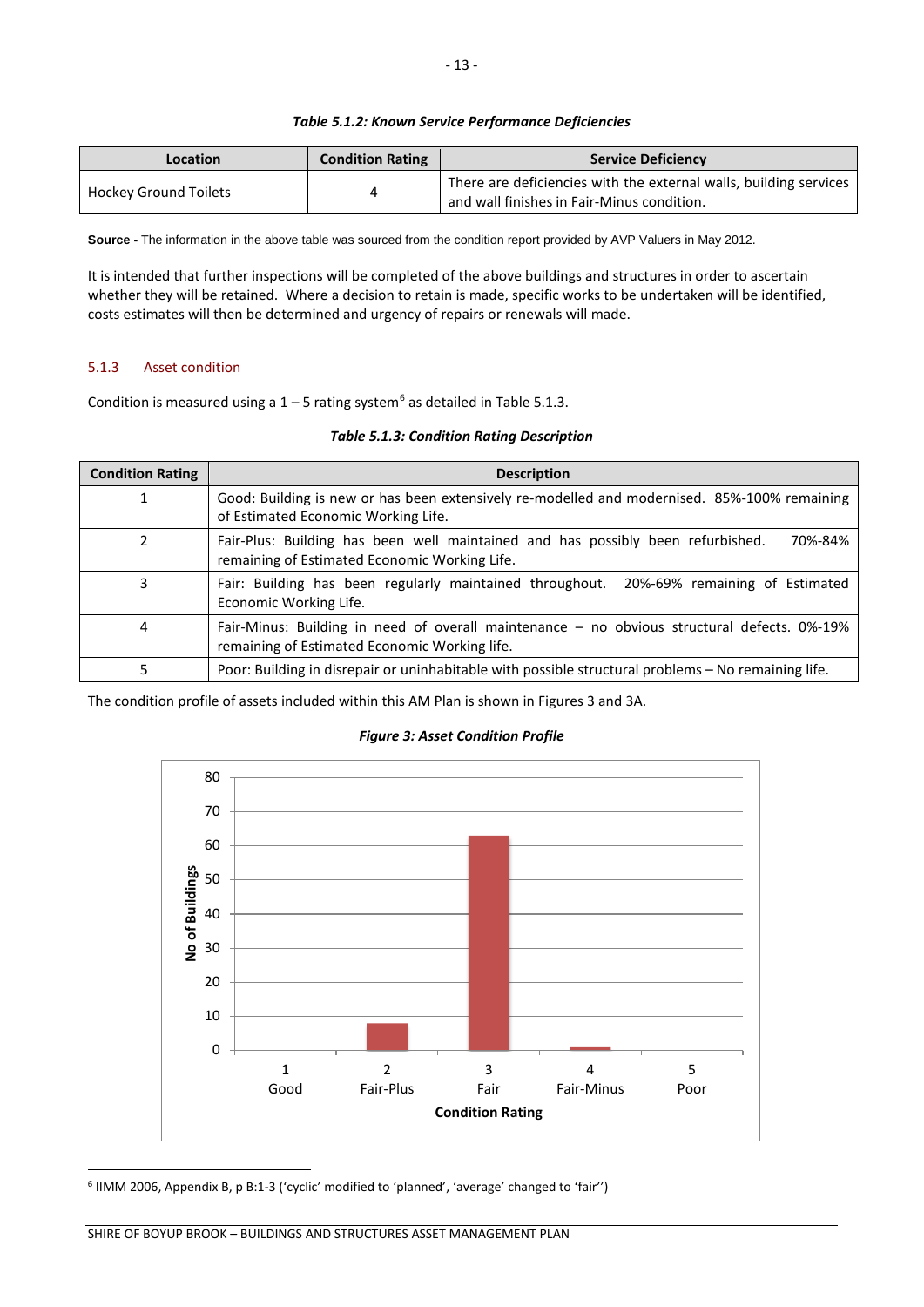

## *Figure 3A: Building Assets Average Condition Profile By Asset Group*

# 5.1.4 Asset valuations

The value of assets recorded in the asset register as at 30 June 2010 covered by this asset management plan is shown below. Assets were last revalued at January 2011.

| <b>Current Replacement Cost</b>    | \$19,239,500 |
|------------------------------------|--------------|
| Depreciable Amount                 | \$19,239,500 |
| Depreciated Replacement Cost       | \$9,287,257  |
| <b>Annual Depreciation Expense</b> | \$451,346    |

Council's sustainability reporting reports the rate of annual asset consumption and compares this to asset renewal and asset upgrade and expansion.

| <b>Asset Consumption</b><br>(Depreciation/Depreciable Amount)  | 2.3% |  |
|----------------------------------------------------------------|------|--|
| Asset renewal<br>(Capital renewal exp/Depreciable amount)      | 0.4% |  |
| Annual Upgrade/New<br>(Capital upgrade exp/Depreciable amount) | 1.5% |  |
| Annual Upgrade/New<br>(including contributed assets)           | 1.5% |  |
| is currently renewing assets at 16.0% of the $\overline{ }$    |      |  |

Council is currently renewing assets at 16.0% of the rate they are being consumed and increasing its asset stock by 0.9% each year.

To provide services in a financially sustainable manner, Council will need to ensure that it is renewing assets at the rate they are being consumed over the medium-long term and funding the life cycle costs for all new assets and services in its long term financial plan.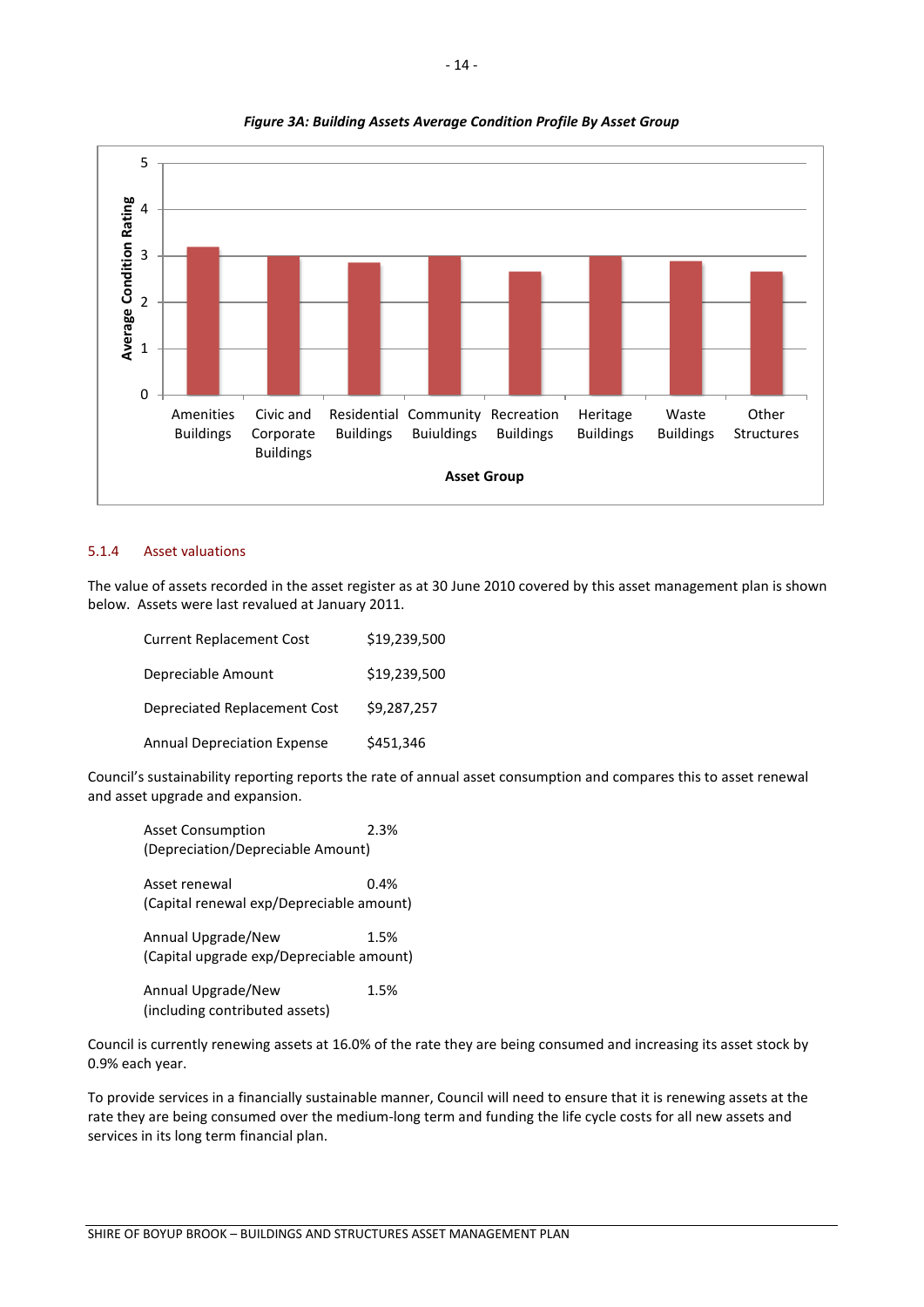# 5.1.5 Asset hierarchy

An asset hierarchy provides a framework for structuring data in an information system to assist in collection of data, reporting information and making decisions. The hierarchy includes the asset class and component used for asset planning and financial reporting and service level hierarchy used for service planning and delivery.

Council's service hierarchy is shown is Table 5.1.5.

| <b>Service Hierarchy</b> | <b>Definition</b>                                                                                                                                                                      | <b>Service Level Objective</b>                                                                                                                                                                                                                                                                                                                                                                                                                                                                                                                                                                                                                                                                                    |
|--------------------------|----------------------------------------------------------------------------------------------------------------------------------------------------------------------------------------|-------------------------------------------------------------------------------------------------------------------------------------------------------------------------------------------------------------------------------------------------------------------------------------------------------------------------------------------------------------------------------------------------------------------------------------------------------------------------------------------------------------------------------------------------------------------------------------------------------------------------------------------------------------------------------------------------------------------|
| Category 1 - Premium     | High use business<br>critical facilities essential<br>to service delivery,<br>(Main buildings used to<br>run the Councils<br>operations)                                               | Aesthetics - As new or highest quality reasonably achieved.<br>٠<br>Functionality - All elements must function as intended at all<br>٠<br>times, with no down time tolerated during periods of intended<br>use.<br>Legislative Requirements - All legal responsibility must be<br>٠<br>met.<br>Financial - Maximum efficiency of maintenance and cleaning<br>$\blacksquare$<br>operations is required, to minimise expenditure in achieving<br>the desired outcomes.                                                                                                                                                                                                                                              |
| Category 2 - High        | High use facilities<br>essential to service<br>delivery, (Buildings<br>which are used for<br>Council business<br>purposes).                                                            | Aesthetics - Minor signs or deterioration when viewed closely<br>٠<br>may be acceptable. No deterioration when viewed form<br>normal distance. Some deterioration may be tolerated for<br>short period of time.<br>Functionality - All elements must function as intended during<br>٠<br>periods of intended use, with a low probability of failure.<br>٠<br>Legislative Requirements - All legal responsibility must be<br>met.<br>Financial - Primary aim is to maximise the long term economic<br>$\blacksquare$<br>performance of the facility. Refurbishments, equipment<br>replacements and maintenance planning should be above<br>current standards to provide a high level of service and<br>aesthetics. |
| Category 3 - Standard    | Medium use and key<br>facilities important to<br>service delivery. (Major<br>Council buildings that<br>have a predominant<br>community use focus).                                     | ٠<br>Aesthetics - Some minor signs of deterioration when viewed<br>from normal distance are acceptable.<br>Functionality - All required elements should function as<br>٠<br>intended during period of intended use. Minor failures,<br>excluding those which bring a threat to safety or security, can<br>be tolerated.<br>Legislative Requirements- All legal responsibility must be met.<br>٠<br>Financial - Primary aim is to maximise the long term economic<br>$\blacksquare$<br>performance of the facility. Refurbishments, equipment<br>replacements and maintenance planning should be in a<br>strategic framework, and decision taken on a life cycle basis.                                            |
| Category 4 - Low         | Medium to low use<br>facilities that assist in<br>improving service<br>delivery (Minor Council<br>buildings that have a<br>community use focus or<br>are used by community<br>groups). | Aesthetics - Some signs of deterioration are acceptable.<br>٠<br>Functionality - All elements requirement should function as<br>٠<br>intended during periods of intended use. Minor failures,<br>excluding those which bring a threat to safety or security, can<br>be tolerated.<br>Legislative Requirements - All legal responsibility must be<br>٠<br>met.<br>Financial - Limitation of short term maintenance costs is the<br>٠<br>primary objective.                                                                                                                                                                                                                                                         |

*Table 5.1.5: Asset Service Hierarchy*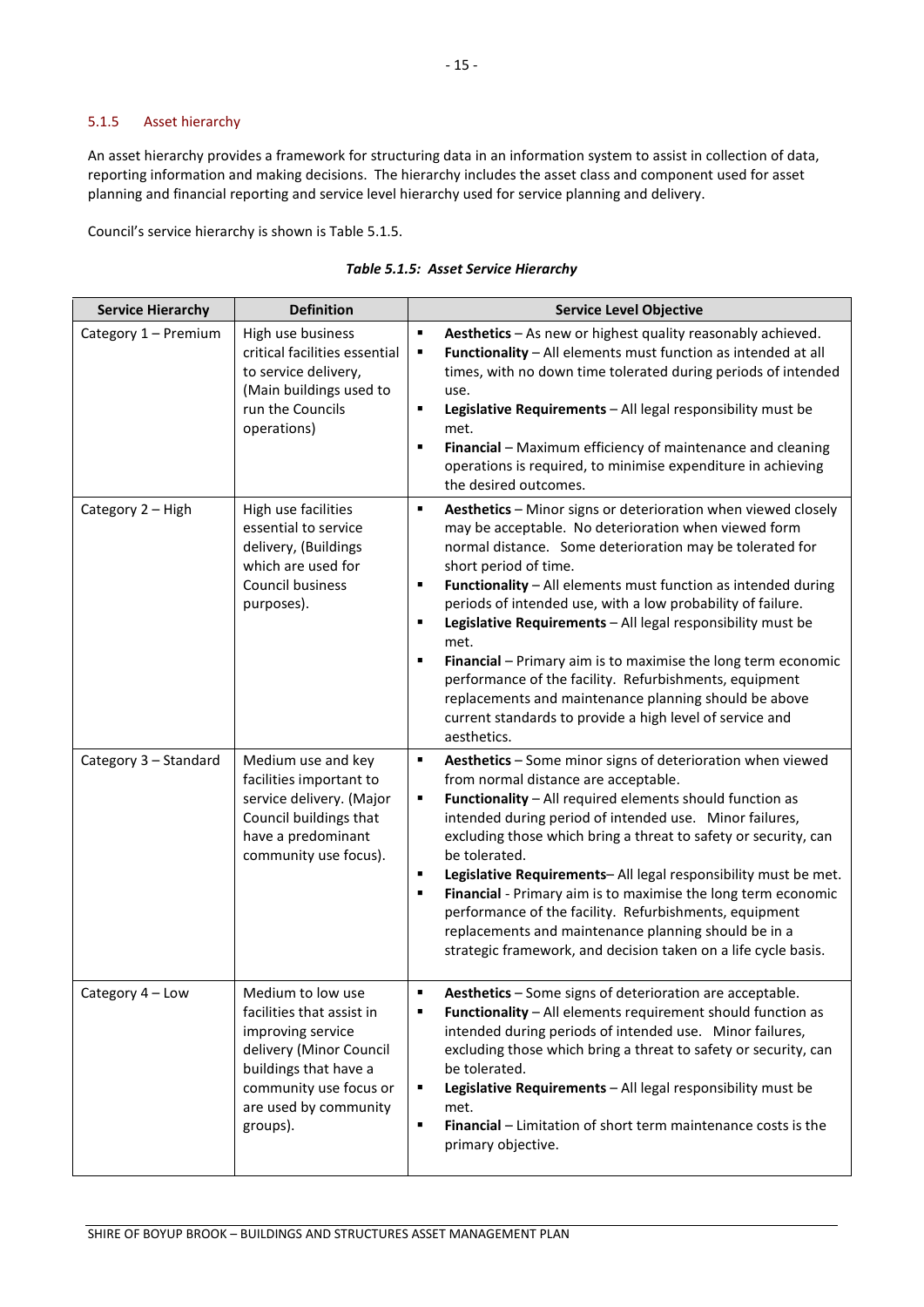| <b>Service Hierarchy</b>         | <b>Definition</b>          | <b>Service Level Objective</b>                                                                                                                                                                                                                                                                                             |
|----------------------------------|----------------------------|----------------------------------------------------------------------------------------------------------------------------------------------------------------------------------------------------------------------------------------------------------------------------------------------------------------------------|
| Category $5 -$<br>Infrequent Use | Infrequent use facilities. | <b>Aesthetics</b> – Not important.<br>٠<br>Functionality - No requirement to retain any functional<br>performance except to avoid degradation of asset value.<br>Legislative Requirements - All legal responsibility must be<br>٠<br>met.<br>Financial - Limitation of maintenance costs is the primary<br>п<br>objective. |

# <span id="page-21-0"></span>**5.2 Risk Management Plan**

An assessment of risks associated with service delivery from infrastructure assets has identified critical risks that will result in loss or reduction in service from infrastructure assets or a 'financial shock' to the organisation. The risk assessment process identifies credible risks, the likelihood of the risk event occurring, the consequences should the event occur, develops a risk rating, evaluates the risk and develops a risk treatment plan for non-acceptable risks.

The buildings and structures listed in table 5.1.2 with a condition rating of 4 (Fair-Minus) do not pose a significant risk for the Council or to the community at this point in time.

Critical risks, being those assessed as 'Very High' - requiring immediate corrective action and 'High' – requiring prioritised corrective action identified in the Infrastructure Risk Management Plan are summarised in Table 5.2.

| Service or Asset at<br><b>Risk</b>       | What can Happen                                                                                                                       | <b>Risk</b><br><b>Rating</b><br>(VH, H) | <b>Risk Treatment Plan</b>                                                                                         | <b>Associated Costs</b> |
|------------------------------------------|---------------------------------------------------------------------------------------------------------------------------------------|-----------------------------------------|--------------------------------------------------------------------------------------------------------------------|-------------------------|
| Community<br><b>Buildings</b>            | Fire                                                                                                                                  | H                                       | To provide and maintain adequate<br>fire protection systems in all public<br>buildings.                            | TBA                     |
| <b>Recreation Buildings</b>              | Drowning/Accidents                                                                                                                    | Н                                       | provide<br>adequate<br>To<br>warning<br>signage around facilities to raise<br>awareness of risk of drowning        | <b>TBA</b>              |
| Residential<br><b>Buildings</b>          | Fire/death                                                                                                                            | H                                       | Hard wired smoke detectors and<br>regular servicing.                                                               | <b>TBA</b>              |
| All Buildings                            | Lack of funding<br>provision for<br>maintenance,<br>operations and<br>renewal activities<br>resulting in declining<br>asset condition | н                                       | Ensure adequate annual funding is<br>allocated for the maintenance,<br>operation and renewal of building<br>assets | <b>TBA</b>              |
| All Buildings                            | Lack of maintenance<br>inspections                                                                                                    | H                                       | building<br>Ensure<br>maintenance<br>inspections are conducted annually                                            | <b>TBA</b>              |
| <b>Buildings in flood</b><br>prone areas | Flooding                                                                                                                              | M                                       | Clean up afterwards.                                                                                               | <b>TBA</b>              |

# *Table 5.2: Critical Risks and Treatment Plans*

# <span id="page-21-1"></span>**5.3 Routine Maintenance Plan**

Routine maintenance is the regular on-going work that is necessary to keep assets operating, including instances where portions of the asset fail and need immediate repair to make the asset operational again.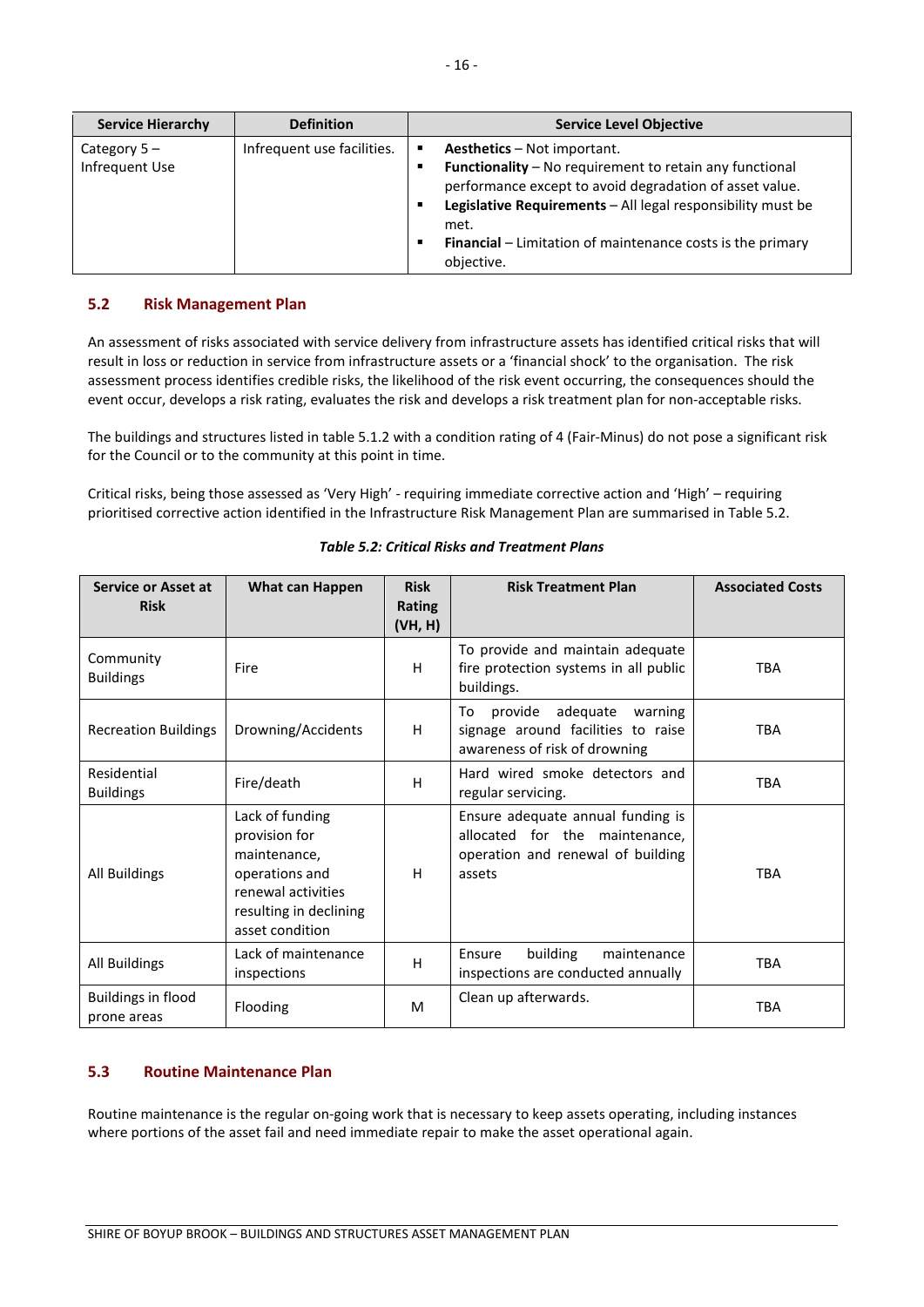#### 5.3.1 Maintenance plan

Maintenance includes reactive, planned and specific maintenance work activities.

Reactive maintenance is unplanned repair work carried out in response to service requests and management/supervisory directions.

Planned maintenance is repair work that is identified and managed through a maintenance management system (MMS). MMS activities include inspection, assessing the condition against failure/breakdown experience, prioritising, scheduling, actioning the work and reporting what was done to develop a maintenance history and improve maintenance and service delivery performance.

Specific maintenance is replacement of higher value components/sub-components of assets that is undertaken on a regular cycle including repainting, building roof replacement, etc. This work generally falls below the capital/maintenance threshold but may require a specific budget allocation.

Actual past operations and maintenance expenditure is shown in Table 5.3.1.

#### *Table 5.3.1: Operations and Maintenance Expenditure Trends*

| Year      | <b>Operations &amp; Maintenance Expenditure</b> |
|-----------|-------------------------------------------------|
| 2009/2010 | \$424.624                                       |
| 2010/2011 | \$480.527                                       |
| 2011/2012 | \$457,814                                       |

Current maintenance expenditure levels are considered to be inadequate to meet required service levels. Future revision of this asset management plan will include linking required maintenance expenditures with required service levels. Assessment and prioritisation of reactive maintenance is undertaken by operational staff using experience and judgement.

# 5.3.2 Standards and specifications

Maintenance work is carried out in accordance with the following Standards and Specifications.

- Applicable Australian Standards
- Building Code of Australia; and
- Acceptable standards of construction.

#### 5.3.3 Summary of future operations and maintenance expenditures

Future operations and maintenance expenditure is forecast to trend in line with the value of the asset stock as shown in Figure 4. Note that all costs are shown in 2012 dollar values.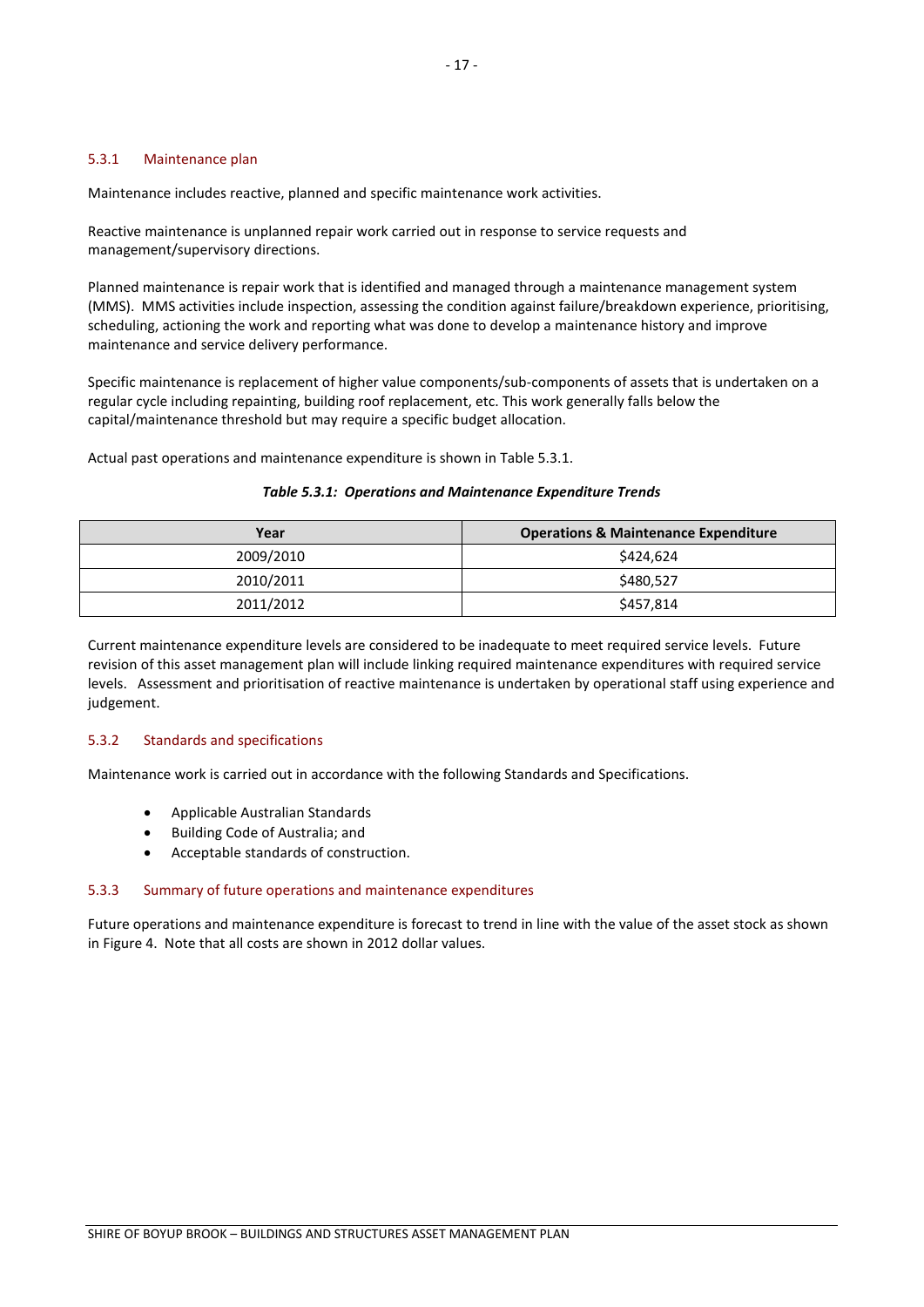

# *Figure 4: Projected Operations and Maintenance Expenditure*

Deferred maintenance, ie works that are identified for maintenance and unable to be funded are to be included in the risk assessment process in the infrastructure risk management plan.

Maintenance is funded from the operating budget and grants where available. This is further discussed in Section 6.2.

# <span id="page-23-0"></span>**5.4 Renewal/Replacement Plan**

Renewal expenditure is major work which does not increase the asset's design capacity but restores, rehabilitates, replaces or renews an existing asset to its original service potential. Work over and above restoring an asset to original service potential is upgrade/expansion or new works expenditure.

# 5.4.1 Renewal plan

Assets requiring renewal are identified from one of three methods provided in the 'Expenditure Template".

- Method 1 uses Asset Register data to project the renewal costs for renewal years using acquisition year and useful life, or
- Method 2 uses capital renewal expenditure projections from external condition modelling systems (such as Pavement Management Systems), or
- Method 3 uses a combination of average *network renewals* plus *defect repairs* in the *Renewal Plan* and *Defect Repair Plan* worksheets on the *'Expenditure template'*.

Method 3 was used for this asset management plan.

The Shire of Boyup Brook does not have any ranking system or criteria for renewal. It is envisaged that this feature will be a key area for development in the next revision of this Plan. It is proposed that the criteria below will be considered in this development.

| <b>Criteria</b>                | Weighting                        |
|--------------------------------|----------------------------------|
| Safety and Accessibility       | No current weighting or ranking. |
| Asset Usage                    | No current weighting or ranking. |
| <b>Current Asset Condition</b> | No current weighting or ranking. |
| <b>Community Need</b>          | No current weighting or ranking. |
| Operating & Maintenance Cost   | No current weighting or ranking. |

#### *Table 5.4.1: Renewal Priority Ranking Criteria*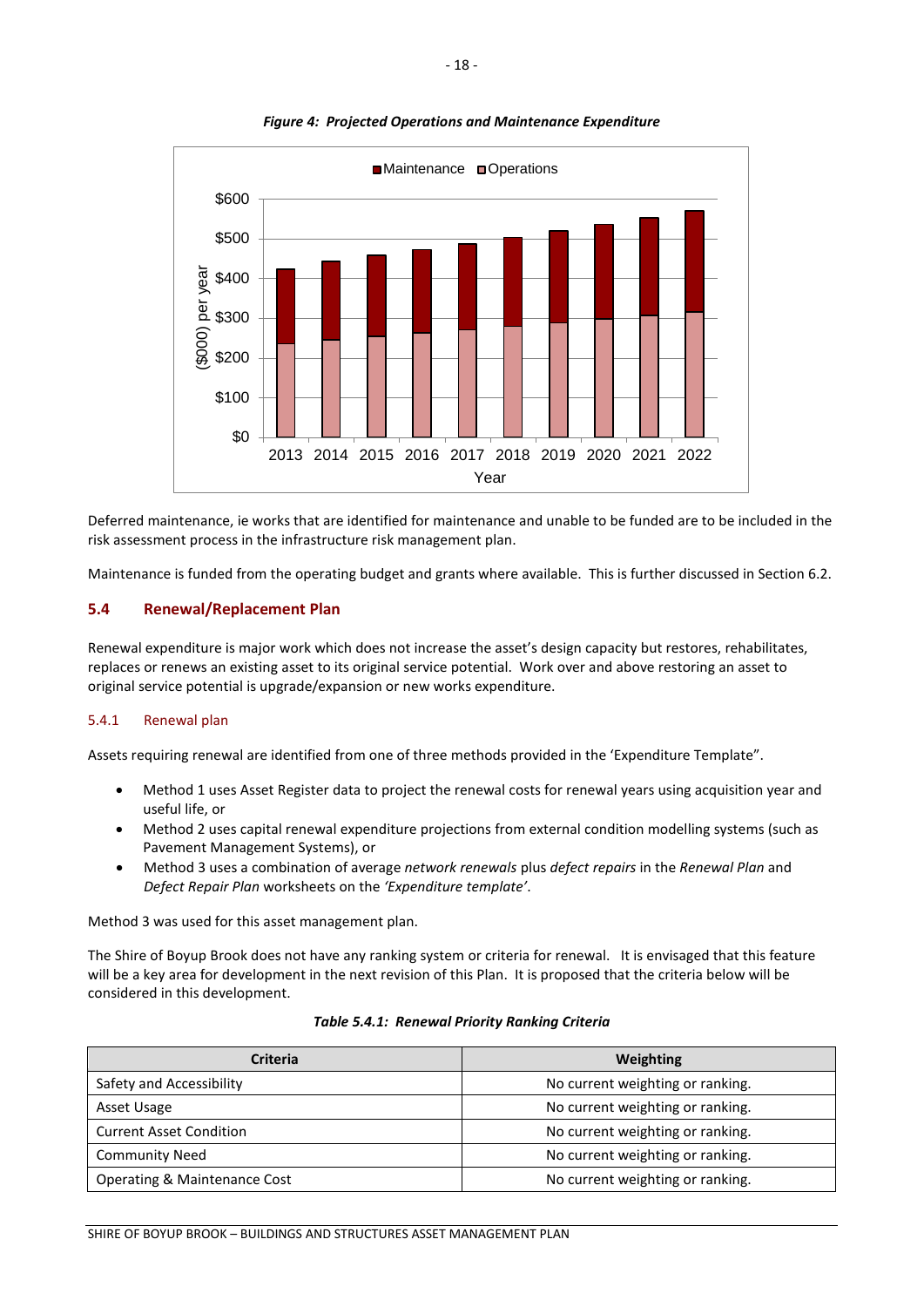| <b>Criteria</b>                 | Weighting                        |
|---------------------------------|----------------------------------|
| Existence of viable alternative | No current weighting or ranking. |
| <b>Total</b>                    | 0%                               |

Renewal will be undertaken using 'low-cost' renewal methods where practical. The aim of 'low-cost' renewals is to restore the service potential or future economic benefits of the asset by renewing the assets at a cost less than replacement cost. Examples of low cost renewal include minor repair of an asset rather than a major replacement (e.g. replace a section of roof sheeting as opposed to replacing all of the roofing material).

# 5.4.2 Renewal standards

Renewal work is carried out in accordance with the following Standards and Specifications.

| <b>Building Code of Australia</b>  | Sets out the acceptable standards and are deemed to satisfy<br>provisions for building work both residential and commercial. |
|------------------------------------|------------------------------------------------------------------------------------------------------------------------------|
| Timber Framing AS1684              | Sets out design and construction of timber framing                                                                           |
| Concrete Structures AS3600         | Sets out all concrete and masonry requirements for maintenance.                                                              |
| Plumbing and Drainage AS3500       | Sets out all requirements needed for plumbing and drainage.                                                                  |
| Shire of Boyup Brook Tenancy/Lease | Sets out the responsibilities of the Shire of Boyup Brook in relation                                                        |
| Agreements                         | to those buildings under lease/rent.                                                                                         |

# 5.4.3 Summary of projected renewal expenditure

Projected future renewal expenditures are forecast to increase over time as the asset stock ages. The costs are summarised in Figure 5. Note that all costs are shown in 2012 dollar values.

The projected capital renewal program is shown in Appendix B.





Deferred renewal, ie those assets identified for renewal and not scheduled for renewal in capital works programs are to be included in the risk assessment process in the risk management plan. Renewals are to be funded from capital works programs and grants where available. This is further discussed in Section 6.2.

# <span id="page-24-0"></span>**5.5 Creation/Acquisition/Upgrade Plan**

New works are those works that create a new asset that did not previously exist, or works which upgrade or improve an existing asset beyond its existing capacity. They may result from growth, social or environmental needs. Assets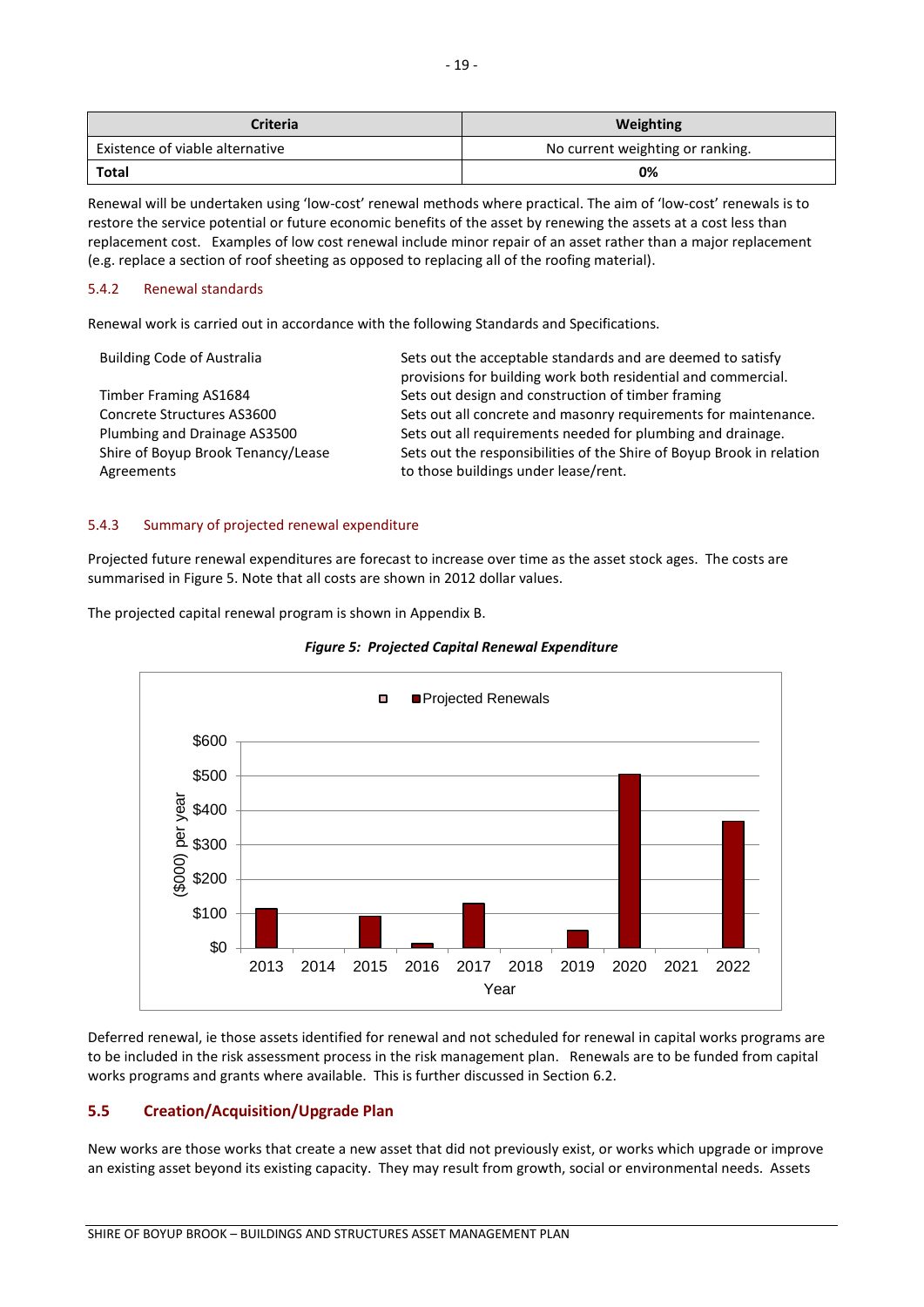may also be acquired at no cost to the Council from land development. These assets from growth are considered in Section 4.4.

# 5.5.1 Selection criteria

New assets and upgrade/expansion of existing assets are identified from various sources such as councillor or community requests, proposals identified by strategic plans or partnerships with other organisations. Candidate proposals are inspected to verify need and to develop a preliminary estimate. Verified proposals are ranked by priority and available funds and scheduled in future works programmes. The priority ranking criteria is detailed in Table 5.5.1.

| <b>Criteria</b>                                             | Weighting                        |
|-------------------------------------------------------------|----------------------------------|
| <b>Strategic Community Plan Objectives</b>                  | No current weighting or ranking. |
| Regulatory Change (including environmental criteria)        | No current weighting or ranking. |
| Community Expectation (Current vs. Future Level of Service) | No current weighting or ranking. |
| <b>Funding Availability</b>                                 | No current weighting or ranking. |
| Total                                                       | 0%                               |

# 5.5.2 Standards and specifications

Standards and specifications for new assets and for upgrade/expansion of existing assets are as follows-

| <b>Building Code of Australia</b>  | Sets out the acceptable standards and are deemed to satisfy<br>provisions for building work both residential and commercial. |
|------------------------------------|------------------------------------------------------------------------------------------------------------------------------|
| Timber Framing AS1684              | Sets out design and construction of timber framing                                                                           |
| Concrete Structures AS3600         | Sets out all concrete and masonry requirements for maintenance.                                                              |
| Plumbing and Drainage AS3500       | Sets out all requirements needed for plumbing and drainage.                                                                  |
| Shire of Boyup Brook Tenancy/Lease | Sets out the responsibilities of the Shire of Boyup Brook in relation                                                        |
| Agreements                         | to those buildings under lease/rent.                                                                                         |

# 5.5.3 Summary of projected upgrade/new assets expenditure

Projected upgrade/new asset expenditures are summarised in Figure 6. The projected upgrade/new capital works program is shown in Appendix C. All costs are shown in current 2012 dollar values.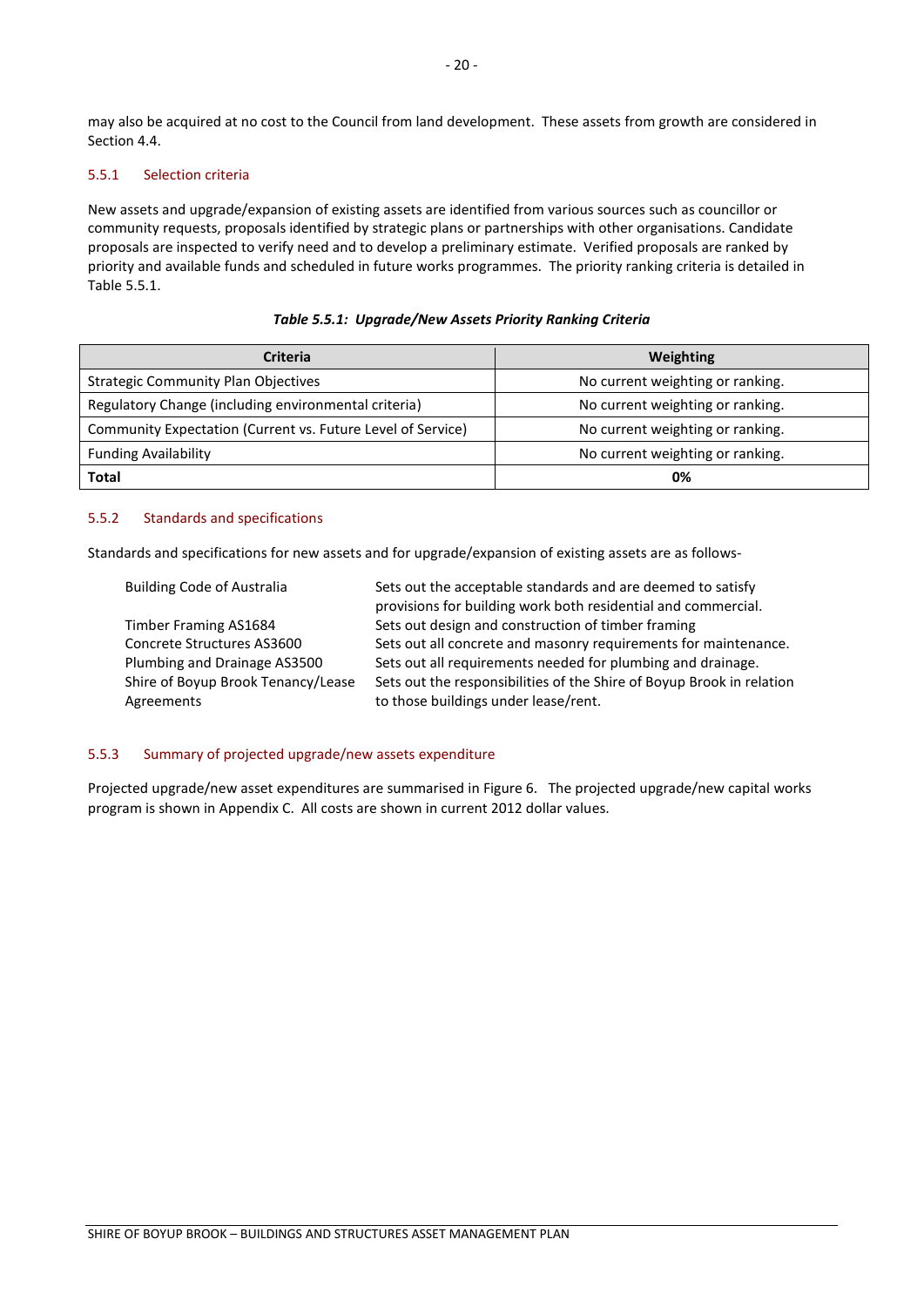

# *Figure 6: Projected Capital Upgrade/New Asset Expenditure*

New assets and services are to be funded from capital works program and grants where available. This is further discussed in Section 6.2.

# <span id="page-26-0"></span>**5.6 Disposal Plan**

Disposal includes any activity associated with disposal of a decommissioned asset including sale, demolition or relocation. Assets identified for possible decommissioning and disposal are shown in Table 5.6, together with estimated annual savings from not having to fund operations and maintenance of the assets. These assets will be further reinvestigated to determine the required levels of service and see what options are available for alternate service delivery, if any.

Cashflow projections from asset disposals are not available, these will be developed in future revisions of this asset management plan.

# *Table 5.6: Assets identified for Disposal*

<span id="page-26-1"></span>

| Asset | <b>Reason for Disposal</b> | Timing | Net Disposal<br><b>Expenditure (Expend)</b><br>+ve, Revenue -ve) | Operations &<br>Maintenance Annual<br><b>Savings</b> |
|-------|----------------------------|--------|------------------------------------------------------------------|------------------------------------------------------|
|       |                            |        | \$0                                                              | \$0                                                  |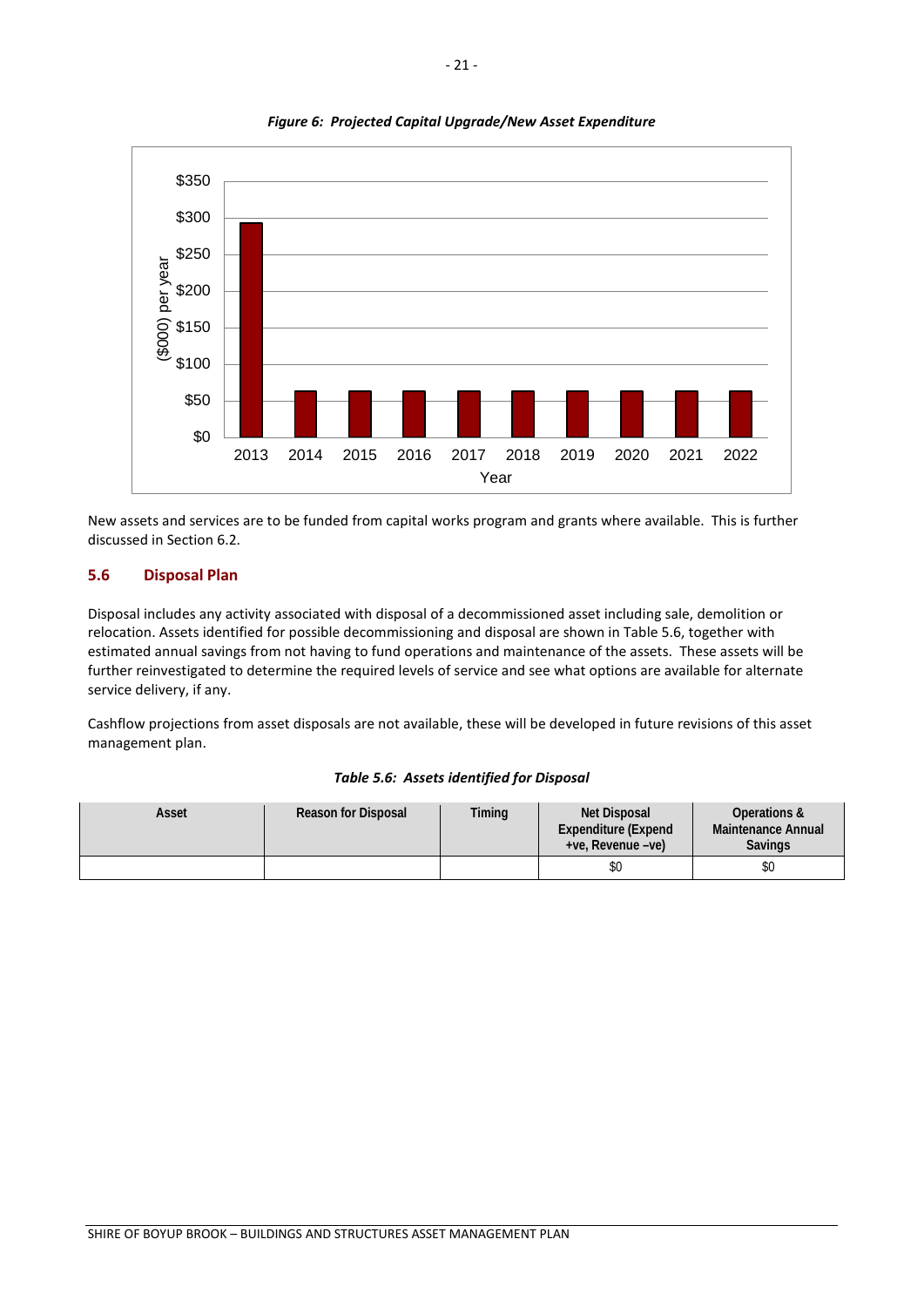# **6. FINANCIAL SUMMARY**

This section contains the financial requirements resulting from all the information presented in the previous sections of this asset management plan. The financial projections will be improved as further information becomes available on desired levels of service and current and projected future asset performance.

# <span id="page-27-0"></span>**6.1 Financial Statements and Projections**

The financial projections are shown in Figure 7 for projected operating (operations and maintenance) and capital expenditure (renewal and upgrade/expansion/new assets), net disposal expenditure and estimated budget funding.

Note that all costs are shown in 2012 dollar values.





# 6.1.1 Financial sustainability in service delivery

There are three key indicators for financial sustainability that have been considered in the analysis of the services provided by this asset category, these being long term life cycle costs/expenditures and medium term projected/budgeted expenditures over 5 and 10 years of the planning period.

# *Long term - Life Cycle Cost*

Life cycle costs (or whole of life costs) are the average costs that are required to sustain the service levels over the longest asset life. Life cycle costs include operations and maintenance expenditure and asset consumption (depreciation expense). The life cycle cost for the services covered in this asset management plan is \$875,000 per year (operations and maintenance expenditure plus depreciation expense in year 1).

Life cycle costs can be compared to life cycle expenditure to give an indicator of sustainability in service provision. Life cycle expenditure includes operations, maintenance and capital renewal expenditure in year 1. Life cycle expenditure will vary depending on the timing of asset renewals. The life cycle expenditure at the start of the plan is \$496,000 (operations and maintenance expenditure plus budgeted capital renewal expenditure in year 1).

A shortfall between life cycle cost and life cycle expenditure is the life cycle gap.

The life cycle gap for services covered by this asset management plan is  $(5379,000)$  per year (-ve = gap, +ve = surplus).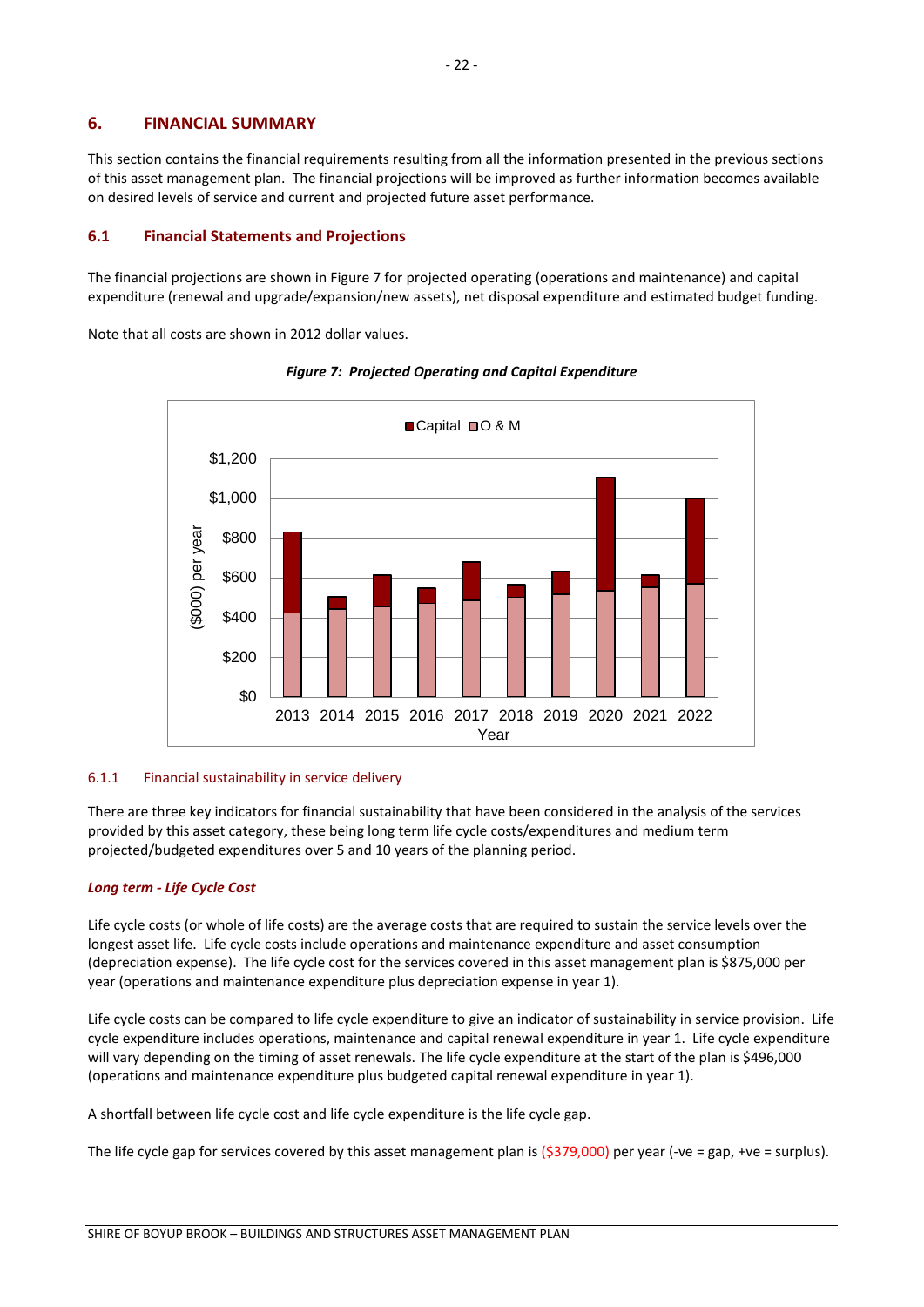Life cycle expenditure is 57% of life cycle costs giving a life cycle sustainability index of 0.57.

The life cycle costs and life cycle expenditure comparison highlights any difference between present outlays and the average cost of providing the service over the long term. If the life cycle expenditure is less than that life cycle cost, it is most likely that outlays will need to be increased or cuts in services made in the future.

Knowing the extent and timing of any required increase in outlays and the service consequences if funding is not available will assist organisations in providing services to their communities in a financially sustainable manner. This is the purpose of the asset management plans and long term financial plan.

## *Medium term – 10 year financial planning period*

This asset management plan identifies the projected operations, maintenance and capital renewal expenditures required to provide an agreed level of service to the community over a 10 year period. This provides input into 10 year financial and funding plans aimed at providing the required services in a sustainable manner.

These projected expenditures may be compared to budgeted expenditures in the 10 year period to identify any funding shortfall. In a core asset management plan, a gap is generally due to increasing asset renewals for ageing assets.

The projected operations, maintenance and capital renewal expenditure required over the 10 year planning period is \$624,000 per year.

Estimated (budget) operations, maintenance and capital renewal funding is \$558,000 per year giving a 10 year funding shortfall of (\$66,000) per year and a 10 year sustainability indicator of 0.89. This indicates that Council has 89% of the projected expenditures needed to provide the services documented in the asset management plan.

# *Short term – 5 year financial planning period*

The projected operations, maintenance and capital renewal expenditure required over the first 5 years of the planning period is \$527,000 per year.

Estimated (budget) operations, maintenance and capital renewal funding is \$522,000 per year giving a 5 year funding shortfall of (\$5,000). This is 99% of projected expenditures giving a 5 year sustainability indicator of 0.99.

## *Financial Sustainability Indicators*

Figure 7A shows the financial sustainability indicators over the 10 year planning period and for the long term life cycle.



*Figure 7A: Financial Sustainability Indicators*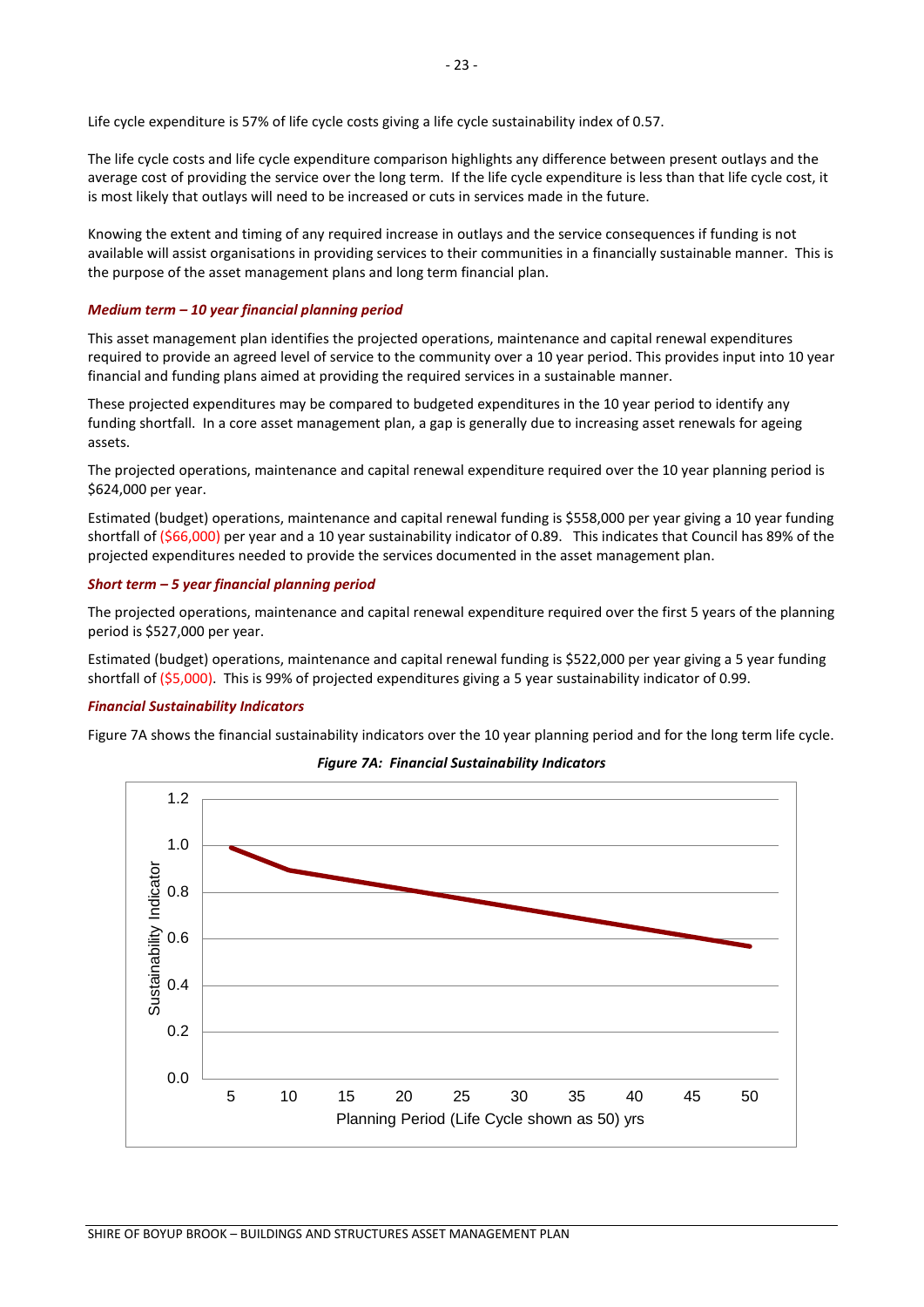Providing services from infrastructure in a sustainable manner requires the matching and managing of service levels, risks, projected expenditures and funding to achieve a financial sustainability indicator of 1.0 for the first years of the asset management plan and ideally over the 10 year life of the AM Plan. This first cut core Asset Management Plan has been prepared based on the long term financial planning the Shire currently has in place, which shows a misalignment between the projected renewals required and what renewals are proposed to be funded. The Shire will need to align its planned renewals in its Long Term Financial Plan with those identified in this Asset Management Plan, to achieve a better sustainability ratio.

Figure 8 shows the projected asset renewals in the 10 year planning period from Appendix B. The projected asset renewals are compared to budgeted renewal expenditure in the capital works program and capital renewal expenditure in year 1 of the planning period in Figure 8.





Table 6.1.1 shows the shortfall between projected and budgeted renewals

*Table 6.1.1: Projected and Budgeted Renewals and Expenditure Shortfall*

| Year | Projected<br>Renewals (\$000) | <b>Planned Renewal</b><br>(Budget) (\$000) | <b>Renewal Funding Shortfall</b><br>(5000)<br>(-ve Gap, +ve Surplus) | <b>Cumulative Shortfall</b><br>(5000)<br>(-ve Gap, +ve Surplus) |
|------|-------------------------------|--------------------------------------------|----------------------------------------------------------------------|-----------------------------------------------------------------|
| 2013 | \$115                         | \$72                                       | $-543$                                                               | $-543$                                                          |
| 2014 | \$0                           | \$72                                       | \$72                                                                 | \$29                                                            |
| 2015 | \$93                          | \$72                                       | $-521$                                                               | \$8                                                             |
| 2016 | \$13                          | \$72                                       | \$59                                                                 | \$67                                                            |
| 2017 | \$130                         | \$72                                       | $-558$                                                               | \$9                                                             |
| 2018 | \$0                           | \$72                                       | \$72                                                                 | \$81                                                            |
| 2019 | \$52                          | \$72                                       | \$20                                                                 | \$101                                                           |
| 2020 | \$505                         | \$72                                       | $-5433$                                                              | $-5332$                                                         |
| 2021 | \$0                           | \$72                                       | \$72                                                                 | $-5260$                                                         |
| 2022 | \$368                         | \$72                                       | $-5296$                                                              | $-5556$                                                         |

*Note: An negative shortfall indicates a funding gap; a positive shortfall indicates a surplus for that year.*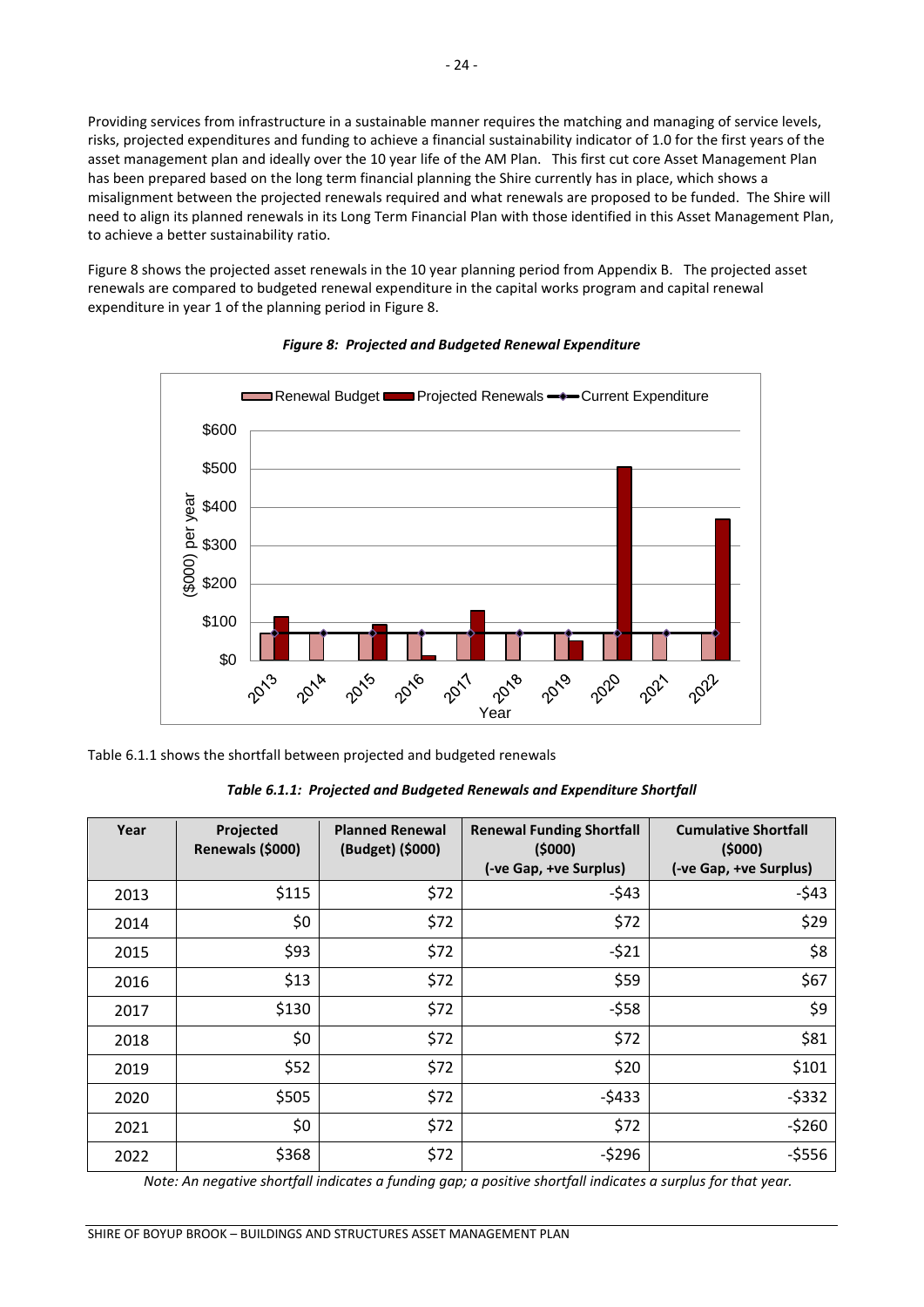Providing services in a sustainable manner will require matching of projected asset renewals to meet agreed service levels with planned capital works programs and available revenue.

A gap between projected asset renewals, planned asset renewals and funding indicates that further work is required to manage required service levels and funding to eliminate any funding gap.

We will manage the 'gap' by developing this asset management plan to provide guidance on future service levels and resources required to provide these services, and review future services, service levels and costs with the community.

# 6.1.2 Expenditure projections for long term financial plan

Table 6.1.2 shows the projected expenditures for the 10 year long term financial plan.

Expenditure projections are in current (non-inflated) values. Disposals are shown as net expenditures (revenues are negative).

| Year | <b>Operations</b><br>(5000) | <b>Maintenance</b><br>(5000) | <b>Projected Capital</b><br>Renewal (\$000) | Capital Upgrade/<br>New (\$000) | <b>Disposals</b><br>(5000) |
|------|-----------------------------|------------------------------|---------------------------------------------|---------------------------------|----------------------------|
| 2013 | \$236                       | \$188                        | \$115                                       | \$293                           | \$0                        |
| 2014 | \$246                       | \$197                        | \$0                                         | \$63                            | \$0                        |
| 2015 | \$254                       | \$203                        | \$93                                        | \$63                            | \$0                        |
| 2016 | \$262                       | \$210                        | \$13                                        | \$63                            | \$0                        |
| 2017 | \$271                       | \$217                        | \$130                                       | \$63                            | \$0                        |
| 2018 | \$280                       | \$224                        | \$0                                         | \$63                            | \$0                        |
| 2019 | \$288                       | \$231                        | \$52                                        | \$63                            | \$0                        |
| 2020 | \$298                       | \$239                        | \$505                                       | \$63                            | \$0                        |
| 2021 | \$307                       | \$246                        | \$0                                         | \$63                            | \$0                        |
| 2022 | \$317                       | \$254                        | \$368                                       | \$63                            | \$0                        |

#### *Table 6.1.2: Expenditure Projections for Long Term Financial Plan (\$000)*

*Note: All projected expenditures are in* 2010 values

# <span id="page-30-0"></span>**6.2 Funding Strategy**

Projected expenditure identified in Section 6.1 is to be funded from the Shire's operating and capital budgets. The funding strategy is detailed in the Shires' Long Term Financial Plan.

Achieving the financial strategy will require the Council to examine other options, which include-

- Use of loans to fund renewal spikes;
- **Cost reductions from review of service levels;**
- **Increasing revenue from rates and user charges;**
- Applying for grants, from Commonwealth and State Governments, where applicable; and
- Cash backed reserves.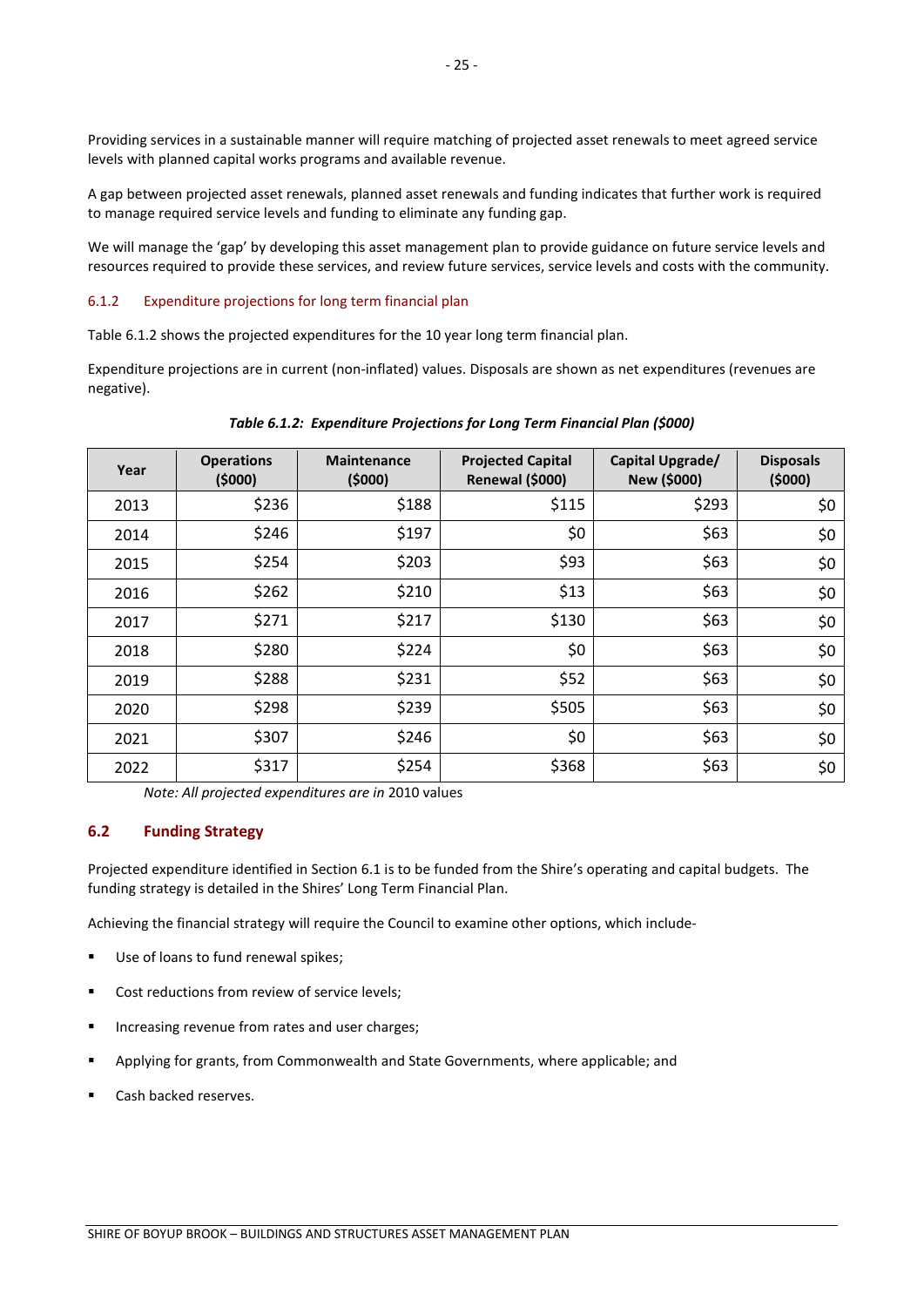# <span id="page-31-0"></span>**6.3 Valuation Forecasts**

Asset values are forecast to increase as additional assets are added to the asset stock from construction and acquisition by Council and from assets constructed by land developers and others and donated to Council. Figure 9 shows the projected replacement cost asset values over the planning period in 2012 dollar values.



*Figure 9: Projected Asset Values*

Depreciation expense values are forecast in line with asset values as shown in Figure 10.



*Figure 10: Projected Depreciation Expense*

The depreciated replacement cost (current replacement cost less accumulated depreciation) reports the remaining service potential of the assets. It will vary over the forecast period depending on the rates of addition of new assets, disposal of old assets and consumption and renewal of existing assets. Forecast of the assets' depreciated replacement cost is shown in Figure 11, which highlights consumption of existing assets at a faster rate than their renewal or upgrade. The effect of contributed and new assets on the depreciated replacement cost is shown in the light colour bar.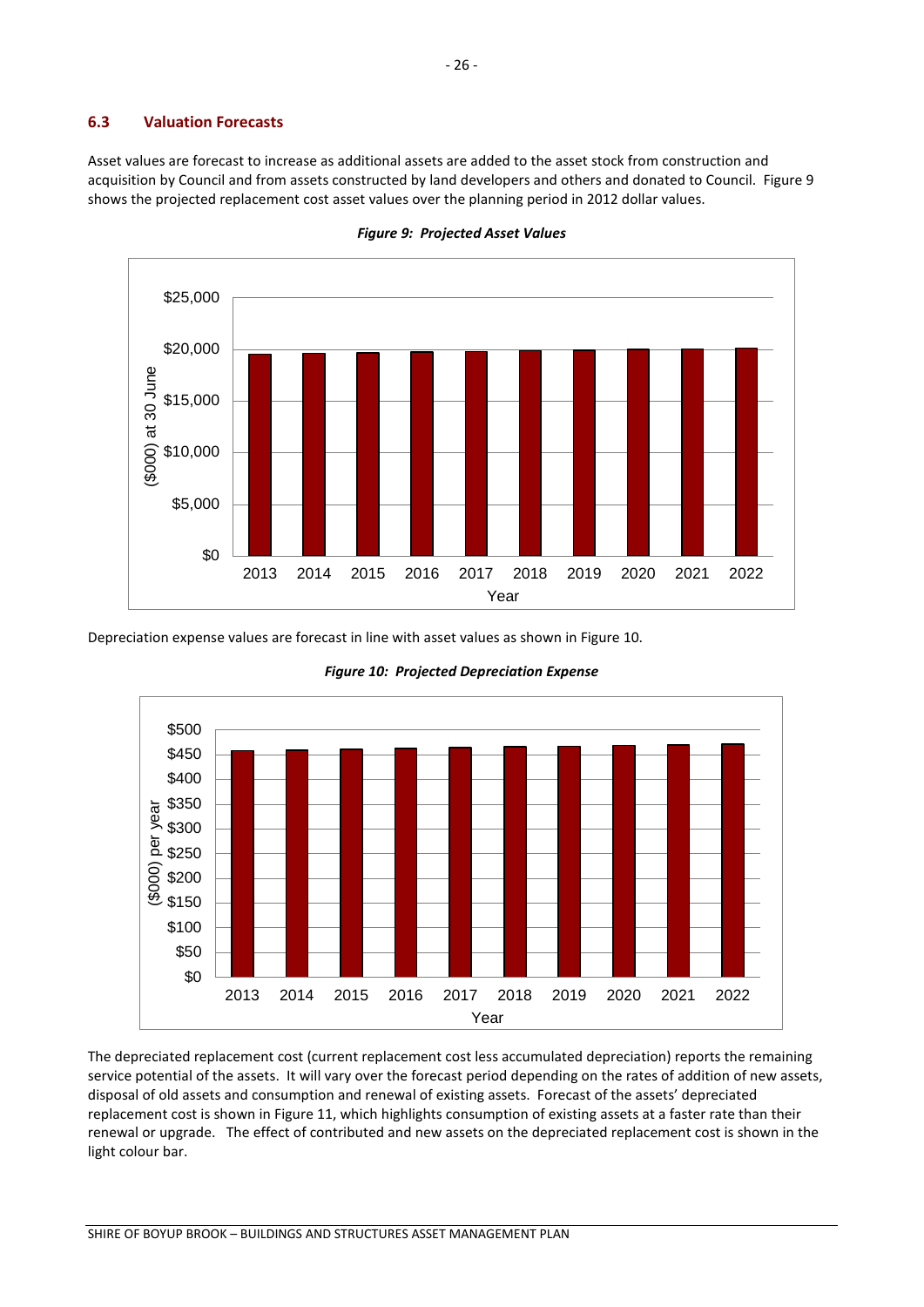

## *Figure 11: Projected Depreciated Replacement Cost*

# <span id="page-32-0"></span>**6.4 Key Assumptions made in Financial Forecasts**

This section details the key assumptions made in presenting the information contained in this asset management plan and in preparing forecasts of required operating and capital expenditure and asset values, depreciation expense and carrying amount estimates. It is presented to enable readers to gain an understanding of the levels of confidence in the data behind the financial forecasts.

Key assumptions made in this asset management plan are:

- Buildings and Structures assets will remain in Council ownership throughout the planning period.
- Maintenance costs are largely based on historical expenditure and assumes no significant increases in service requirements.
- <span id="page-32-1"></span>• A valuation report prepared by AVP Valuers in May 2012 has determined the asset values.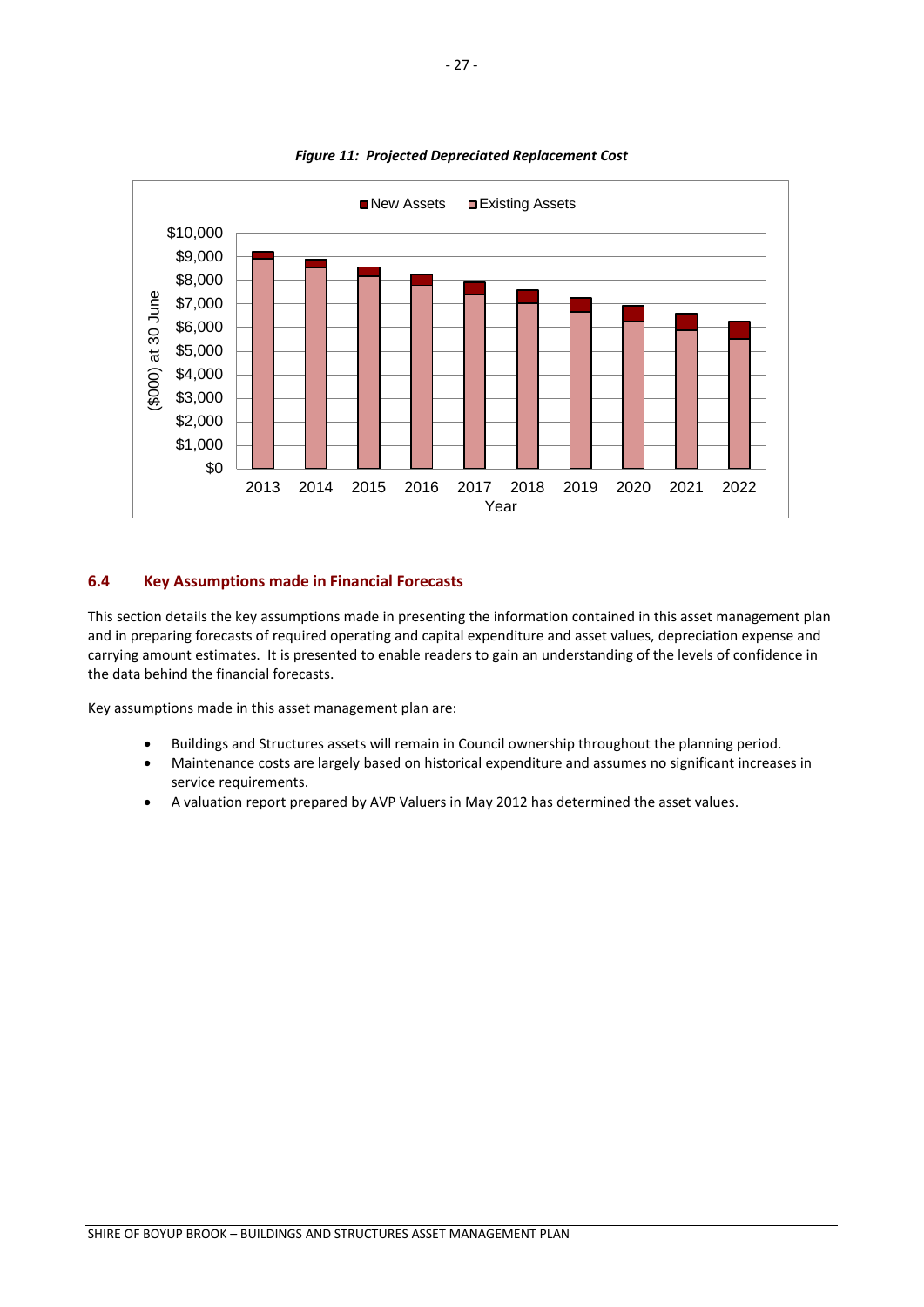# **7. ASSET MANAGEMENT PRACTICES**

# <span id="page-33-0"></span>**7.1 Accounting/Financial Systems**

## 7.1.1 Accounting and financial systems

The Shire of Boyup Brook uses QuickBooks for its financial management system and uses Asset Online software system for asset accounting purposes.

## 7.1.2 Accountabilities for financial systems

Accountabilities and responsibilities are divided between the Manager Administration and Assets, and Finance Officer.

## 7.1.3 Accounting standards and regulations

As well as complying with Australian Accounting Standards, the Shire must comply with the Western Australia Local Government Act 1995 and the Local Government (Finance) Regulations 1996. Accounting Standard AASB116 – "Property, Plant and Equipment" is the significant regulatory requirement relevant to accounting for assets.

## 7.1.4 Capital/maintenance threshold

The Shires Capital Threshold Policy specifies a limit of \$1,000 for expenditure that is expensed in the current year. Expenditure over \$1,000 on an asset is classed as capital expenditure and capitalised against the asset.

## 7.1.5 Required changes to accounting financial systems arising from this AM Plan

The general ledger may require recoding to allow Council to differentiate between operational costs, maintenance costs, upgrades/expansion, new and renewal costs. The Shire is examining the feasibility on introducing new financial accounting software during 2012/13. Should a new system be purchased and implemented, consideration needs to be given to the structure of the Chart of Accounts to ensure the collection and differentiation of operational and maintenance data is possible.

# <span id="page-33-1"></span>**7.2 Asset Management Systems**

#### 7.2.1 Asset management system

The Asset Management system is a combination of the spreadsheet asset register and current operating procedures.

## 7.2.2 Asset registers

The Shire maintains a detailed Asset Register for this asset class by utilising the Assets Online software system.

#### 7.2.3 Linkage from asset management to financial system

The linkage from the financial system to the asset register is manual, with officers inputting data into both the QuickBooks financial system and then into the Asset Online software system.

#### 7.2.4 Accountabilities for asset management system and data

Accountabilities and responsibilities are divided between the Finance Staff and the Manager Administration and Assets. The Manager Administration and Assets provides information on the relevant assets and allocates costs associated with payroll and purchasing systems. The Finance Staff create the records within the Asset Register and post expenditure direct to the Asset Register.

#### 7.2.5 Required changes to asset management system arising from this AM Plan

No changes have been identified to the asset management system, but subsequent revisions of this Buildings and Structures Asset Management Plan may identify further improvements to existing system.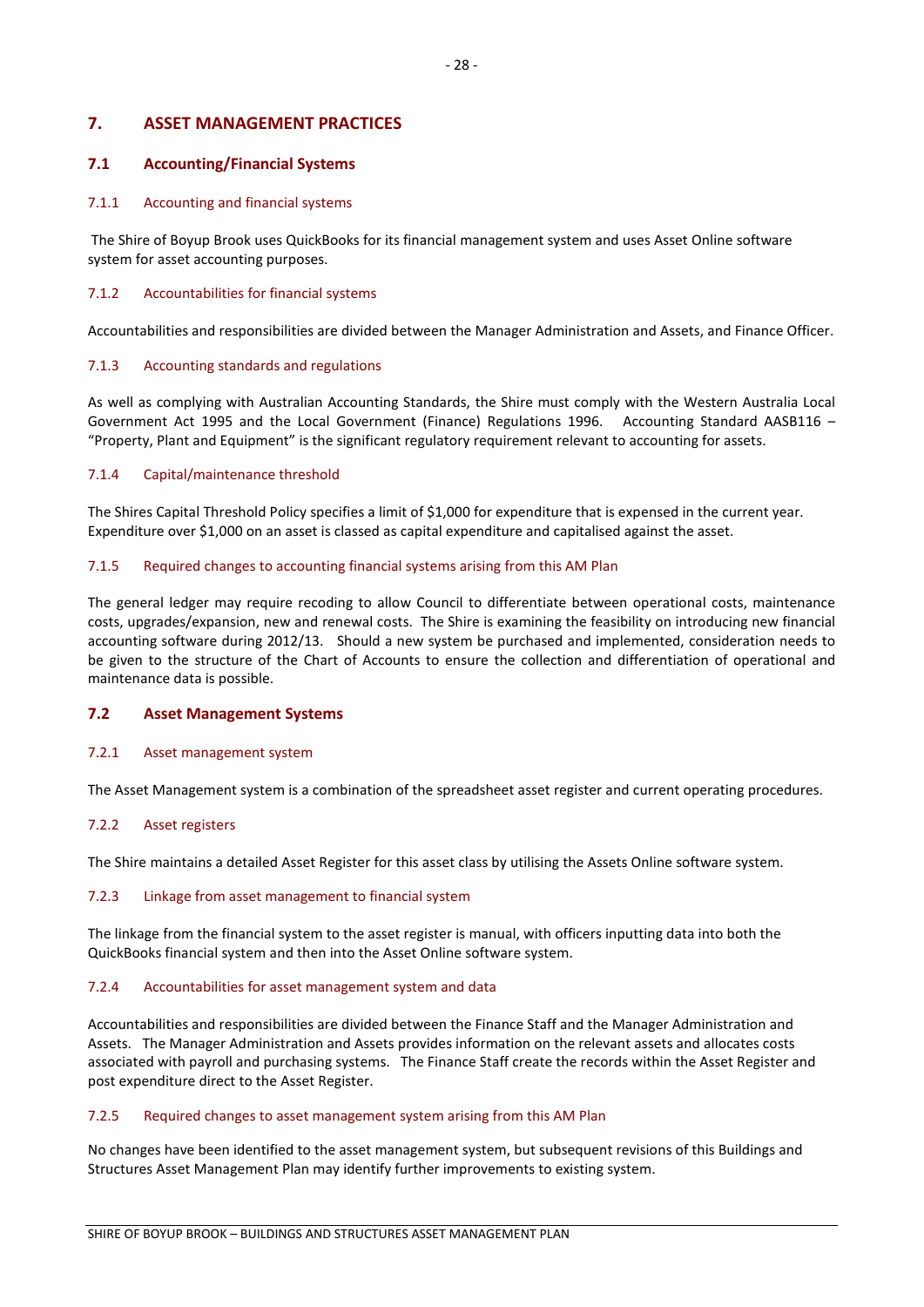# <span id="page-34-0"></span>**7.3 Information Flow Requirements and Processes**

The key information flows *into* this asset management plan are:

- Council strategic and operational plans,
- Service requests from the community,
- Network assets information,
- The unit rates for categories of work/materials,
- Current levels of service, expenditures, service deficiencies and service risks,
- Projections of various factors affecting future demand for services and new assets acquired by Council,
- Future capital works programs,
- Financial asset values.

The key information flows *from* this asset management plan are:

- The projected Works Program and trends,
- The resulting budget and long term financial plan expenditure projections.
- Financial sustainability indicators.

These will impact the Long Term Financial Plan, Corporate Business Plan, Annual Budget and Departmental Business Plans and Budgets.

# <span id="page-34-1"></span>**7.4 Standards and Guidelines**

Standards, guidelines and policy documents referenced in this asset management plan are:

- Shire of Boyup Brook Asset Capitalisation Threshold Policy
- Shire of Boyup Brook Asset Management Policy.
- Shire of Boyup Brook Asset Management Strategy.
- <span id="page-34-2"></span>• Department of Local Government (WA) Asset Management Framework and Guidelines.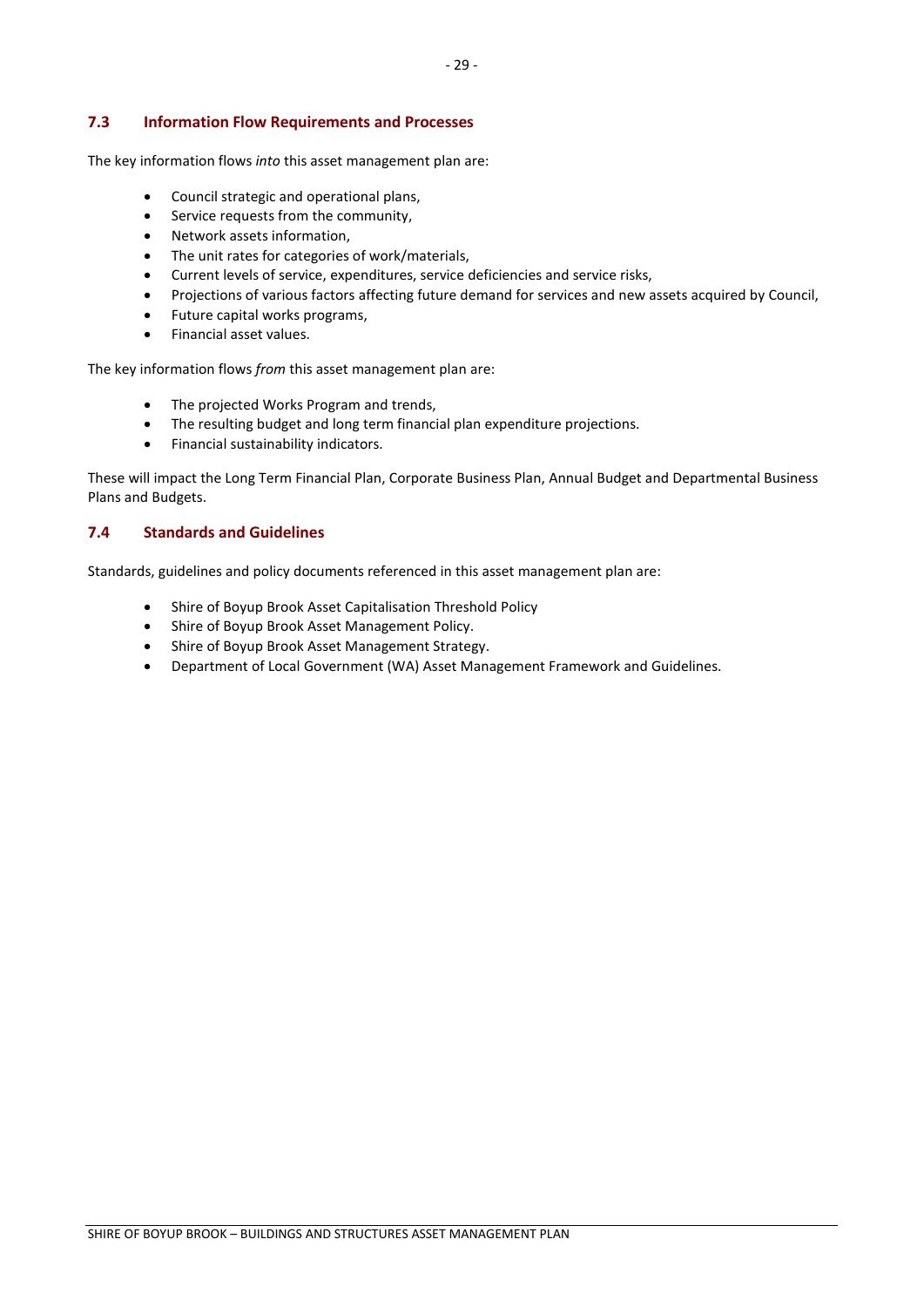# **8. PLAN IMPROVEMENT AND MONITORING**

# <span id="page-35-0"></span>**8.1 Performance Measures**

The effectiveness of the asset management plan can be measured and evaluated in the following ways:

- The degree to which the required cashflows identified in this asset management plan are incorporated into the organisation's long term financial plan and Community/Strategic Planning processes and documents,
- The degree to which 1-5 year detailed works programs, budgets, business plans and organisational structures take into account the 'global' works program trends provided by the asset management plan;

# <span id="page-35-1"></span>**8.2 Improvement Plan**

The asset management improvement plan generated from this asset management plan is shown in Table 8.2.

| Task<br><b>No</b> | <b>Task</b>                                                                                                           | <b>Responsibility</b>                       | <b>Resources</b><br><b>Required</b> | <b>Timeline</b> |
|-------------------|-----------------------------------------------------------------------------------------------------------------------|---------------------------------------------|-------------------------------------|-----------------|
| 1                 | Conduct detailed inspection of all assets with a Fair-<br>Minus condition rating to determine renewal<br>requirements | Manager<br>Administration<br>& Assets (MAA) | Internal                            | June 2013       |
| $\mathcal{L}$     | Assess the first year of Plan against actual costs                                                                    | <b>MAA</b>                                  | Internal                            | June 2014       |
| 3                 | Prepare and prioritise a long term plan and ranking<br>systems for renewal & upgrade/new expenditure.                 | CEO/MAA                                     | Internal                            | June 2014       |
| 4                 | Review of property maintenance practices to ensure<br>alignment with service level requirements.                      | CEO/MAA                                     | Internal                            | Annually        |
| 5                 | Ongoing rolling program of data collection (every 4<br>Yrs).                                                          | CEO/MAA                                     | <b>TBA</b>                          | Every 4 Yrs     |
| 6                 | Develop and review detailed risk analysis and<br>planning for critical assets.                                        | CEO/MAA                                     | Internal                            | June 2015       |
| $\overline{7}$    | Review service levels and commence internal and<br>Elected Member consultation on service level<br>provision.         | CEO/MAA                                     | Internal                            | June 2015       |
| 8                 | Community consultation on service level provision.                                                                    | CEO/MAA                                     | <b>TBA</b>                          | June 2015       |

#### *Table 8.2: Improvement Plan*

#### <span id="page-35-2"></span>**8.3 Monitoring and Review Procedures**

This asset management plan will be reviewed during annual budget preparation and amended to recognise any material changes in service levels and/or resources available to provide those services as a result of the budget decision process.

The Plan has a life of 4 years and a major revision is to be done within six months of its expiry.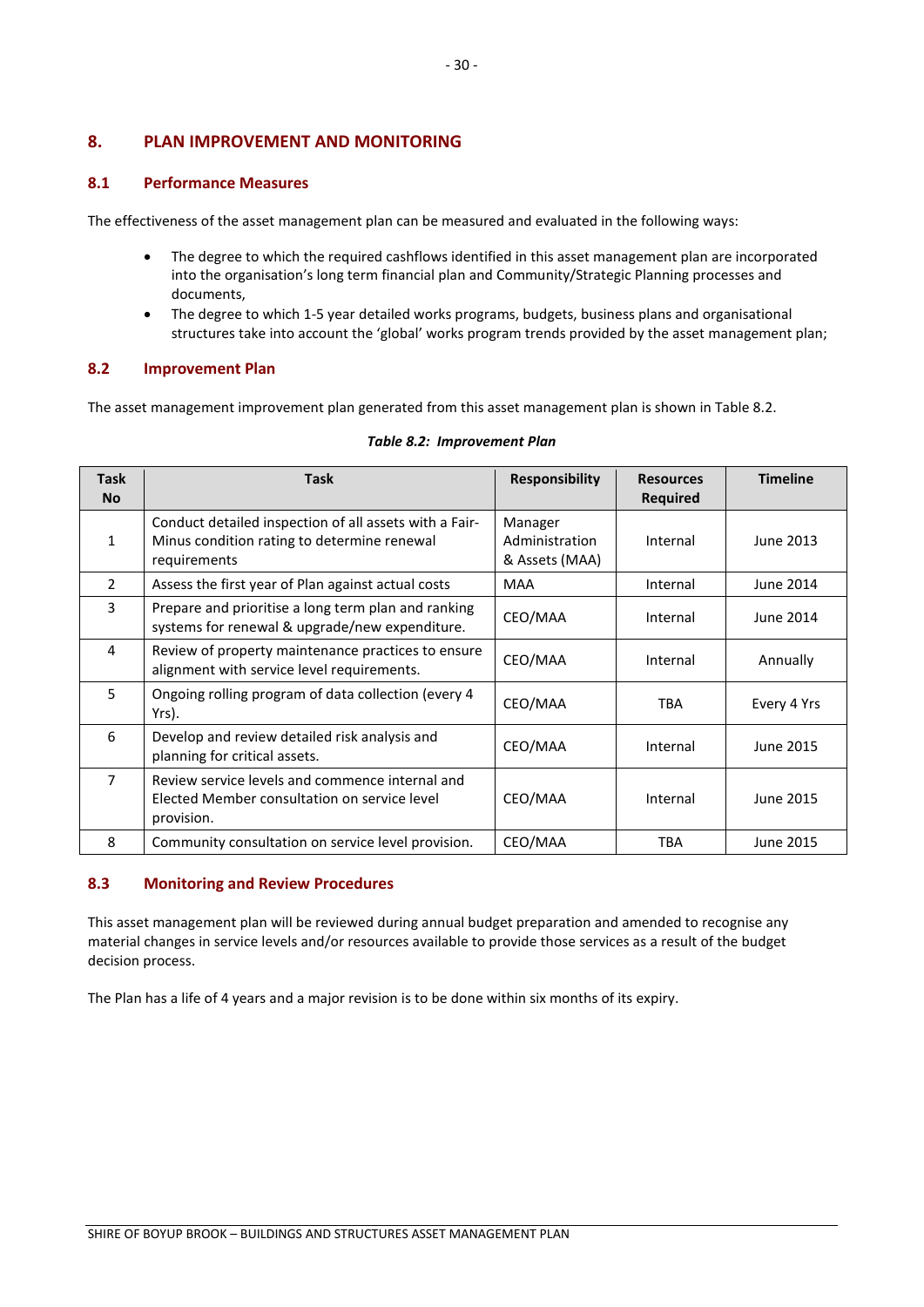# <span id="page-36-0"></span>**REFERENCES**

Shire of Boyup Brook Plan for the Future

Shire of Boyup Brook 2010/2011 Annual Budget.

Shire of Boyup Brook Forward Capital Works Plan 2010/11 – 2014/15.

- DVC, 2006, *Asset Investment Guidelines*, Glossary, Department for Victorian Communities, Local Government Victoria, Melbourne, [http://www.dpcd.vic.gov.au/localgovernment/publications-and-research/asset-management](http://www.dpcd.vic.gov.au/localgovernment/publications-and-research/asset-management-and-financial)[and-financial.](http://www.dpcd.vic.gov.au/localgovernment/publications-and-research/asset-management-and-financial)
- IPWEA, 2006, *International Infrastructure Management Manual*, Institute of Public Works Engineering Australia, Sydney[, www.ipwea.org.au](http://www.ipwea.org.au/).
- IPWEA, 2008, *NAMS.PLUS Asset Management* Institute of Public Works Engineering Australia, Sydney[, www.ipwea.org.au/namsplus.](http://www.ipwea.org.au/namsplus)
- IPWEA, 2009, *Australian Infrastructure Financial Management Guidelines*, Institute of Public Works Engineering Australia, Sydney, [www.ipwea.org.au/AIFMG](http://www.ipwea.org.au/AIFMG).
- IPWEA, 2011, *Asset Management for Small, Rural or Remote Communities* Practice Note, Institute of Public Works Engineering Australia, Sydney[, www.ipwea.org.au/AM4SRRC](http://www.ipwea.org.au/AM4SRRC).
- DLG, 2011, *Asset Management Framework and Guidelines*, Department of Local Government, Western Australia[, http://integratedplanning.dlg.wa.gov.au/DeliverAssetManagement.aspx](http://integratedplanning.dlg.wa.gov.au/DeliverAssetManagement.aspx)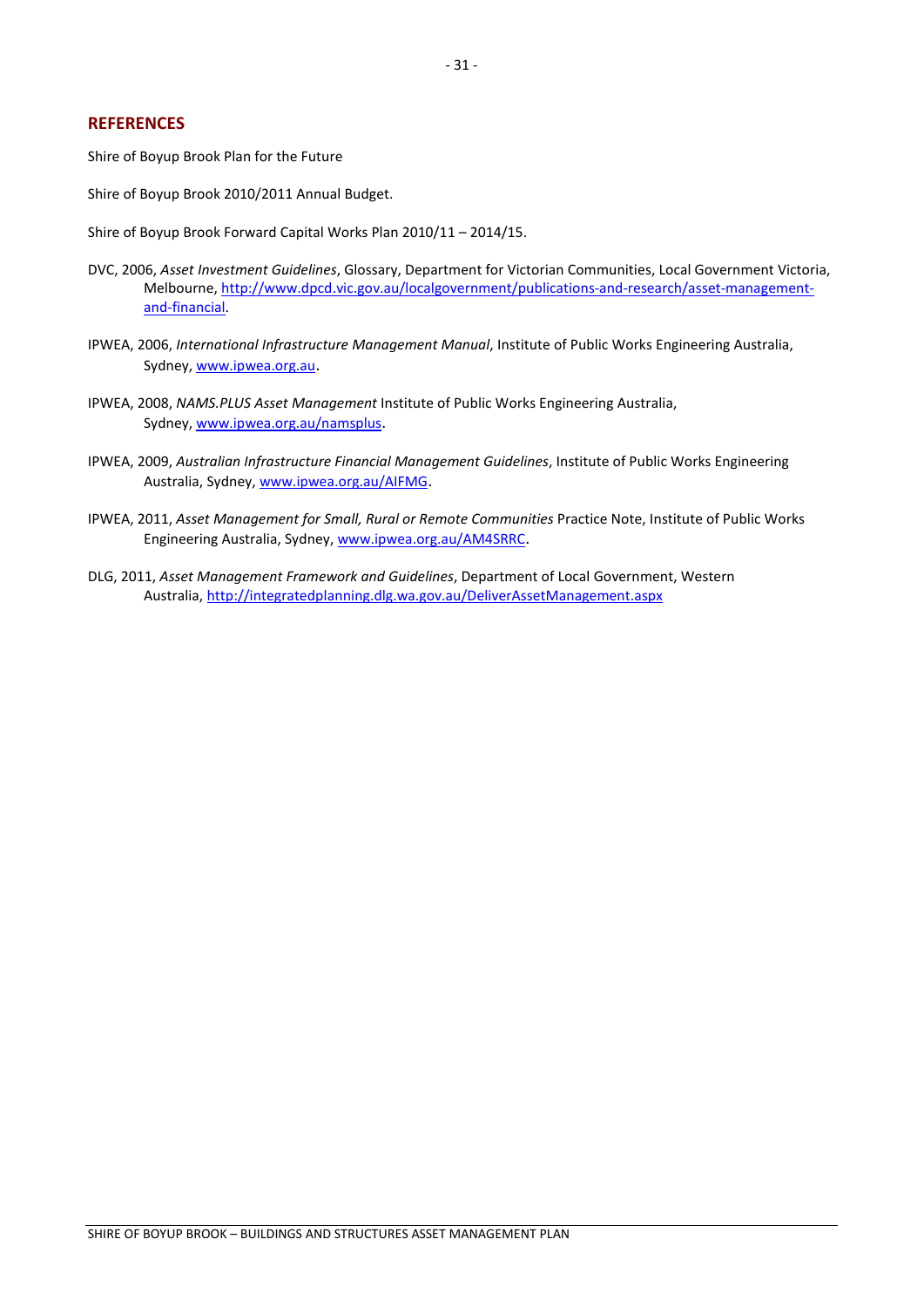# <span id="page-37-0"></span>**APPENDICES**

| Appendix A | Maintenance Response Levels of Service                  |
|------------|---------------------------------------------------------|
| Appendix B | Projected 10 year Capital Renewal Works Program         |
| Appendix C | Planned Upgrade/Exp/New 10 year Capital Works Program A |
| Appendix D | Abbreviations                                           |
| Appendix E | Glossary                                                |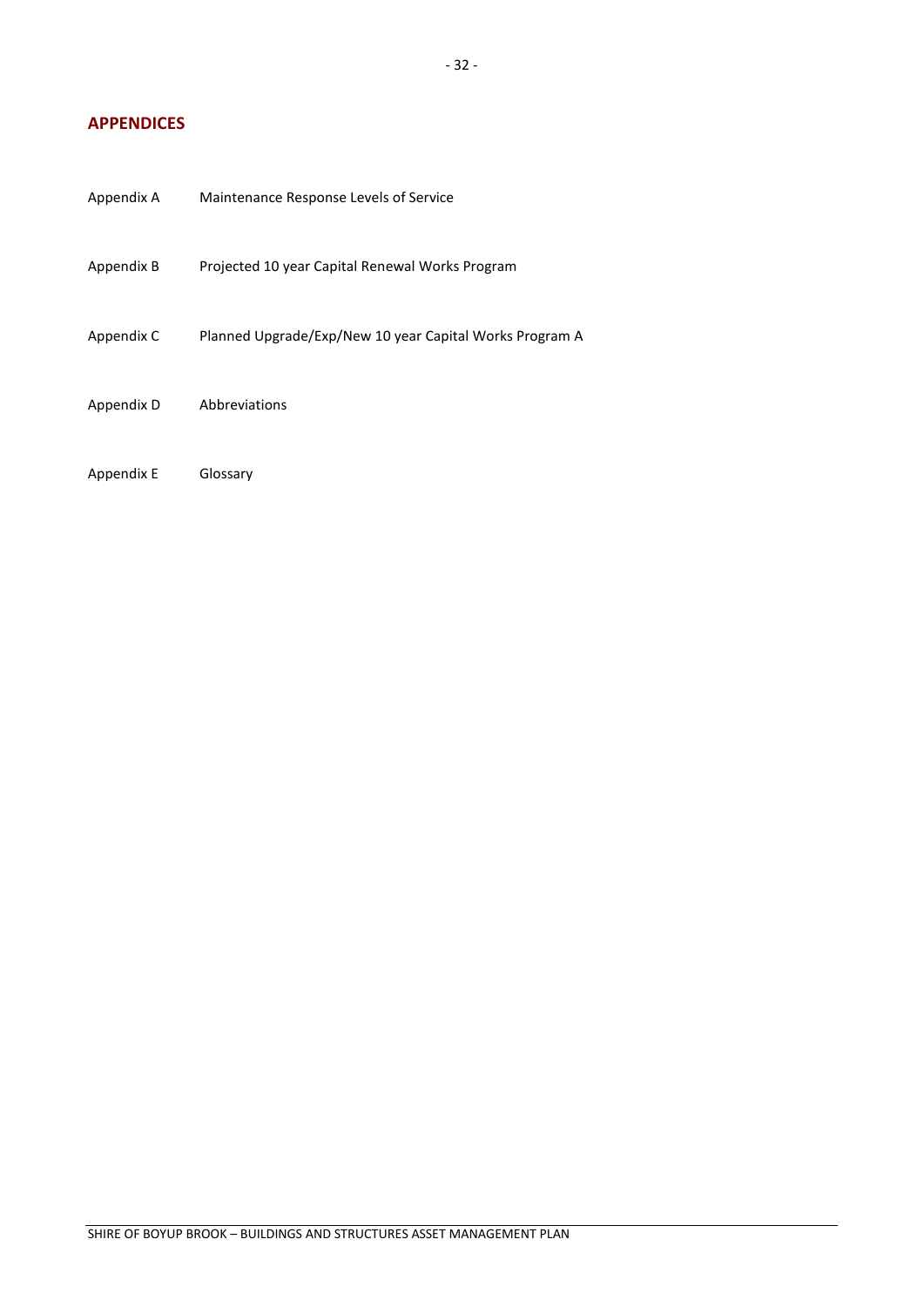| <b>ASSET CATEGORY</b>            | RESPONSE TIME (WORKING DAYS) FOR DEFECTS<br>WITH RISK LEVELS OF: |                 |     |  |
|----------------------------------|------------------------------------------------------------------|-----------------|-----|--|
|                                  | HIGH                                                             | <b>MODERATE</b> | LOW |  |
| <b>Amenities Buildings</b>       |                                                                  |                 | 20  |  |
| <b>Civic Buildings</b>           |                                                                  |                 | 20  |  |
| <b>Residential Buildings</b>     |                                                                  |                 | 20  |  |
| <b>Community Buildings</b>       |                                                                  |                 | 20  |  |
| <b>Recreation Buildings</b>      |                                                                  |                 | 20  |  |
| <b>Recreation Infrastructure</b> |                                                                  |                 | 20  |  |
| <b>Other Structures</b>          |                                                                  |                 | 20  |  |

# <span id="page-38-0"></span>**Appendix A Maintenance Response Levels of Service**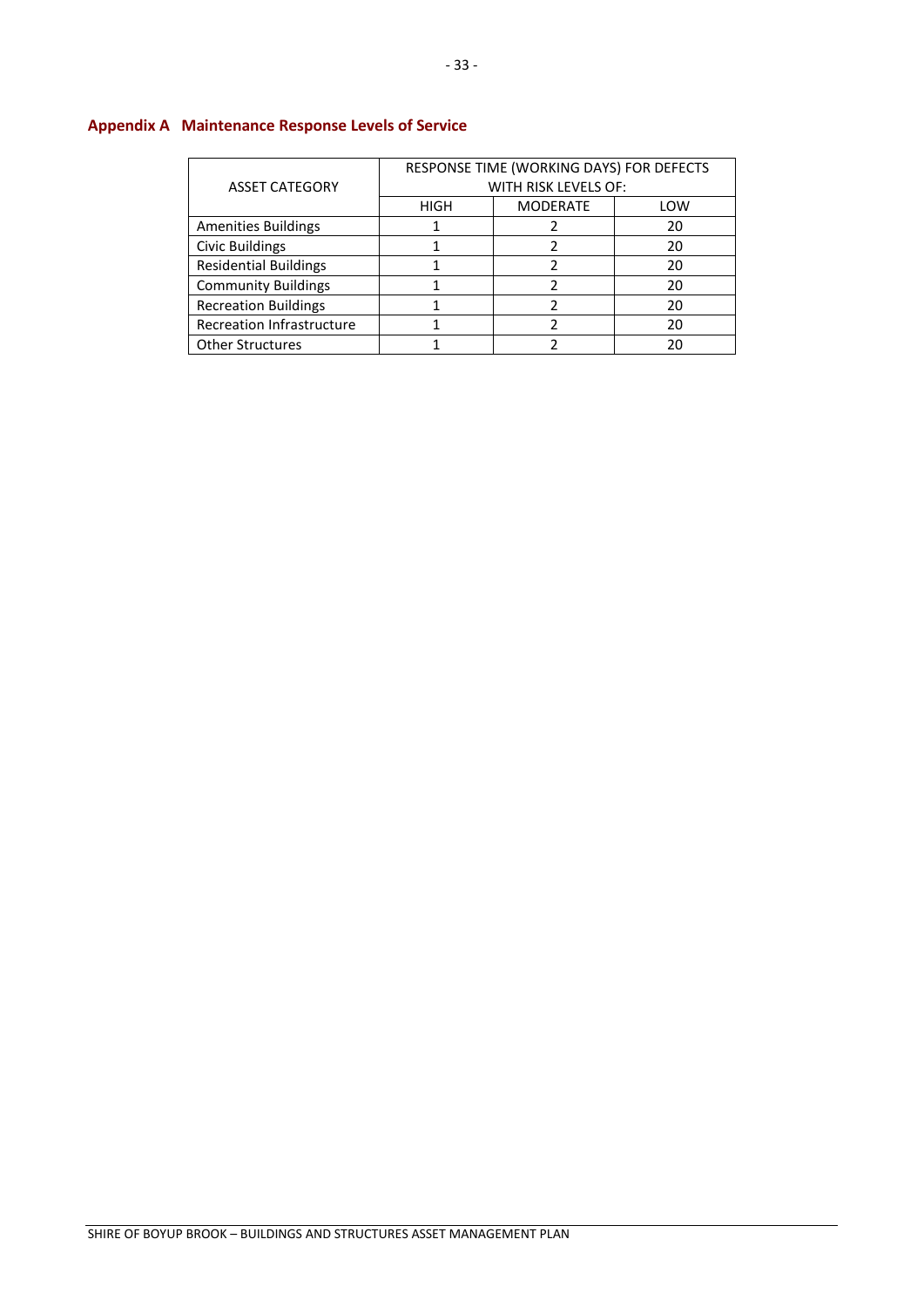| <b>Asset ID</b>              | <b>Asset Name</b>         | <b>Location</b>        | <b>Projected</b><br><b>Renewal</b><br>Year | <b>Renewal</b><br><b>Cost</b><br>\$ | <b>Useful</b><br>Life<br>(Years)   |
|------------------------------|---------------------------|------------------------|--------------------------------------------|-------------------------------------|------------------------------------|
| <b>Hockey Ground Toilets</b> | <b>Recreation Reserve</b> | <b>Beatty Street</b>   | 2013                                       | \$115,000                           | 40                                 |
|                              |                           |                        |                                            | \$115,000                           |                                    |
|                              |                           |                        |                                            |                                     |                                    |
| <b>Asset ID</b>              | <b>Asset Name</b>         | <b>Location</b>        | <b>Projected</b><br><b>Renewal</b><br>Year | <b>Renewal</b><br><b>Cost</b><br>\$ | <b>Useful</b><br>Life<br>(Years)   |
| Old Depot Office             | Shire Depot               | <b>Connolly Street</b> | 2015                                       | \$93,000                            | 40                                 |
|                              |                           |                        |                                            | \$93,000                            |                                    |
|                              |                           |                        |                                            |                                     |                                    |
| <b>Asset ID</b>              | <b>Asset Name</b>         | <b>Location</b>        | <b>Projected</b><br><b>Renewal</b><br>Year | <b>Renewal</b><br><b>Cost</b><br>\$ | <b>Useful</b><br>Life<br>(Years)   |
| <b>Barbecues</b>             | <b>Federation Square</b>  | Jayes Road             | 2016                                       | \$10,000                            | 15                                 |
| <b>Picnic Tables</b>         | <b>Federation Square</b>  | Jayes Road             | 2016                                       | \$3,000                             | 15                                 |
|                              |                           |                        |                                            | \$13,000                            |                                    |
|                              |                           |                        |                                            |                                     |                                    |
| $A = 1D$                     | Accos Namo                | Location               | <b>Projected</b><br><b>Donougl</b>         | <b>Renewal</b>                      | <b>Useful</b><br>1.36 <sub>1</sub> |

# <span id="page-39-0"></span>**Appendix B Projected 10 year Capital Renewal Works Program**

| <b>Asset ID</b>                                    | <b>Asset Name</b>         | Location                                   | <b>Renewal</b><br>Year | <b>Renewal</b><br>Cost | <b>Life</b><br>(Years) |
|----------------------------------------------------|---------------------------|--------------------------------------------|------------------------|------------------------|------------------------|
| Skate Park Lighting<br>Timber & Iron Patio & Brick | <b>Federation Square</b>  | <b>Jackson Street</b>                      | 2017                   | \$6,000                | 16                     |
| Paving                                             | <b>Aquatic Centre</b>     | Jayes Road                                 | 2017                   | \$23,000               | 20                     |
| Paved Area with 2 Barbecues                        | <b>Aquatic Centre</b>     | Jayes Road                                 | 2017                   | \$25,000               | 15                     |
| 8 Basketball Backboards                            | <b>Recreation Reserve</b> | <b>Beatty Street</b>                       | 2017                   | \$16,000               | 15                     |
| <b>Basketball Court Lighting</b>                   | <b>Recreation Reserve</b> | <b>Beatty Street</b><br>Mayanup-Tonebridge | 2017                   | \$40,000               | 20                     |
| Gazebo                                             | Rest Area                 | Road                                       | 2017                   | \$20,000               | 15                     |
|                                                    |                           |                                            |                        | \$130,000              |                        |

| <b>Asset ID</b>         | <b>Asset Name</b>        | Location                | <b>Projected</b><br><b>Renewal</b><br>Year | <b>Renewal</b><br><b>Cost</b> | <b>Useful</b><br><b>Life</b><br>(Years) |
|-------------------------|--------------------------|-------------------------|--------------------------------------------|-------------------------------|-----------------------------------------|
| Gazebos                 | <b>Federation Square</b> | Jayes Road              | 2019                                       | \$36,000                      | 18                                      |
| <b>Barbecue Shelter</b> | <b>Federation Square</b> | Jayes Road              | 2019                                       | \$16,000                      | 18                                      |
| Toilet                  | Rest Area                | Mayanup-Tonebridge Road | 2019                                       | \$5,000                       | 15                                      |

**\$57,000**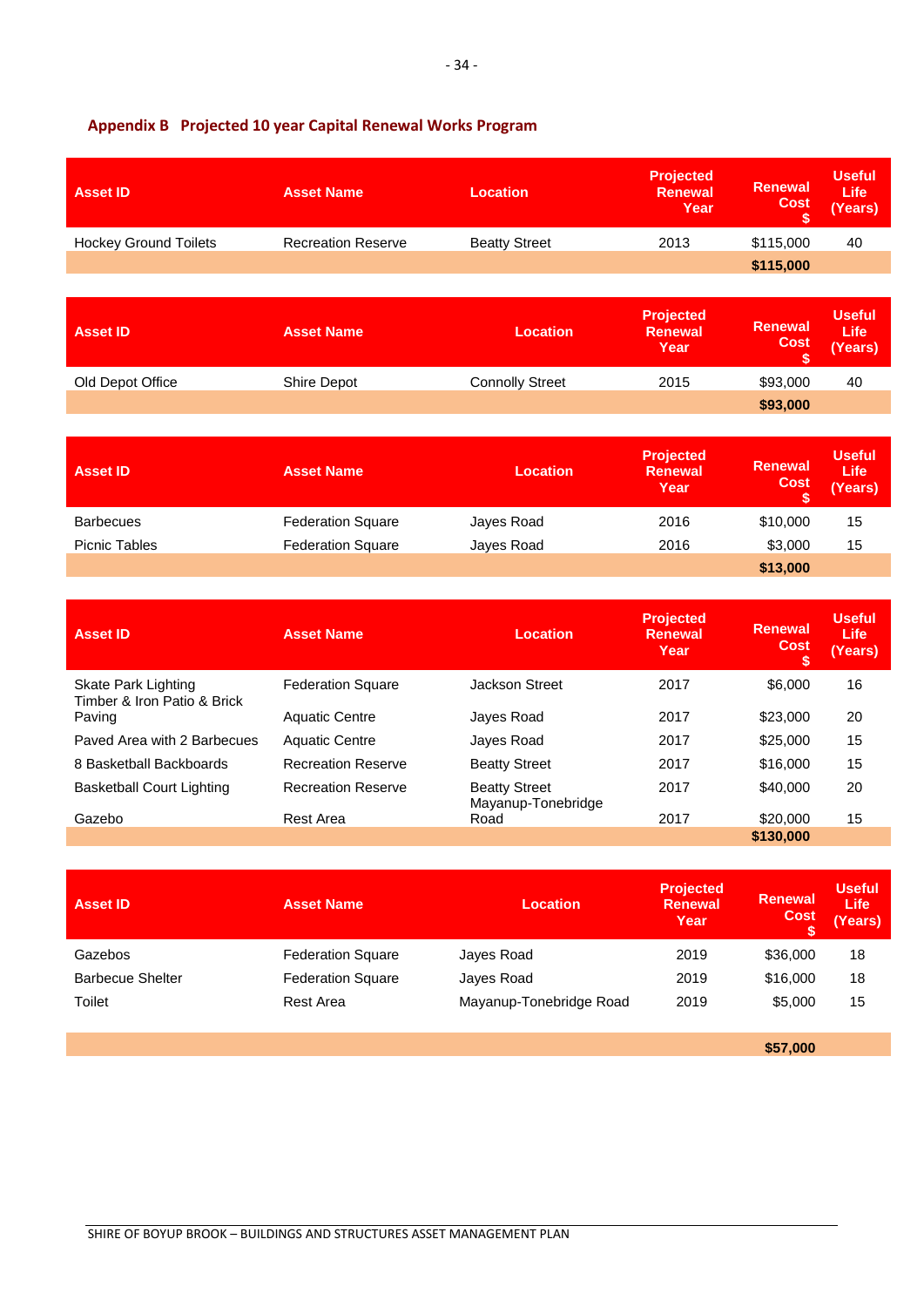# **Appendix B Projected 10 Year Capital Renewal Works Program**

| <b>Asset ID</b>                      | <b>Asset Name</b>             | Location             | <b>Projected</b><br><b>Renewal</b><br>Year | Renewal<br><b>Cost</b> | <b>Useful</b><br>Life<br>(Years) |
|--------------------------------------|-------------------------------|----------------------|--------------------------------------------|------------------------|----------------------------------|
| Arts and Craft Centre                | Arts Centre                   | 52 Jayes Road        | 2020                                       | \$140,000              | 40                               |
| <b>Football Gents Toilet Block</b>   | <b>Recreation Reserve</b>     | <b>Beatty Street</b> | 2020                                       | \$33,000               | 40                               |
| <b>Football Women's Toilet Block</b> | <b>Recreation Reserve</b>     | <b>Beatty Street</b> | 2020                                       | \$33,000               | 40                               |
| <b>Recycling Shed</b>                | <b>Waste Transfer Station</b> | Dinninup Road        | 2020                                       | \$65,000               | 35                               |
| Diving Board                         | <b>Aquatic Centre</b>         | Jayes Road           | 2020                                       | \$38,490               | 30                               |
| 4 x Bitumen Basketball Courts        | <b>Recreation Reserve</b>     | <b>Beatty Street</b> | 2020                                       | \$189,000              | 15                               |
| Storage Sheds                        | <b>Recreation Reserve</b>     | <b>Beatty Street</b> | 2020                                       | \$6,000                | 20                               |

**\$504,490**

<span id="page-40-0"></span>

| <b>Asset ID</b>                               | <b>Asset Name</b>         | <b>Location</b>      | <b>Projected</b><br><b>Renewal</b><br>Year | <b>Renewal</b><br><b>Cost</b><br>S | <b>Useful</b><br><b>Life</b><br>(Years) |
|-----------------------------------------------|---------------------------|----------------------|--------------------------------------------|------------------------------------|-----------------------------------------|
| Playground Shade Shelter                      | <b>Federation Square</b>  | Jayes Road           | 2022                                       | \$15,000                           | 15                                      |
| Concrete Skate Park<br>5 x Steel Framed Shade | <b>Federation Square</b>  | Jayes Road           | 2022                                       | \$84,000                           | 20                                      |
| <b>Shelters</b>                               | <b>Aquatic Centre</b>     | Jayes Road           | 2022                                       | \$25,000                           | 15                                      |
| Lighting<br>General Purpose Storage           | <b>Aquatic Centre</b>     | Jayes Road           | 2022                                       | \$20,000                           | 20                                      |
| Shed                                          | <b>Recreation Reserve</b> | <b>Beatty Street</b> | 2022                                       | \$12,000                           | 20                                      |
| 2 Sets AFL Goal Posts                         | <b>Recreation Reserve</b> | <b>Beatty Street</b> | 2022                                       | \$10,000                           | 15                                      |
| Lighting                                      | <b>Recreation Reserve</b> | <b>Beatty Street</b> | 2022                                       | \$83,000                           | 20                                      |
| Water Storage Tank                            | <b>Recreation Reserve</b> | <b>Beatty Street</b> | 2022                                       | \$8,000                            | 30                                      |
| Cricket Practice nets                         | <b>Recreation Reserve</b> | <b>Beatty Street</b> | 2022                                       | \$32,000                           | 20                                      |
| Reticulation                                  | <b>Recreation Reserve</b> | <b>Beatty Street</b> | 2022                                       | \$74,000                           | 20                                      |
| Storage Shed                                  | Tennis Club               | <b>Beatty Street</b> | 2022                                       | \$5,000                            | 30                                      |
|                                               |                           |                      |                                            | \$368,000                          |                                         |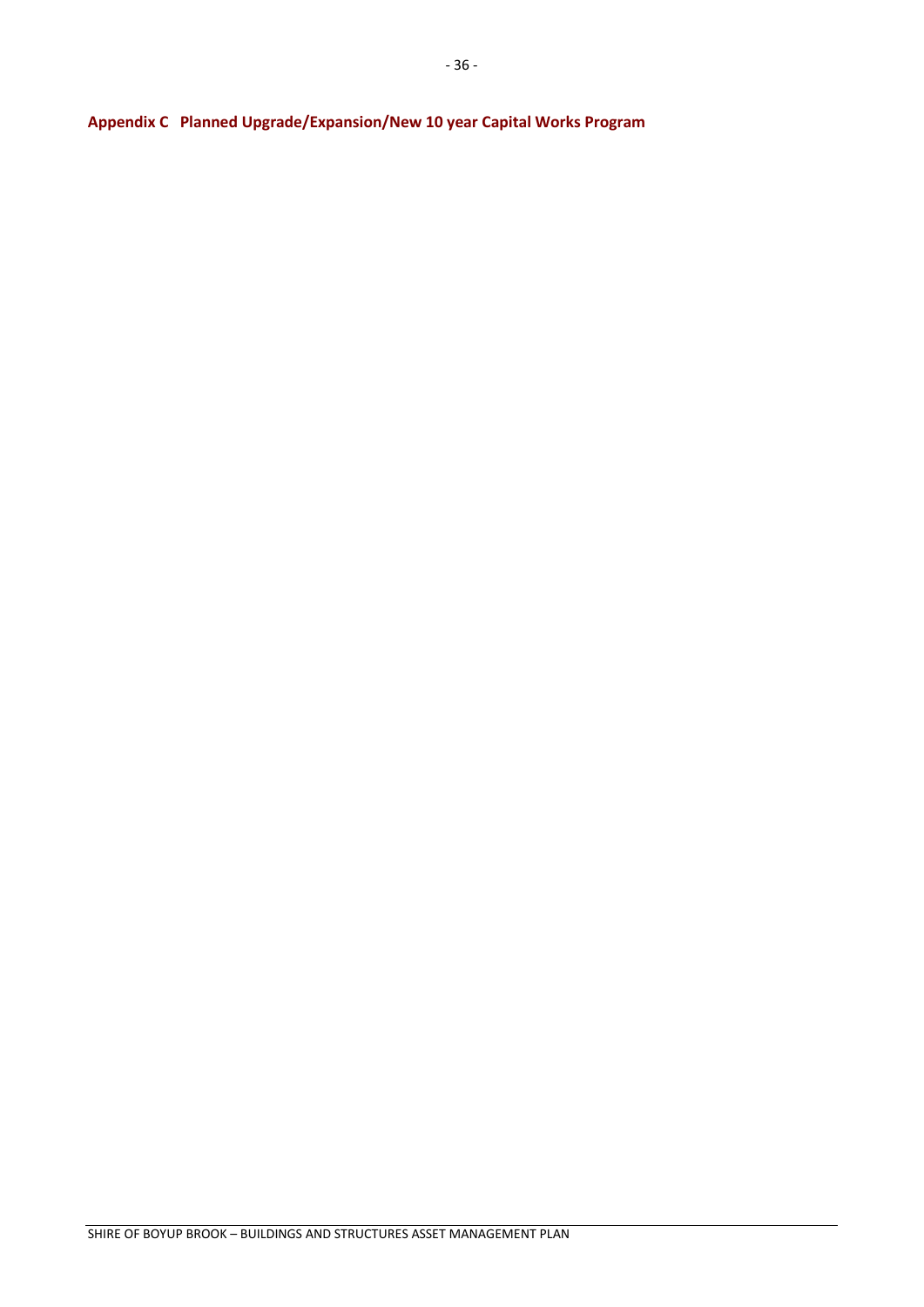# **Appendix D Abbreviations**

- **AAAC** Average annual asset consumption **AMP** Asset management plan **ARI** Average recurrence interval **BOD** Biochemical (biological) oxygen demand **CRC** Current replacement cost **CWMS** Community wastewater management systems **DA** Depreciable amount **EF** Earthworks/formation **IRMP** Infrastructure risk management plan **LCC** Life Cycle cost **LCE** Life cycle expenditure **MMS** Maintenance management system **PCI** Pavement condition index **RV** Residual value **SS** Suspended solids
- **vph** Vehicles per hour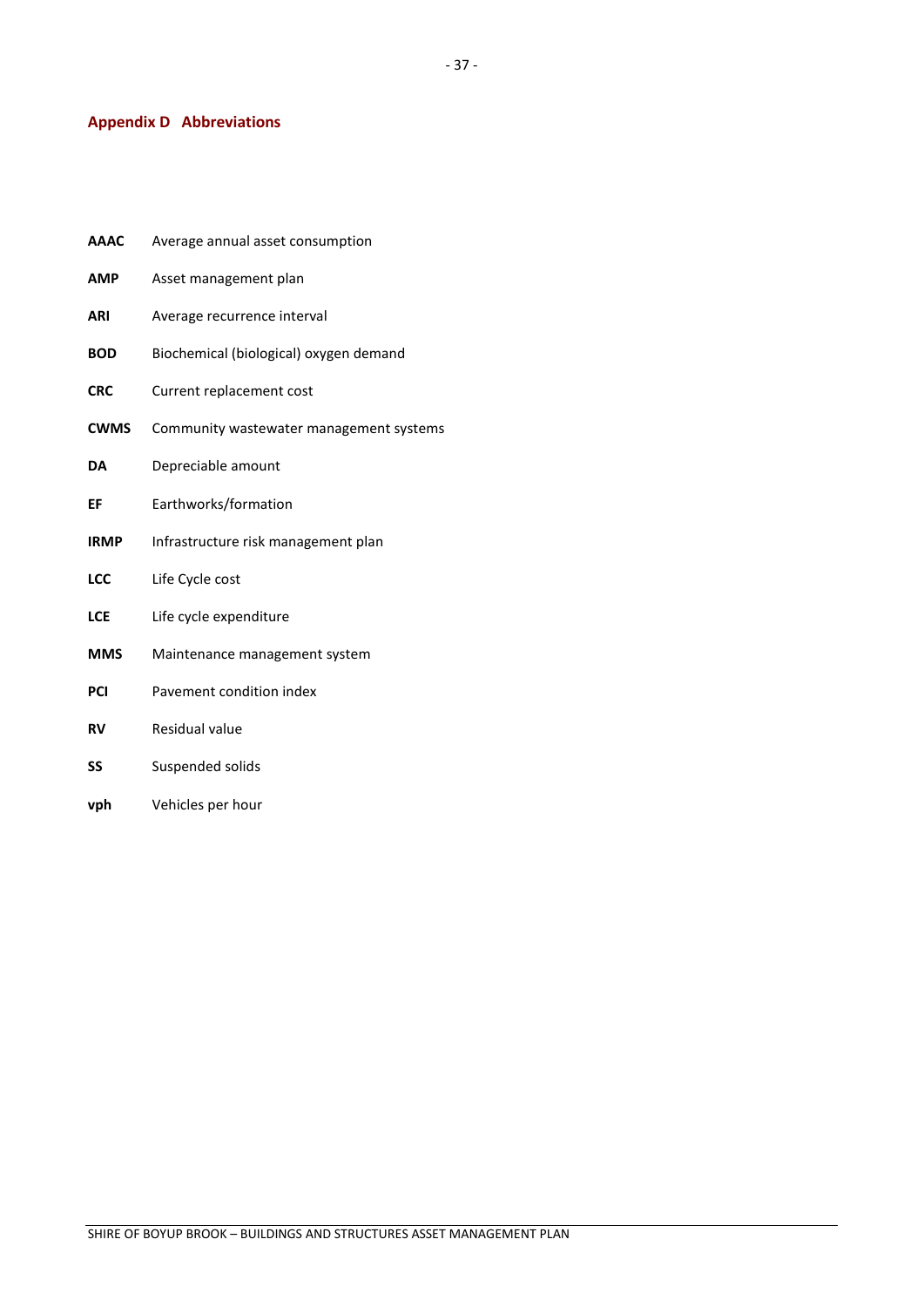# <span id="page-43-0"></span>**Appendix E Glossary**

#### **Annual service cost (ASC)**

- 1) Reporting actual cost The annual (accrual) cost of providing a service including operations, maintenance, depreciation, finance/opportunity and disposal costs less revenue.
- 2) For investment analysis and budgeting An estimate of the cost that would be tendered, per annum, if tenders were called for the supply of a service to a performance specification for a fixed term. The Annual Service Cost includes operations, maintenance, depreciation, finance/ opportunity and disposal costs, less revenue.

#### **Asset**

A resource controlled by an entity as a result of past events and from which future economic benefits are expected to flow to the entity. Infrastructure assets are a sub-class of property, plant and equipment which are non-current assets with a life greater than 12 months and enable services to be provided.

#### **Asset class**

A group of assets having a similar nature or function in the operations of an entity, and which, for purposes of disclosure, is shown as a single item without supplementary disclosure.

#### **Asset condition assessment**

The process of continuous or periodic inspection, assessment, measurement and interpretation of the resultant data to indicate the condition of a specific asset so as to determine the need for some preventative or remedial action.

#### **Asset management (AM)**

The combination of management, financial, economic, engineering and other practices applied to physical assets with the objective of providing the required level of service in the most cost effective manner.

#### **Average annual asset consumption (AAAC)\***

The amount of an organisation's asset base consumed during a reporting period (generally a year). This may be calculated by dividing the depreciable amount by the useful life (or total future economic benefits/service potential) and totalled for each and every asset OR by dividing the carrying amount (depreciated replacement cost) by the remaining useful life (or remaining future economic benefits/service potential) and totalled for each and every asset in an asset category or class.

#### **Borrowings**

A borrowing or loan is a contractual obligation of the borrowing entity to deliver cash or another financial asset to the lending entity over a specified period of time or at a specified point in time, to cover both the initial capital provided and the cost of the interest incurred for providing this capital. A borrowing or loan provides the means for the borrowing entity to finance outlays (typically physical assets) when it has insufficient funds of its own to do so, and for the lending entity to make a financial return, normally in the form of interest revenue, on the funding provided**.**

#### **Capital expenditure**

Relatively large (material) expenditure, which has benefits, expected to last for more than 12 months. Capital expenditure includes renewal, expansion and upgrade. Where capital projects involve a combination of renewal, expansion and/or upgrade expenditures, the total project cost needs to be allocated accordingly.

#### **Capital expenditure - expansion**

Expenditure that extends the capacity of an existing asset to provide benefits, at the same standard as is currently enjoyed by existing beneficiaries, to a new group of users. It is discretionary expenditure, which increases future operations and maintenance costs, because it increases the organisation's asset base, but may be associated with additional revenue from the new user group, eg. extending a drainage or road network, the provision of an oval or park in a new suburb for new residents.

#### **Capital expenditure - new**

Expenditure which creates a new asset providing a new service/output that did not exist beforehand. As it increases service potential it may impact revenue and will increase future operations and maintenance expenditure.

#### **Capital expenditure - renewal**

Expenditure on an existing asset or on replacing an existing asset, which returns the service capability of the asset up to that which it had originally. It is periodically required expenditure, relatively large (material) in value compared with the value of the components or sub-components of the asset being renewed. As it reinstates existing service potential, it generally has no impact on revenue, but may reduce future operations and maintenance expenditure if completed at the optimum time, eg. resurfacing or resheeting a material part of a road network, replacing a material section of a drainage network with pipes of the same capacity, resurfacing an oval.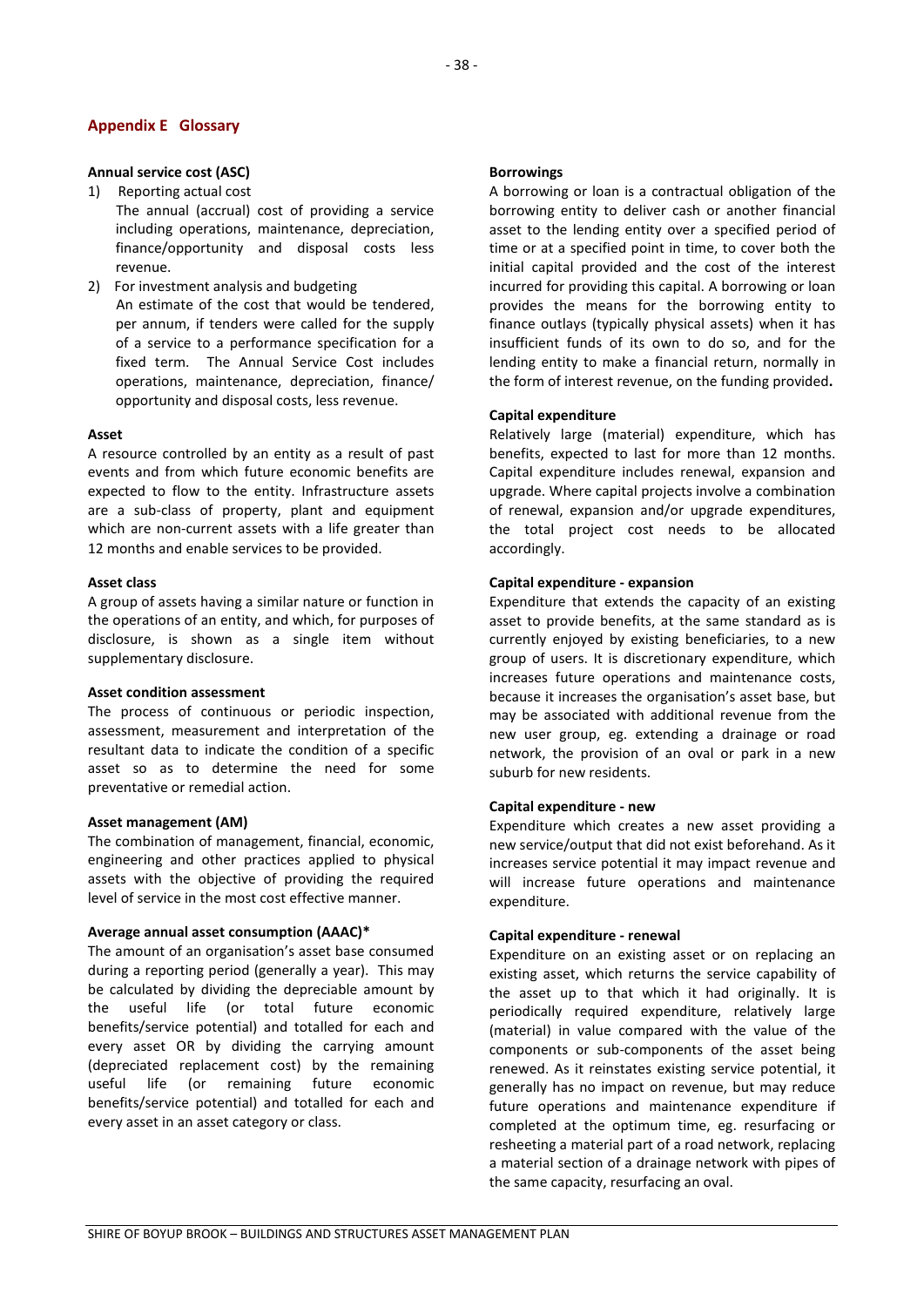#### **Capital expenditure - upgrade**

Expenditure, which enhances an existing asset to provide a higher level of service or expenditure that will increase the life of the asset beyond that which it had originally. Upgrade expenditure is discretionary and often does not result in additional revenue unless direct user charges apply. It will increase operations and maintenance expenditure in the future because of the increase in the organisation's asset base, eg. widening the sealed area of an existing road, replacing drainage pipes with pipes of a greater capacity, enlarging a grandstand at a sporting facility.

#### **Capital funding**

Funding to pay for capital expenditure.

#### **Capital grants**

Monies received generally tied to the specific projects for which they are granted, which are often upgrade and/or expansion or new investment proposals.

#### **Capital investment expenditure**

See capital expenditure definition

#### **Capitalisation threshold**

The value of expenditure on non-current assets above which the expenditure is recognised as capital expenditure and below which the expenditure is charged as an expense in the year of acquisition.

#### **Carrying amount**

The amount at which an asset is recognised after deducting any accumulated depreciation / amortisation and accumulated impairment losses thereon.

#### **Class of assets**

See asset class definition

#### **Component**

Specific parts of an asset having independent physical or functional identity and having specific attributes such as different life expectancy, maintenance regimes, risk or criticality.

#### **Cost of an asset**

The amount of cash or cash equivalents paid or the fair value of the consideration given to acquire an asset at the time of its acquisition or construction, including any costs necessary to place the asset into service. This includes one-off design and project management costs.

#### **Current replacement cost (CRC)**

The cost the entity would incur to acquire the asset on the reporting date. The cost is measured by reference to the lowest cost at which the gross future economic benefits could be obtained in the normal course of business or the minimum it would cost, to replace the existing asset with a technologically modern equivalent new asset (not a second hand one) with the same economic benefits (gross service potential) allowing for any differences in the quantity and quality of output and in operating costs.

#### **Depreciable amount**

The cost of an asset, or other amount substituted for its cost, less its residual value.

#### **Depreciated replacement cost (DRC)**

The current replacement cost (CRC) of an asset less, where applicable, accumulated depreciation calculated on the basis of such cost to reflect the already consumed or expired future economic benefits of the asset.

## **Depreciation / amortisation**

The systematic allocation of the depreciable amount (service potential) of an asset over its useful life.

#### **Economic life**

See useful life definition.

#### **Expenditure**

The spending of money on goods and services. Expenditure includes recurrent and capital.

#### **Fair value**

The amount for which an asset could be exchanged, or a liability settled, between knowledgeable, willing parties, in an arms length transaction.

#### **Funding gap**

A funding gap exists whenever an entity has insufficient capacity to fund asset renewal and other expenditure necessary to be able to appropriately maintain the range and level of services its existing asset stock was originally designed and intended to deliver. The service capability of the existing asset stock should be determined assuming no additional operating revenue, productivity improvements, or net financial liabilities above levels currently planned or projected. A current funding gap means service levels have already or are currently falling. A projected funding gap if not addressed will result in a future diminution of existing service levels**.**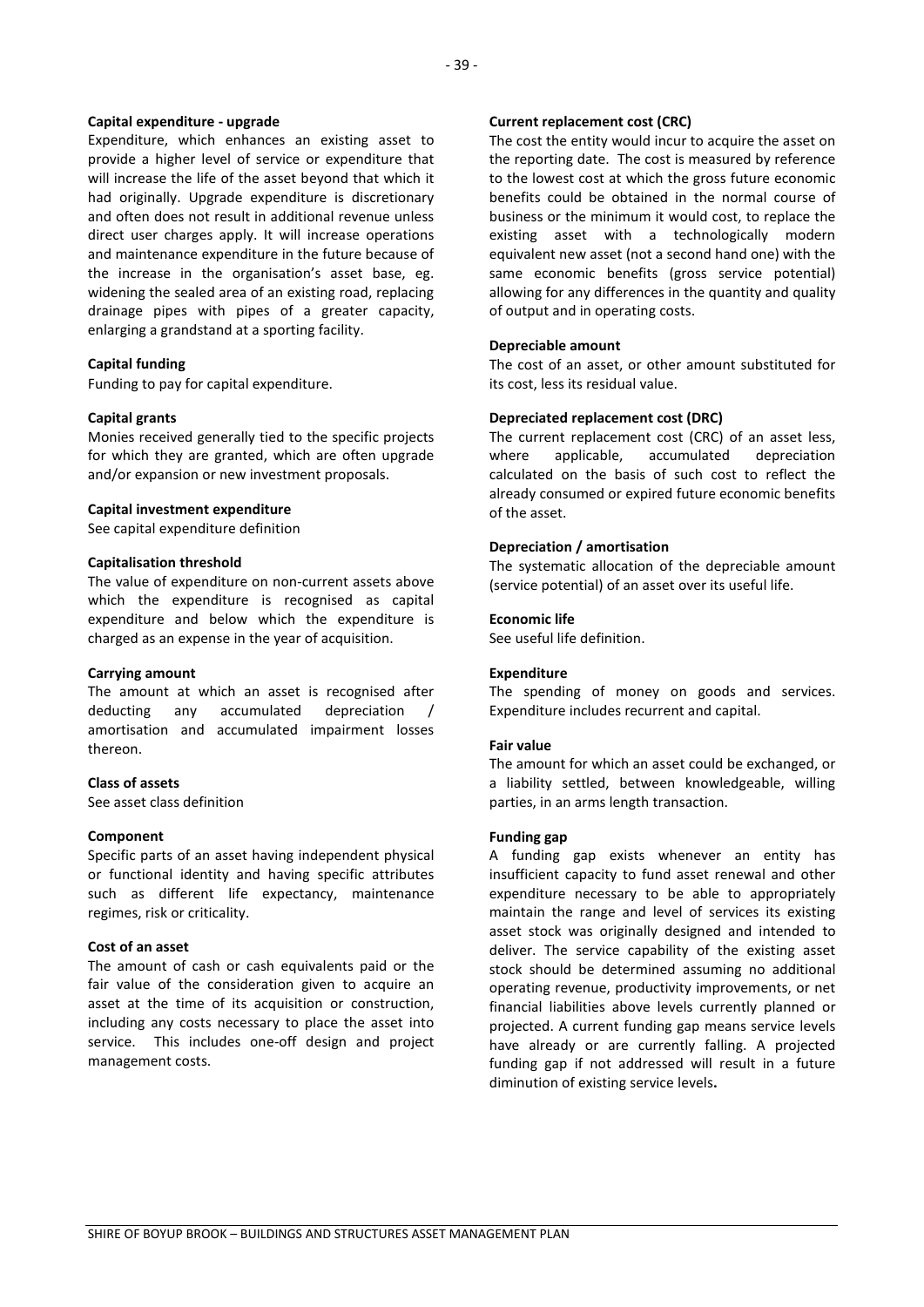## **Heritage asset**

An asset with historic, artistic, scientific, technological, geographical or environmental qualities that is held and maintained principally for its contribution to knowledge and culture and this purpose is central to the objectives of the entity holding it.

#### **Impairment Loss**

The amount by which the carrying amount of an asset exceeds its recoverable amount.

## **Infrastructure assets**

Physical assets that contribute to meeting the needs of organisations or the need for access to major economic and social facilities and services, eg. roads, drainage, footpaths and cycleways. These are typically large, interconnected networks or portfolios of composite assets. The components of these assets may be separately maintained, renewed or replaced individually so that the required level and standard of service from the network of assets is continuously sustained. Generally the components and hence the assets have long lives. They are fixed in place and are often have no separate market value.

## **Investment property**

Property held to earn rentals or for capital appreciation or both, rather than for:

- (a) use in the production or supply of goods or services or for administrative purposes; or
- (b) sale in the ordinary course of business.

#### **Key performance indicator**

A qualitative or quantitative measure of a service or activity used to compare actual performance against a standard or other target. Performance indicators commonly relate to statutory limits, safety, responsiveness, cost, comfort, asset performance, reliability, efficiency, environmental protection and customer satisfaction.

# **Level of service**

The defined service quality for a particular service/activity against which service performance may be measured. Service levels usually relate to quality, quantity, reliability, responsiveness, environmental impact, acceptability and cost.

#### **Life Cycle Cost**

- 1. **Total LCC** The total cost of an asset throughout its life including planning, design, construction, acquisition, operation, maintenance, rehabilitation and disposal costs.
- 2. **Average LCC** The life cycle cost (LCC) is average cost to provide the service over the longest asset life cycle. It comprises annual operations, maintenance and asset consumption expense, represented by depreciation expense. The Life Cycle Cost does not indicate the funds required to provide the service in a particular year.

# **Life Cycle Expenditure**

The Life Cycle Expenditure (LCE) is the actual or planned annual operations, maintenance and capital renewal expenditure incurred in providing the service in a particular year. Life Cycle Expenditure may be compared to average Life Cycle Cost to give an initial indicator of life cycle sustainability.

## **Loans / borrowings**

See borrowings.

## **Maintenance**

All actions necessary for retaining an asset as near as practicable to its original condition, including regular ongoing day-to-day work necessary to keep assets operating, eg road patching but excluding rehabilitation or renewal. It is operating expenditure required to ensure that the asset reaches its expected useful life.

• **Planned maintenance**

Repair work that is identified and managed through a maintenance management system (MMS). MMS activities include inspection, assessing the condition against failure/breakdown criteria/experience, prioritising scheduling, actioning the work and reporting what was done to develop a maintenance history and improve maintenance and service delivery performance.

**• Reactive maintenance**

Unplanned repair work that is carried out in response to service requests and management/supervisory directions.

# **• Significant maintenance**

Maintenance work to repair components or replace sub-components that needs to be identified as a specific maintenance item in the maintenance budget.

#### **• Unplanned maintenance**

Corrective work required in the short-term to restore an asset to working condition so it can continue to deliver the required service or to maintain its level of security and integrity.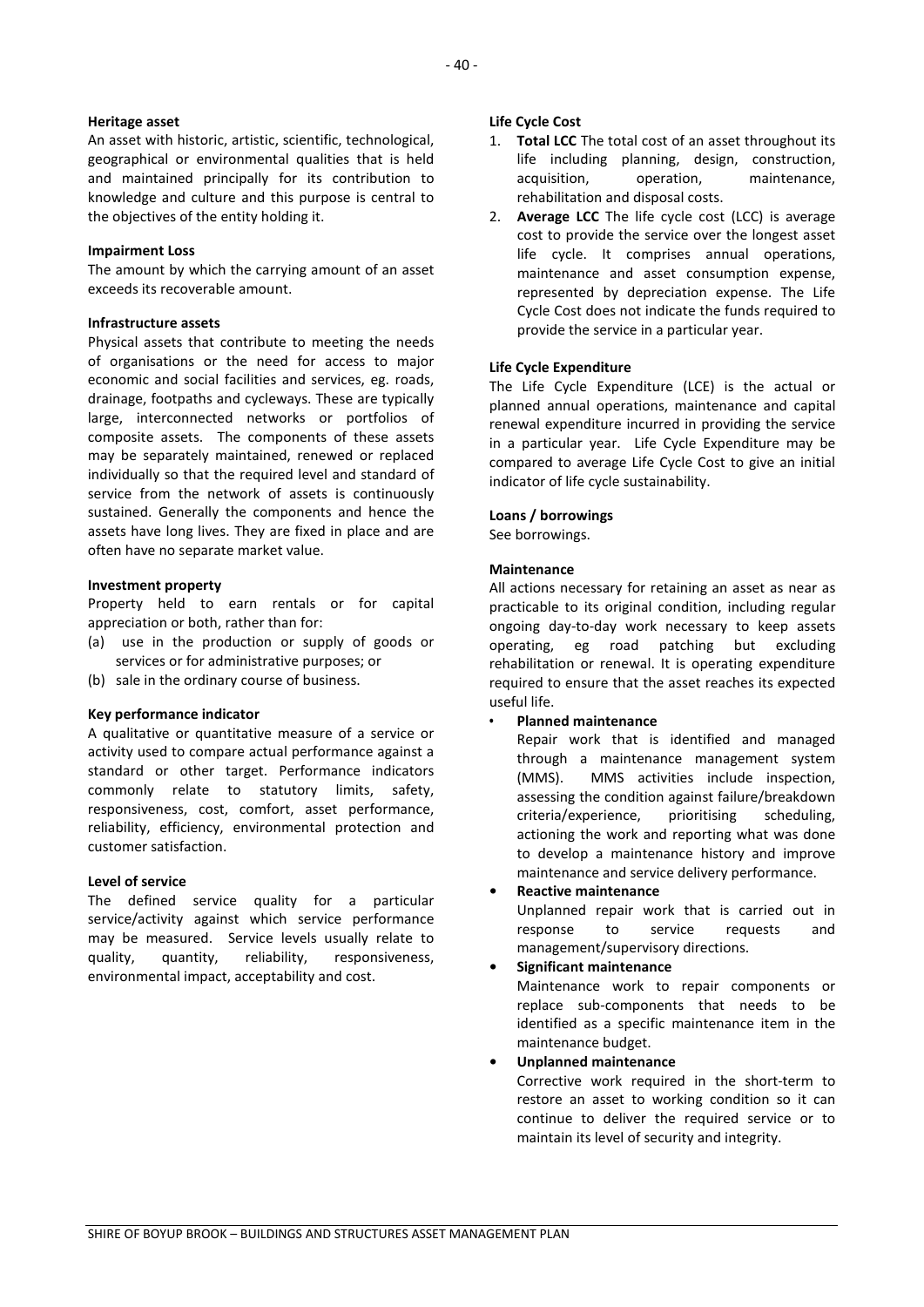#### **Maintenance and renewal gap**

Difference between estimated budgets and projected required expenditures for maintenance and renewal of assets to achieve/maintain specified service levels, totalled over a defined time (e.g. 5, 10 and 15 years).

#### **Maintenance and renewal sustainability index**

Ratio of estimated budget to projected expenditure for maintenance and renewal of assets over a defined time (eg 5, 10 and 15 years).

## **Maintenance expenditure**

Recurrent expenditure, which is periodically or regularly required as part of the anticipated schedule of works required to ensure that the asset achieves its useful life and provides the required level of service. It is expenditure, which was anticipated in determining the asset's useful life.

## **Materiality**

The notion of materiality guides the margin of error acceptable, the degree of precision required and the extent of the disclosure required when preparing general purpose financial reports. Information is material if its omission, misstatement or nondisclosure has the potential, individually or collectively, to influence the economic decisions of users taken on the basis of the financial report or affect the discharge of accountability by the management or governing body of the entity.

# **Modern equivalent asset**

Assets that replicate what is in existence with the most cost-effective asset performing the same level of service. It is the most cost efficient, currently available asset which will provide the same stream of services as the existing asset is capable of producing. It allows for technology changes and, improvements and efficiencies in production and installation techniques

# **Net present value (NPV)**

The value to the organisation of the cash flows associated with an asset, liability, activity or event calculated using a discount rate to reflect the time value of money. It is the net amount of discounted total cash inflows after deducting the value of the discounted total cash outflows arising from eg the continued use and subsequent disposal of the asset after deducting the value of the discounted total cash outflows.

#### **Non-revenue generating investments**

Investments for the provision of goods and services to sustain or improve services to the community that are not expected to generate any savings or revenue to the Council, eg. parks and playgrounds, footpaths, roads and bridges, libraries, etc.

## **Operations expenditure**

Recurrent expenditure, which is continuously required to provide a service. In common use the term typically includes, eg power, fuel, staff, plant equipment, oncosts and overheads but excludes maintenance and depreciation. Maintenance and depreciation is on the other hand included in operating expenses.

## **Operating expense**

The gross outflow of economic benefits, being cash and non cash items, during the period arising in the course of ordinary activities of an entity when those outflows result in decreases in equity, other than decreases relating to distributions to equity participants.

# **Pavement management system**

A systematic process for measuring and predicting the condition of road pavements and wearing surfaces over time and recommending corrective actions.

## **PMS Score**

A measure of condition of a road segment determined from a Pavement Management System.

# **Rate of annual asset consumption**

A measure of average annual consumption of assets (AAAC) expressed as a percentage of the depreciable amount (AAAC/DA). Depreciation may be used for AAAC.

#### **Rate of annual asset renewal**

A measure of the rate at which assets are being renewed per annum expressed as a percentage of depreciable amount (capital renewal expenditure/DA).

# **Rate of annual asset upgrade**

A measure of the rate at which assets are being upgraded and expanded per annum expressed as a percentage of depreciable amount (capital upgrade/expansion expenditure/DA).

#### **Recoverable amount**

The higher of an asset's fair value, less costs to sell and its value in use.

#### **Recurrent expenditure**

Relatively small (immaterial) expenditure or that which has benefits expected to last less than 12 months. Recurrent expenditure includes operations and maintenance expenditure.